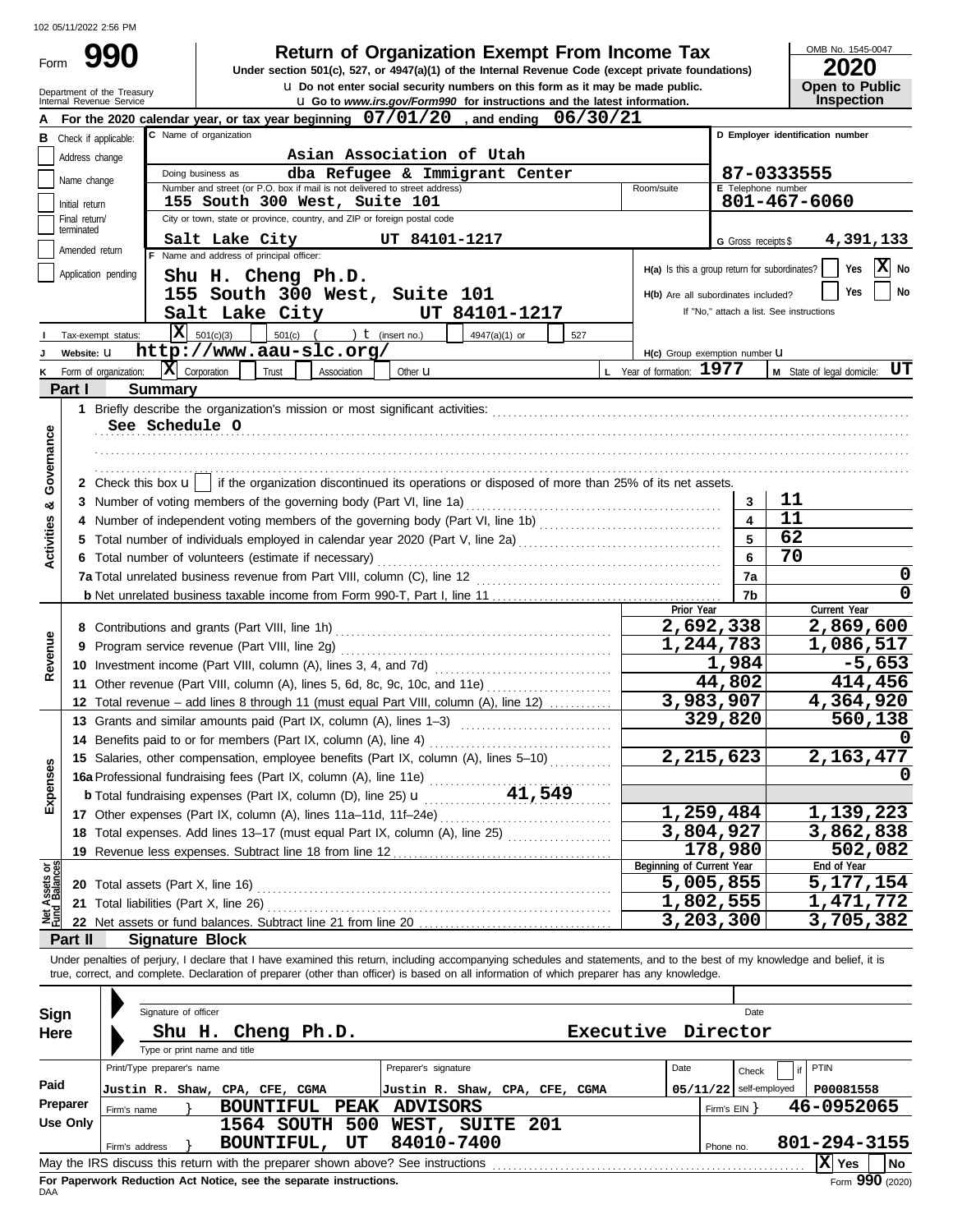|              | Form 990 (2020) Asian Association of Utah                                                                                      |                                     | 87-0333555 |               | Page 2                      |
|--------------|--------------------------------------------------------------------------------------------------------------------------------|-------------------------------------|------------|---------------|-----------------------------|
|              | <b>Statement of Program Service Accomplishments</b><br>Part III                                                                |                                     |            |               |                             |
|              |                                                                                                                                |                                     |            |               | $\boxed{\mathbf{x}}$        |
| 1.           | Briefly describe the organization's mission:                                                                                   |                                     |            |               |                             |
|              | See Schedule O                                                                                                                 |                                     |            |               |                             |
|              |                                                                                                                                |                                     |            |               |                             |
|              |                                                                                                                                |                                     |            |               |                             |
|              |                                                                                                                                |                                     |            |               |                             |
| $\mathbf{2}$ | Did the organization undertake any significant program services during the year which were not listed on the                   |                                     |            |               |                             |
|              | prior Form 990 or 990-EZ?                                                                                                      |                                     |            |               | Yes $ \mathbf{X} $ No       |
|              | If "Yes," describe these new services on Schedule O.                                                                           |                                     |            |               |                             |
| 3            | Did the organization cease conducting, or make significant changes in how it conducts, any program                             |                                     |            |               |                             |
|              | services?                                                                                                                      |                                     |            |               | Yes $\boxed{\mathbf{X}}$ No |
|              | If "Yes," describe these changes on Schedule O.                                                                                |                                     |            |               |                             |
| 4            | Describe the organization's program service accomplishments for each of its three largest program services, as measured by     |                                     |            |               |                             |
|              | expenses. Section 501(c)(3) and 501(c)(4) organizations are required to report the amount of grants and allocations to others, |                                     |            |               |                             |
|              | the total expenses, and revenue, if any, for each program service reported.                                                    |                                     |            |               |                             |
|              |                                                                                                                                |                                     |            |               |                             |
|              | 4a (Code:                                                                                                                      |                                     |            |               |                             |
|              | See Schedule O                                                                                                                 |                                     |            |               |                             |
|              |                                                                                                                                |                                     |            |               |                             |
|              |                                                                                                                                |                                     |            |               |                             |
|              |                                                                                                                                |                                     |            |               |                             |
|              |                                                                                                                                |                                     |            |               |                             |
|              |                                                                                                                                |                                     |            |               |                             |
|              |                                                                                                                                |                                     |            |               |                             |
|              |                                                                                                                                |                                     |            |               |                             |
|              |                                                                                                                                |                                     |            |               |                             |
|              |                                                                                                                                |                                     |            |               |                             |
|              |                                                                                                                                |                                     |            |               |                             |
|              |                                                                                                                                |                                     |            |               |                             |
|              | 4b (Code:                                                                                                                      |                                     |            |               |                             |
|              |                                                                                                                                |                                     |            |               |                             |
|              |                                                                                                                                |                                     |            |               |                             |
|              | See Schedule O                                                                                                                 |                                     |            |               |                             |
|              |                                                                                                                                |                                     |            |               |                             |
|              |                                                                                                                                |                                     |            |               |                             |
|              |                                                                                                                                |                                     |            |               |                             |
|              |                                                                                                                                |                                     |            |               |                             |
|              |                                                                                                                                |                                     |            |               |                             |
|              |                                                                                                                                |                                     |            |               |                             |
|              |                                                                                                                                |                                     |            |               |                             |
|              |                                                                                                                                |                                     |            |               |                             |
|              |                                                                                                                                |                                     |            |               |                             |
|              |                                                                                                                                |                                     |            |               |                             |
|              |                                                                                                                                |                                     |            |               |                             |
|              | 4c (Code:<br>) (Expenses \$                                                                                                    | 686,003 including grants of \$      |            | ) (Revenue \$ |                             |
|              | See Schedule O                                                                                                                 |                                     |            |               |                             |
|              |                                                                                                                                |                                     |            |               |                             |
|              |                                                                                                                                |                                     |            |               |                             |
|              |                                                                                                                                |                                     |            |               |                             |
|              |                                                                                                                                |                                     |            |               |                             |
|              |                                                                                                                                |                                     |            |               |                             |
|              |                                                                                                                                |                                     |            |               |                             |
|              |                                                                                                                                |                                     |            |               |                             |
|              |                                                                                                                                |                                     |            |               |                             |
|              |                                                                                                                                |                                     |            |               |                             |
|              |                                                                                                                                |                                     |            |               |                             |
|              |                                                                                                                                |                                     |            |               |                             |
|              | 4d Other program services (Describe on Schedule O.)                                                                            |                                     |            |               |                             |
|              | 98,945<br>(Expenses \$<br>4e Total program service expenses u                                                                  | including grants of \$<br>3,222,592 |            | (Revenue \$   |                             |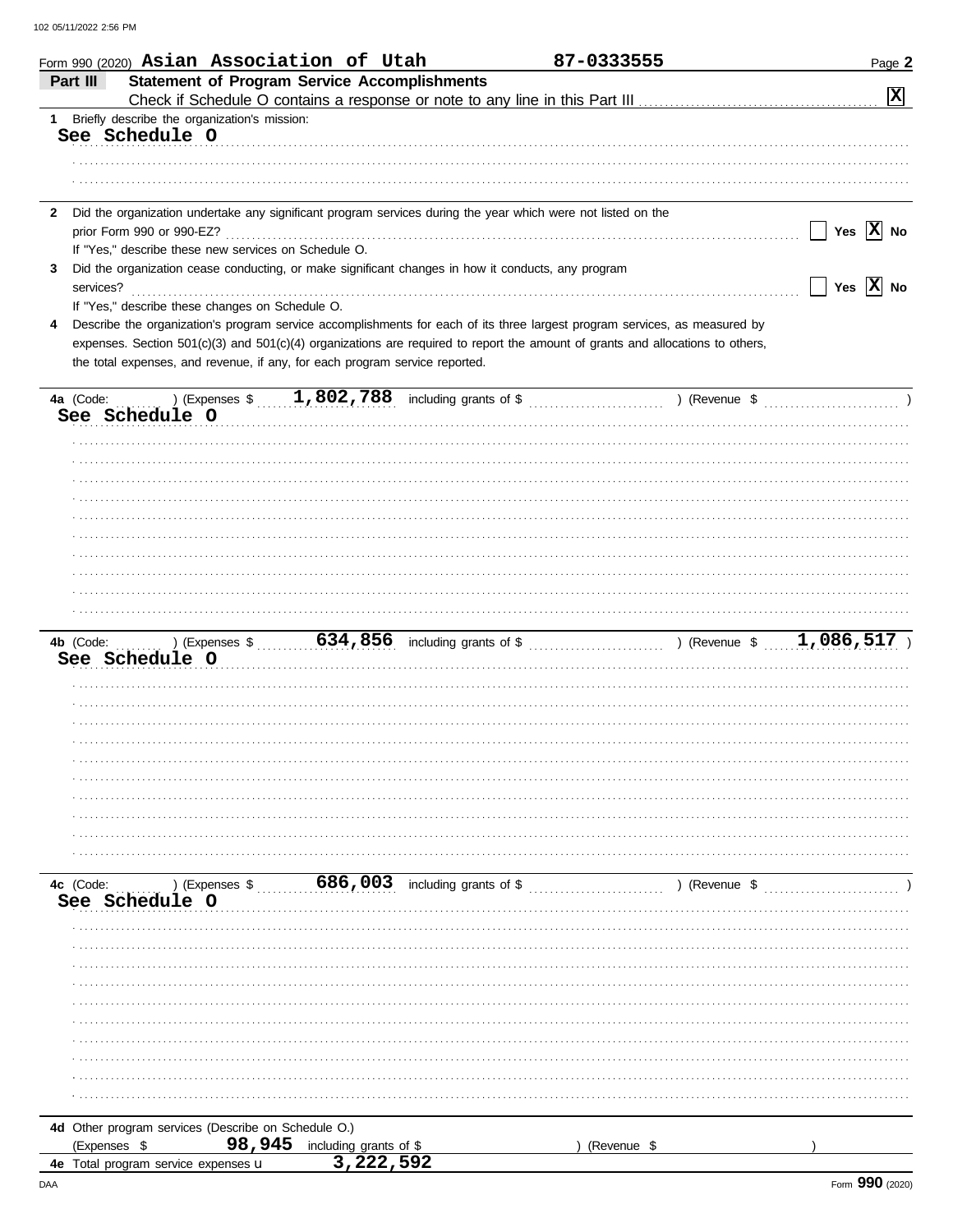|                | Form 990 (2020) Asian Association of Utah |  | 87-0333555 | Page $3$ |
|----------------|-------------------------------------------|--|------------|----------|
| <b>Part IV</b> | <b>Checklist of Required Schedules</b>    |  |            |          |

|     |                                                                                                                                                                                                                        |                 | Yes         | No          |
|-----|------------------------------------------------------------------------------------------------------------------------------------------------------------------------------------------------------------------------|-----------------|-------------|-------------|
| 1   | Is the organization described in section $501(c)(3)$ or $4947(a)(1)$ (other than a private foundation)? If "Yes,"                                                                                                      |                 |             |             |
|     | complete Schedule A                                                                                                                                                                                                    | 1               | X           |             |
| 2   |                                                                                                                                                                                                                        | $\mathbf{2}$    | $\mathbf x$ |             |
| 3   | Did the organization engage in direct or indirect political campaign activities on behalf of or in opposition to                                                                                                       |                 |             |             |
|     | candidates for public office? If "Yes," complete Schedule C, Part I                                                                                                                                                    | 3               |             | X           |
| 4   | Section 501(c)(3) organizations. Did the organization engage in lobbying activities, or have a section 501(h)                                                                                                          |                 |             |             |
|     | election in effect during the tax year? If "Yes," complete Schedule C, Part II                                                                                                                                         | 4               |             | x           |
| 5   | Is the organization a section $501(c)(4)$ , $501(c)(5)$ , or $501(c)(6)$ organization that receives membership dues,                                                                                                   |                 |             | x           |
|     | assessments, or similar amounts as defined in Revenue Procedure 98-19? If "Yes," complete Schedule C, Part III                                                                                                         | 5               |             |             |
| 6   | Did the organization maintain any donor advised funds or any similar funds or accounts for which donors<br>have the right to provide advice on the distribution or investment of amounts in such funds or accounts? If |                 |             |             |
|     | "Yes," complete Schedule D, Part I                                                                                                                                                                                     | 6               |             | X           |
| 7   | Did the organization receive or hold a conservation easement, including easements to preserve open space,                                                                                                              |                 |             |             |
|     | the environment, historic land areas, or historic structures? If "Yes," complete Schedule D, Part II                                                                                                                   | $\overline{7}$  |             | x           |
| 8   | Did the organization maintain collections of works of art, historical treasures, or other similar assets? If "Yes,"                                                                                                    |                 |             |             |
|     | complete Schedule D, Part III                                                                                                                                                                                          | 8               |             | x           |
| 9   | Did the organization report an amount in Part X, line 21, for escrow or custodial account liability, serve as a                                                                                                        |                 |             |             |
|     | custodian for amounts not listed in Part X; or provide credit counseling, debt management, credit repair, or                                                                                                           |                 |             |             |
|     |                                                                                                                                                                                                                        | 9               |             | X           |
| 10  | Did the organization, directly or through a related organization, hold assets in donor-restricted endowments                                                                                                           |                 |             |             |
|     |                                                                                                                                                                                                                        | 10              |             | x           |
| 11  | If the organization's answer to any of the following questions is "Yes," then complete Schedule D, Parts VI,                                                                                                           |                 |             |             |
|     | VII, VIII, IX, or X as applicable.                                                                                                                                                                                     |                 |             |             |
|     | a Did the organization report an amount for land, buildings, and equipment in Part X, line 10? If "Yes,"                                                                                                               |                 |             |             |
|     | complete Schedule D, Part VI                                                                                                                                                                                           | 11a l           | х           |             |
|     | <b>b</b> Did the organization report an amount for investments—other securities in Part X, line 12, that is 5% or more                                                                                                 |                 |             |             |
|     | of its total assets reported in Part X, line 16? If "Yes," complete Schedule D, Part VII                                                                                                                               | 11b             |             | X           |
| c.  | Did the organization report an amount for investments—program related in Part X, line 13, that is 5% or more                                                                                                           |                 |             |             |
|     |                                                                                                                                                                                                                        | 11c             |             | x           |
| d   | Did the organization report an amount for other assets in Part X, line 15, that is 5% or more of its total assets                                                                                                      |                 |             |             |
|     | reported in Part X, line 16? If "Yes," complete Schedule D, Part IX                                                                                                                                                    | 11d             |             | X           |
|     | Did the organization report an amount for other liabilities in Part X, line 25? If "Yes," complete Schedule D, Part X                                                                                                  | 11e             |             | $\mathbf x$ |
| f   | Did the organization's separate or consolidated financial statements for the tax year include a footnote that addresses                                                                                                |                 |             |             |
|     | the organization's liability for uncertain tax positions under FIN 48 (ASC 740)? If "Yes," complete Schedule D, Part X                                                                                                 | 11f             |             | x           |
| 12a | Did the organization obtain separate, independent audited financial statements for the tax year? If "Yes," complete                                                                                                    |                 |             |             |
|     |                                                                                                                                                                                                                        | 12a             | х           |             |
|     | Was the organization included in consolidated, independent audited financial statements for the tax year? If                                                                                                           |                 |             |             |
|     | "Yes," and if the organization answered "No" to line 12a, then completing Schedule D, Parts XI and XII is optional                                                                                                     | 12b             |             | X<br>X      |
| 13  |                                                                                                                                                                                                                        | 13              |             | $\mathbf x$ |
| 14a |                                                                                                                                                                                                                        | 14a             |             |             |
| b   | Did the organization have aggregate revenues or expenses of more than \$10,000 from grantmaking,<br>fundraising, business, investment, and program service activities outside the United States, or aggregate          |                 |             |             |
|     |                                                                                                                                                                                                                        | 14b             |             | X           |
| 15  | Did the organization report on Part IX, column (A), line 3, more than \$5,000 of grants or other assistance to or                                                                                                      |                 |             |             |
|     | for any foreign organization? If "Yes," complete Schedule F, Parts II and IV                                                                                                                                           | 15              |             | X           |
| 16  | Did the organization report on Part IX, column (A), line 3, more than \$5,000 of aggregate grants or other                                                                                                             |                 |             |             |
|     |                                                                                                                                                                                                                        | 16              |             | X           |
| 17  | Did the organization report a total of more than \$15,000 of expenses for professional fundraising services on                                                                                                         |                 |             |             |
|     |                                                                                                                                                                                                                        | 17              |             | X           |
| 18  | Did the organization report more than \$15,000 total of fundraising event gross income and contributions on                                                                                                            |                 |             |             |
|     |                                                                                                                                                                                                                        | 18              |             | X           |
| 19  | Did the organization report more than \$15,000 of gross income from gaming activities on Part VIII, line 9a?                                                                                                           |                 |             |             |
|     |                                                                                                                                                                                                                        | 19              |             | X           |
| 20a |                                                                                                                                                                                                                        | <b>20a</b>      |             | X           |
| b   |                                                                                                                                                                                                                        | 20 <sub>b</sub> |             |             |
| 21  | Did the organization report more than \$5,000 of grants or other assistance to any domestic organization or                                                                                                            |                 |             |             |
|     |                                                                                                                                                                                                                        | 21              |             | X           |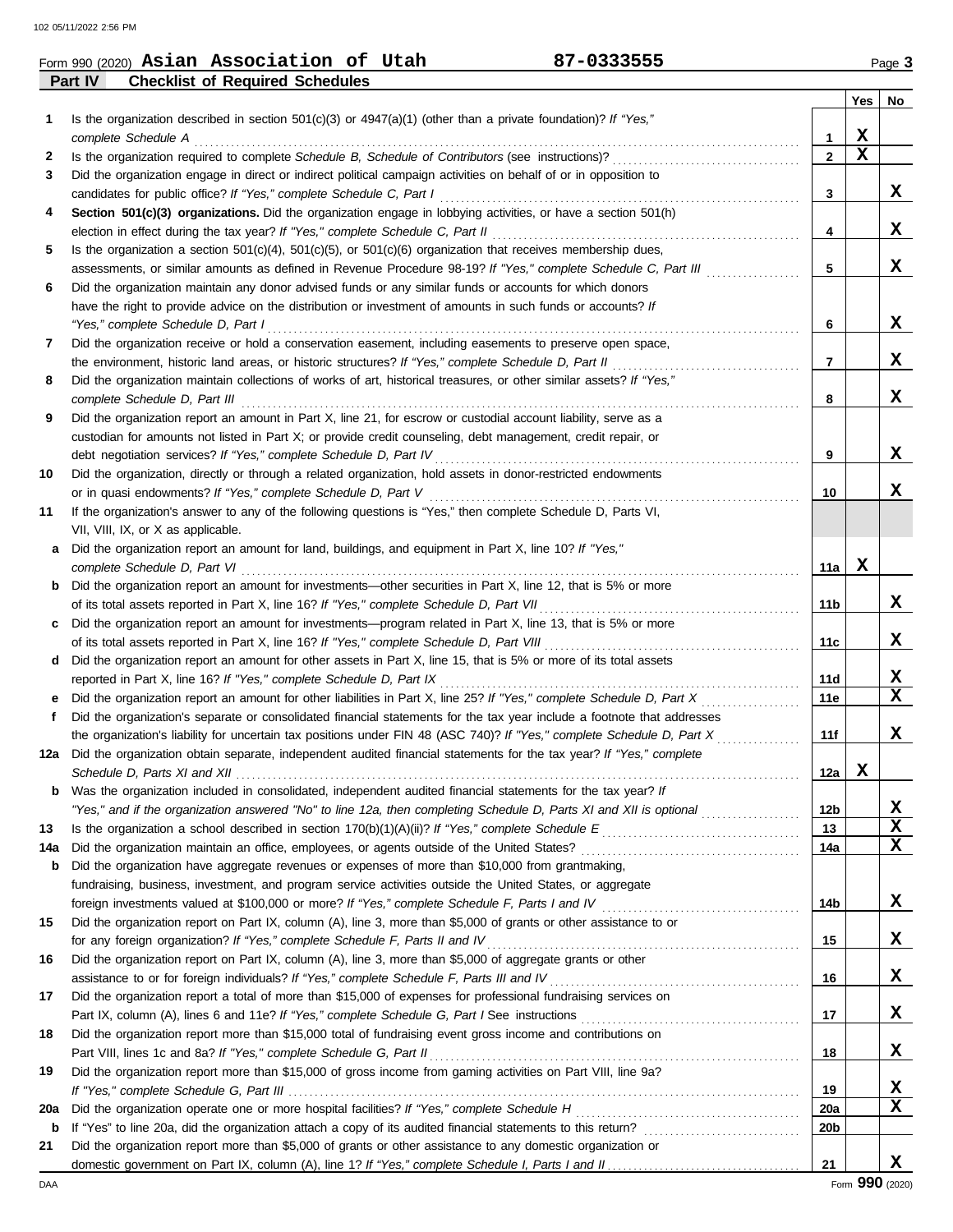|     | <b>Checklist of Required Schedules (continued)</b><br>Part IV                                                      |                |             |                 |             |                 |  |  |  |
|-----|--------------------------------------------------------------------------------------------------------------------|----------------|-------------|-----------------|-------------|-----------------|--|--|--|
|     |                                                                                                                    |                |             |                 | Yes         | No              |  |  |  |
| 22  | Did the organization report more than \$5,000 of grants or other assistance to or for domestic individuals on      |                |             |                 |             |                 |  |  |  |
|     | Part IX, column (A), line 2? If "Yes," complete Schedule I, Parts I and III                                        |                |             | 22              | х           |                 |  |  |  |
| 23  | Did the organization answer "Yes" to Part VII, Section A, line 3, 4, or 5 about compensation of the                |                |             |                 |             |                 |  |  |  |
|     | organization's current and former officers, directors, trustees, key employees, and highest compensated            |                |             |                 |             |                 |  |  |  |
|     | employees? If "Yes," complete Schedule J                                                                           |                |             | 23              | X           |                 |  |  |  |
|     | 24a Did the organization have a tax-exempt bond issue with an outstanding principal amount of more than            |                |             |                 |             |                 |  |  |  |
|     | \$100,000 as of the last day of the year, that was issued after December 31, 2002? If "Yes," answer lines 24b      |                |             |                 |             |                 |  |  |  |
|     | through 24d and complete Schedule K. If "No," go to line 25a                                                       |                |             | 24a             |             | x               |  |  |  |
|     | Did the organization invest any proceeds of tax-exempt bonds beyond a temporary period exception?                  |                |             | 24b             |             |                 |  |  |  |
|     |                                                                                                                    |                |             |                 |             |                 |  |  |  |
|     | Did the organization maintain an escrow account other than a refunding escrow at any time during the year          |                |             |                 |             |                 |  |  |  |
|     | to defease any tax-exempt bonds?                                                                                   |                |             | 24c             |             |                 |  |  |  |
| d   |                                                                                                                    |                |             | 24d             |             |                 |  |  |  |
|     | 25a Section 501(c)(3), 501(c)(4), and 501(c)(29) organizations. Did the organization engage in an excess benefit   |                |             |                 |             |                 |  |  |  |
|     | transaction with a disqualified person during the year? If "Yes," complete Schedule L, Part I                      |                |             | 25a             |             | x               |  |  |  |
| b   | Is the organization aware that it engaged in an excess benefit transaction with a disqualified person in a prior   |                |             |                 |             |                 |  |  |  |
|     | year, and that the transaction has not been reported on any of the organization's prior Forms 990 or 990-EZ?       |                |             |                 |             |                 |  |  |  |
|     | If "Yes," complete Schedule L, Part I                                                                              |                |             | 25 <sub>b</sub> |             | x               |  |  |  |
| 26  | Did the organization report any amount on Part X, line 5 or 22, for receivables from or payables to any current    |                |             |                 |             |                 |  |  |  |
|     | or former officer, director, trustee, key employee, creator or founder, substantial contributor, or 35%            |                |             |                 |             |                 |  |  |  |
|     | controlled entity or family member of any of these persons? If "Yes," complete Schedule L, Part II                 |                |             | 26              |             | x               |  |  |  |
| 27  | Did the organization provide a grant or other assistance to any current or former officer, director, trustee, key  |                |             |                 |             |                 |  |  |  |
|     | employee, creator or founder, substantial contributor or employee thereof, a grant selection committee             |                |             |                 |             |                 |  |  |  |
|     | member, or to a 35% controlled entity (including an employee thereof) or family member of any of these             |                |             |                 |             |                 |  |  |  |
|     | persons? If "Yes," complete Schedule L, Part III                                                                   |                |             |                 |             |                 |  |  |  |
| 28  | Was the organization a party to a business transaction with one of the following parties (see Schedule L, Part     |                |             |                 |             |                 |  |  |  |
|     | IV instructions, for applicable filing thresholds, conditions, and exceptions):                                    |                |             |                 |             |                 |  |  |  |
| а   | A current or former officer, director, trustee, key employee, creator or founder, or substantial contributor? If   |                |             |                 |             |                 |  |  |  |
|     | "Yes," complete Schedule L, Part IV                                                                                |                |             | 28a             |             | X               |  |  |  |
| b   | A family member of any individual described in line 28a? If "Yes," complete Schedule L, Part IV                    |                |             | 28b             |             | X               |  |  |  |
| c   | A 35% controlled entity of one or more individuals and/or organizations described in lines 28a or 28b? If          |                |             |                 |             |                 |  |  |  |
|     | "Yes," complete Schedule L, Part IV                                                                                |                |             | 28c             |             | x               |  |  |  |
| 29  | Did the organization receive more than \$25,000 in non-cash contributions? If "Yes," complete Schedule M           |                |             | 29              | $\mathbf x$ |                 |  |  |  |
| 30  | Did the organization receive contributions of art, historical treasures, or other similar assets, or qualified     |                |             |                 |             |                 |  |  |  |
|     | conservation contributions? If "Yes," complete Schedule M                                                          |                |             | 30              |             | X               |  |  |  |
| 31  | Did the organization liquidate, terminate, or dissolve and cease operations? If "Yes," complete Schedule N, Part I |                |             | 31              |             | $\mathbf x$     |  |  |  |
|     | Did the organization sell, exchange, dispose of, or transfer more than 25% of its net assets? If "Yes,"            |                |             |                 |             |                 |  |  |  |
| 32  |                                                                                                                    |                |             |                 |             | x               |  |  |  |
|     | complete Schedule N, Part II                                                                                       |                |             | 32              |             |                 |  |  |  |
| 33  | Did the organization own 100% of an entity disregarded as separate from the organization under Regulations         |                |             |                 |             |                 |  |  |  |
|     | sections 301.7701-2 and 301.7701-3? If "Yes," complete Schedule R, Part I                                          |                |             | 33              |             | x               |  |  |  |
| 34  | Was the organization related to any tax-exempt or taxable entity? If "Yes," complete Schedule R, Part II, III,     |                |             |                 |             |                 |  |  |  |
|     | or IV, and Part V, line 1                                                                                          |                |             | 34              |             | X               |  |  |  |
| 35a | Did the organization have a controlled entity within the meaning of section 512(b)(13)?                            |                |             | 35a             |             | $\mathbf x$     |  |  |  |
| b   | If "Yes" to line 35a, did the organization receive any payment from or engage in any transaction with a            |                |             |                 |             |                 |  |  |  |
|     | controlled entity within the meaning of section 512(b)(13)? If "Yes," complete Schedule R, Part V, line 2          |                |             | 35 <sub>b</sub> |             |                 |  |  |  |
| 36  | Section 501(c)(3) organizations. Did the organization make any transfers to an exempt non-charitable               |                |             |                 |             |                 |  |  |  |
|     | related organization? If "Yes," complete Schedule R, Part V, line 2                                                |                |             | 36              |             | x               |  |  |  |
| 37  | Did the organization conduct more than 5% of its activities through an entity that is not a related organization   |                |             |                 |             |                 |  |  |  |
|     | and that is treated as a partnership for federal income tax purposes? If "Yes," complete Schedule R, Part VI       |                |             | 37              |             | x               |  |  |  |
| 38  | Did the organization complete Schedule O and provide explanations in Schedule O for Part VI, lines 11b and         |                |             |                 |             |                 |  |  |  |
|     | 19? Note: All Form 990 filers are required to complete Schedule O.                                                 |                |             | 38              | х           |                 |  |  |  |
|     | Statements Regarding Other IRS Filings and Tax Compliance<br>Part V                                                |                |             |                 |             |                 |  |  |  |
|     | Check if Schedule O contains a response or note to any line in this Part V                                         |                |             |                 |             |                 |  |  |  |
|     |                                                                                                                    |                |             |                 | Yes         | No              |  |  |  |
| 1а  | Enter the number reported in Box 3 of Form 1096. Enter -0- if not applicable                                       | 1a             | 92          |                 |             |                 |  |  |  |
| b   | Enter the number of Forms W-2G included in line 1a. Enter -0- if not applicable                                    | 1 <sub>b</sub> | $\mathbf 0$ |                 |             |                 |  |  |  |
| с   | Did the organization comply with backup withholding rules for reportable payments to vendors and                   |                |             |                 |             |                 |  |  |  |
|     |                                                                                                                    |                |             | 1c              |             |                 |  |  |  |
| DAA |                                                                                                                    |                |             |                 |             | Form 990 (2020) |  |  |  |

Form 990 (2020) Page **4 Asian Association of Utah 87-0333555**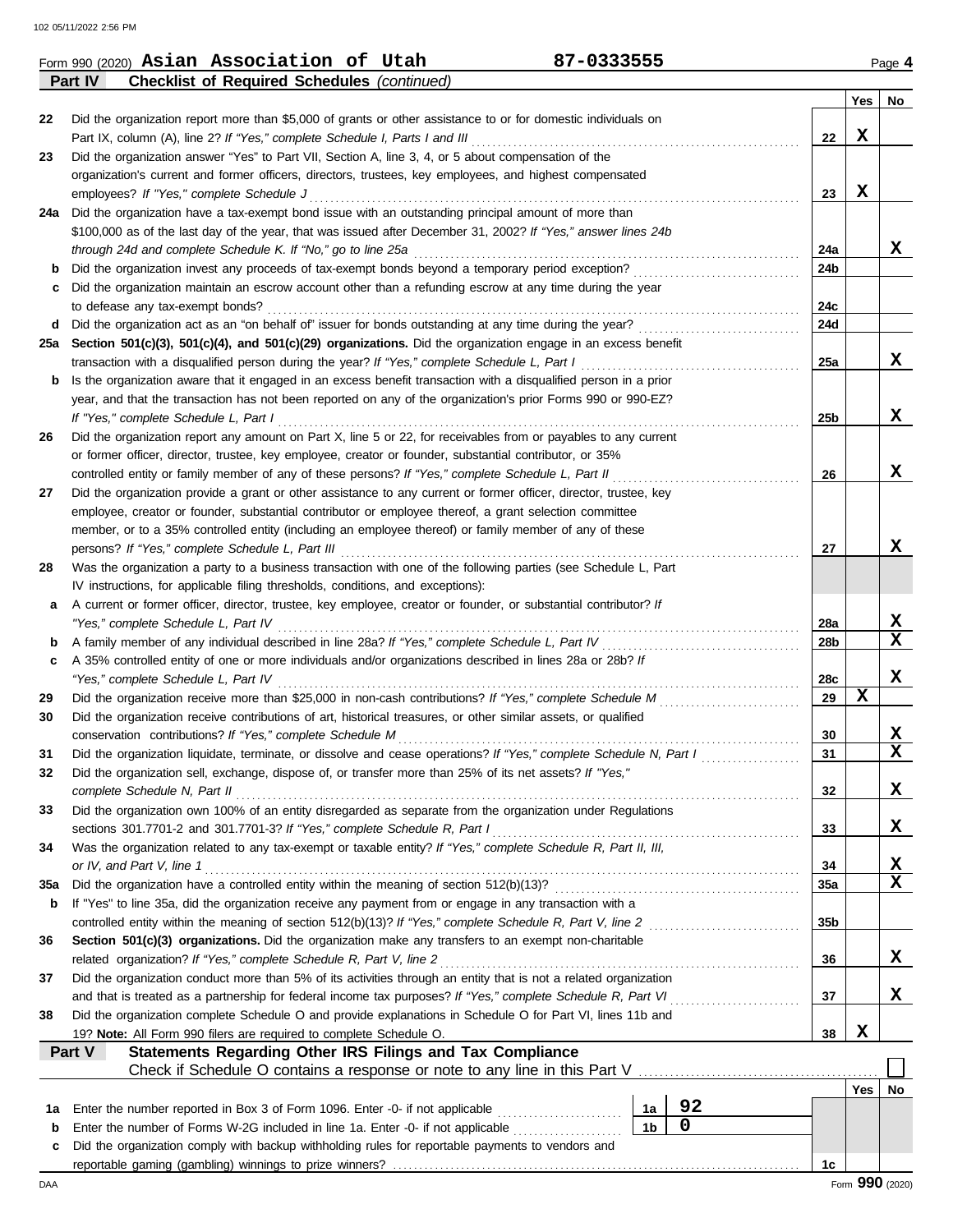| 87-0333555<br>Form 990 (2020) Asian Association of Utah<br>Page 5 |                                                                                                                                                                                                        |                 |    |                |            |                  |  |  |  |  |  |
|-------------------------------------------------------------------|--------------------------------------------------------------------------------------------------------------------------------------------------------------------------------------------------------|-----------------|----|----------------|------------|------------------|--|--|--|--|--|
|                                                                   | Statements Regarding Other IRS Filings and Tax Compliance (continued)<br>Part V                                                                                                                        |                 |    |                |            |                  |  |  |  |  |  |
|                                                                   |                                                                                                                                                                                                        |                 |    |                | <b>Yes</b> | No               |  |  |  |  |  |
|                                                                   | 2a Enter the number of employees reported on Form W-3, Transmittal of Wage and Tax                                                                                                                     |                 |    |                |            |                  |  |  |  |  |  |
|                                                                   | Statements, filed for the calendar year ending with or within the year covered by this return                                                                                                          | 2a              | 62 |                |            |                  |  |  |  |  |  |
| b                                                                 | If at least one is reported on line 2a, did the organization file all required federal employment tax returns?                                                                                         |                 |    | 2b             | X          |                  |  |  |  |  |  |
|                                                                   | Note: If the sum of lines 1a and 2a is greater than 250, you may be required to e-file (see instructions)                                                                                              |                 |    |                |            |                  |  |  |  |  |  |
| За                                                                | Did the organization have unrelated business gross income of \$1,000 or more during the year?                                                                                                          |                 |    | 3a             |            | X                |  |  |  |  |  |
| b                                                                 | If "Yes," has it filed a Form 990-T for this year? If "No" to line 3b, provide an explanation on Schedule O                                                                                            |                 |    | 3b             |            |                  |  |  |  |  |  |
| 4a                                                                | At any time during the calendar year, did the organization have an interest in, or a signature or other authority over,                                                                                |                 |    |                |            |                  |  |  |  |  |  |
|                                                                   | a financial account in a foreign country (such as a bank account, securities account, or other financial account)?                                                                                     |                 |    | 4a             |            | x                |  |  |  |  |  |
| b                                                                 | If "Yes," enter the name of the foreign country <b>u</b>                                                                                                                                               |                 |    |                |            |                  |  |  |  |  |  |
|                                                                   | See instructions for filing requirements for FinCEN Form 114, Report of Foreign Bank and Financial Accounts (FBAR).                                                                                    |                 |    |                |            |                  |  |  |  |  |  |
| 5a                                                                | Was the organization a party to a prohibited tax shelter transaction at any time during the tax year?                                                                                                  |                 |    | 5a             |            | X                |  |  |  |  |  |
| b                                                                 | Did any taxable party notify the organization that it was or is a party to a prohibited tax shelter transaction?                                                                                       |                 |    | 5 <sub>b</sub> |            | $\mathbf x$      |  |  |  |  |  |
| c                                                                 | If "Yes" to line 5a or 5b, did the organization file Form 8886-T?                                                                                                                                      |                 |    | 5c             |            |                  |  |  |  |  |  |
| 6а                                                                | Does the organization have annual gross receipts that are normally greater than \$100,000, and did the                                                                                                 |                 |    |                |            |                  |  |  |  |  |  |
|                                                                   | organization solicit any contributions that were not tax deductible as charitable contributions?                                                                                                       |                 |    | 6a             |            | x                |  |  |  |  |  |
| b                                                                 | If "Yes," did the organization include with every solicitation an express statement that such contributions or                                                                                         |                 |    |                |            |                  |  |  |  |  |  |
|                                                                   | gifts were not tax deductible?                                                                                                                                                                         |                 |    | 6b             |            |                  |  |  |  |  |  |
| 7                                                                 | Organizations that may receive deductible contributions under section 170(c).                                                                                                                          |                 |    |                |            |                  |  |  |  |  |  |
| а                                                                 | Did the organization receive a payment in excess of \$75 made partly as a contribution and partly for goods                                                                                            |                 |    |                |            |                  |  |  |  |  |  |
|                                                                   | and services provided to the payor?                                                                                                                                                                    |                 |    | 7а             |            | X                |  |  |  |  |  |
| $\mathbf b$                                                       | If "Yes," did the organization notify the donor of the value of the goods or services provided?<br>If "Yes," did the organization notify the donor of the value of the goods or services provided?<br> |                 |    | 7b             |            |                  |  |  |  |  |  |
| c                                                                 | Did the organization sell, exchange, or otherwise dispose of tangible personal property for which it was                                                                                               |                 |    |                |            |                  |  |  |  |  |  |
|                                                                   |                                                                                                                                                                                                        |                 |    | 7c             |            | x                |  |  |  |  |  |
| d                                                                 |                                                                                                                                                                                                        | <b>7d</b>       |    |                |            |                  |  |  |  |  |  |
| е                                                                 | Did the organization receive any funds, directly or indirectly, to pay premiums on a personal benefit contract?                                                                                        |                 |    |                |            |                  |  |  |  |  |  |
|                                                                   | Did the organization, during the year, pay premiums, directly or indirectly, on a personal benefit contract?                                                                                           |                 |    | 7e<br>7f       |            | X<br>$\mathbf x$ |  |  |  |  |  |
| g                                                                 | If the organization received a contribution of qualified intellectual property, did the organization file Form 8899 as required?                                                                       |                 |    |                |            |                  |  |  |  |  |  |
| h                                                                 | If the organization received a contribution of cars, boats, airplanes, or other vehicles, did the organization file a Form 1098-C?                                                                     |                 |    | 7g<br>7h       |            |                  |  |  |  |  |  |
| 8                                                                 | Sponsoring organizations maintaining donor advised funds. Did a donor advised fund maintained by the                                                                                                   |                 |    |                |            |                  |  |  |  |  |  |
|                                                                   |                                                                                                                                                                                                        |                 |    | 8              |            |                  |  |  |  |  |  |
| 9                                                                 | Sponsoring organizations maintaining donor advised funds.                                                                                                                                              |                 |    |                |            |                  |  |  |  |  |  |
| а                                                                 | Did the sponsoring organization make any taxable distributions under section 4966?                                                                                                                     |                 |    | 9а             |            |                  |  |  |  |  |  |
| b                                                                 |                                                                                                                                                                                                        |                 |    | 9b             |            |                  |  |  |  |  |  |
| 10                                                                | Section 501(c)(7) organizations. Enter:                                                                                                                                                                |                 |    |                |            |                  |  |  |  |  |  |
|                                                                   |                                                                                                                                                                                                        | 10a             |    |                |            |                  |  |  |  |  |  |
| b                                                                 | Gross receipts, included on Form 990, Part VIII, line 12, for public use of club facilities                                                                                                            | 10 <sub>b</sub> |    |                |            |                  |  |  |  |  |  |
| 11                                                                | Section 501(c)(12) organizations. Enter:                                                                                                                                                               |                 |    |                |            |                  |  |  |  |  |  |
| а                                                                 | Gross income from members or shareholders                                                                                                                                                              | 11a             |    |                |            |                  |  |  |  |  |  |
| b                                                                 | Gross income from other sources (Do not net amounts due or paid to other sources                                                                                                                       |                 |    |                |            |                  |  |  |  |  |  |
|                                                                   | against amounts due or received from them.)                                                                                                                                                            | 11 <sub>b</sub> |    |                |            |                  |  |  |  |  |  |
| 12a                                                               | Section 4947(a)(1) non-exempt charitable trusts. Is the organization filing Form 990 in lieu of Form 1041?                                                                                             |                 |    | 12a            |            |                  |  |  |  |  |  |
| b                                                                 | If "Yes," enter the amount of tax-exempt interest received or accrued during the year                                                                                                                  | 12 <sub>b</sub> |    |                |            |                  |  |  |  |  |  |
| 13                                                                | Section 501(c)(29) qualified nonprofit health insurance issuers.                                                                                                                                       |                 |    |                |            |                  |  |  |  |  |  |
| a                                                                 | Is the organization licensed to issue qualified health plans in more than one state?                                                                                                                   |                 |    | 13а            |            |                  |  |  |  |  |  |
|                                                                   | Note: See the instructions for additional information the organization must report on Schedule O.                                                                                                      |                 |    |                |            |                  |  |  |  |  |  |
| b                                                                 | Enter the amount of reserves the organization is required to maintain by the states in which                                                                                                           |                 |    |                |            |                  |  |  |  |  |  |
|                                                                   |                                                                                                                                                                                                        | 13 <sub>b</sub> |    |                |            |                  |  |  |  |  |  |
|                                                                   |                                                                                                                                                                                                        | 13c             |    |                |            |                  |  |  |  |  |  |
| c                                                                 | Enter the amount of reserves on hand<br>Did the organization receive any payments for indoor tanning services during the tax year?                                                                     |                 |    | 14a            |            | X                |  |  |  |  |  |
| 14a                                                               |                                                                                                                                                                                                        |                 |    | 14b            |            |                  |  |  |  |  |  |
| b                                                                 | If "Yes," has it filed a Form 720 to report these payments? If "No," provide an explanation on Schedule O                                                                                              |                 |    |                |            |                  |  |  |  |  |  |
| 15                                                                | Is the organization subject to the section 4960 tax on payment(s) of more than \$1,000,000 in remuneration or                                                                                          |                 |    |                |            | x                |  |  |  |  |  |
|                                                                   | excess parachute payment(s) during the year?                                                                                                                                                           |                 |    | 15             |            |                  |  |  |  |  |  |
|                                                                   | If "Yes," see instructions and file Form 4720, Schedule N.                                                                                                                                             |                 |    |                |            | X                |  |  |  |  |  |
| 16                                                                | Is the organization an educational institution subject to the section 4968 excise tax on net investment income?                                                                                        |                 |    | 16             |            |                  |  |  |  |  |  |
|                                                                   | If "Yes," complete Form 4720, Schedule O.                                                                                                                                                              |                 |    |                |            |                  |  |  |  |  |  |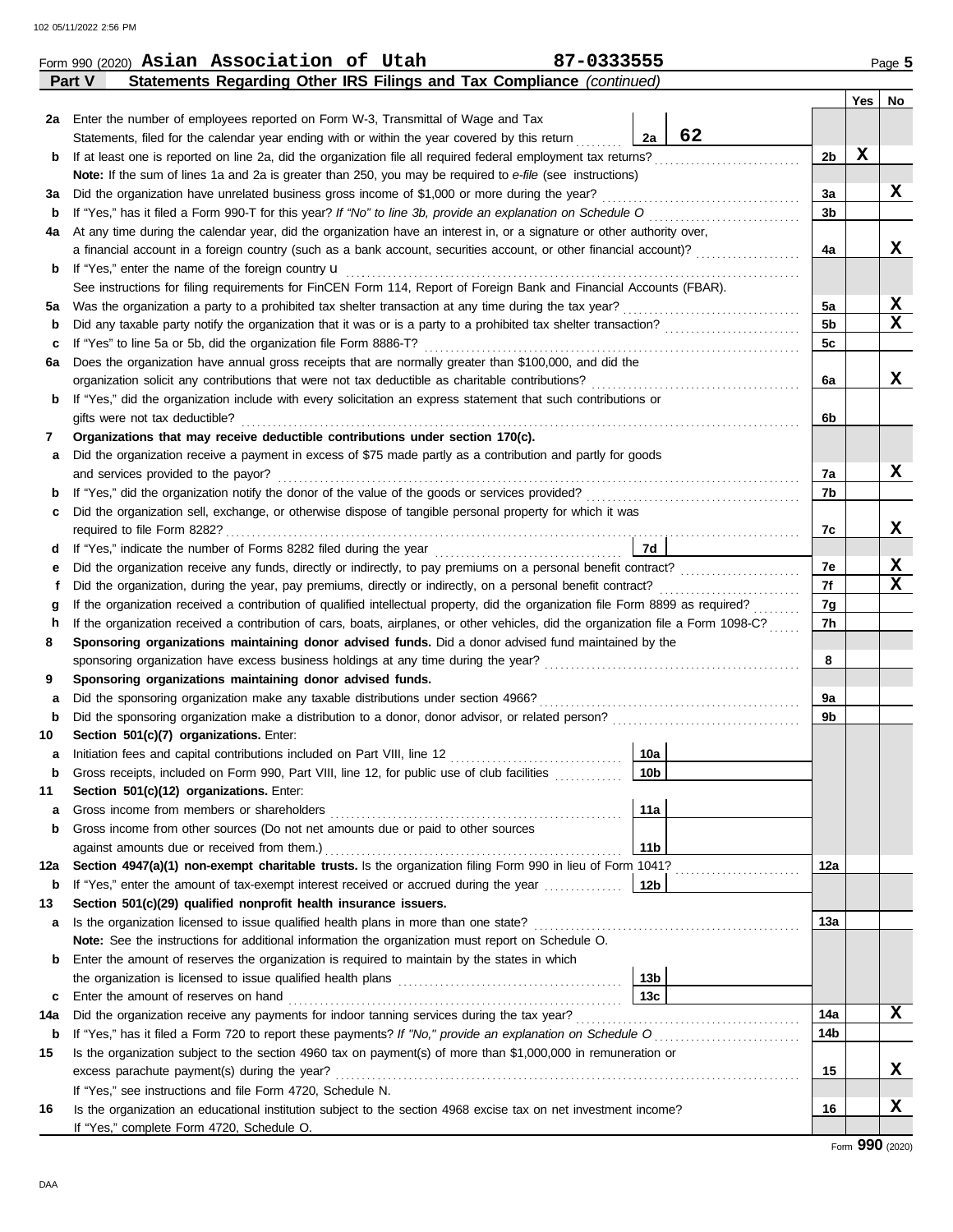|                                                                                                                                       | Part VI<br>Governance, Management, and Disclosure For each "Yes" response to lines 2 through 7b below, and for a "No"               |    |    |                         |                 |                  |  |  |  |
|---------------------------------------------------------------------------------------------------------------------------------------|-------------------------------------------------------------------------------------------------------------------------------------|----|----|-------------------------|-----------------|------------------|--|--|--|
|                                                                                                                                       | response to line 8a, 8b, or 10b below, describe the circumstances, processes, or changes on Schedule O. See instructions.           |    |    |                         |                 |                  |  |  |  |
|                                                                                                                                       |                                                                                                                                     |    |    |                         |                 | X                |  |  |  |
|                                                                                                                                       | Section A. Governing Body and Management                                                                                            |    |    |                         |                 |                  |  |  |  |
|                                                                                                                                       |                                                                                                                                     |    |    |                         | Yes             | No               |  |  |  |
| 1а                                                                                                                                    | Enter the number of voting members of the governing body at the end of the tax year                                                 | 1a | 11 |                         |                 |                  |  |  |  |
|                                                                                                                                       | If there are material differences in voting rights among members of the governing body, or                                          |    |    |                         |                 |                  |  |  |  |
|                                                                                                                                       | if the governing body delegated broad authority to an executive committee or similar                                                |    |    |                         |                 |                  |  |  |  |
|                                                                                                                                       | committee, explain on Schedule O.                                                                                                   |    |    |                         |                 |                  |  |  |  |
| b                                                                                                                                     | Enter the number of voting members included on line 1a, above, who are independent                                                  | 1b | 11 |                         |                 |                  |  |  |  |
| 2                                                                                                                                     | Did any officer, director, trustee, or key employee have a family relationship or a business relationship with                      |    |    |                         |                 |                  |  |  |  |
|                                                                                                                                       |                                                                                                                                     |    |    | 2                       |                 | X                |  |  |  |
| 3                                                                                                                                     | Did the organization delegate control over management duties customarily performed by or under the direct                           |    |    |                         |                 |                  |  |  |  |
| 3<br>supervision of officers, directors, trustees, or key employees to a management company or other person?                          |                                                                                                                                     |    |    |                         |                 |                  |  |  |  |
| 4                                                                                                                                     | Did the organization make any significant changes to its governing documents since the prior Form 990 was filed?                    |    |    | $\overline{\mathbf{4}}$ |                 | X<br>$\mathbf x$ |  |  |  |
| 5                                                                                                                                     |                                                                                                                                     |    |    | 5                       |                 | $\mathbf x$      |  |  |  |
| 6                                                                                                                                     |                                                                                                                                     |    |    | 6                       |                 | X                |  |  |  |
| 7a                                                                                                                                    | Did the organization have members, stockholders, or other persons who had the power to elect or appoint                             |    |    |                         |                 |                  |  |  |  |
|                                                                                                                                       | one or more members of the governing body?                                                                                          |    |    | 7a                      |                 | X                |  |  |  |
| b                                                                                                                                     | Are any governance decisions of the organization reserved to (or subject to approval by) members,                                   |    |    |                         |                 |                  |  |  |  |
|                                                                                                                                       | stockholders, or persons other than the governing body?                                                                             |    |    | 7b                      |                 | X                |  |  |  |
|                                                                                                                                       | Did the organization contemporaneously document the meetings held or written actions undertaken during the year by the following:   |    |    |                         |                 |                  |  |  |  |
| 8                                                                                                                                     | The governing body?                                                                                                                 |    |    |                         | X               |                  |  |  |  |
| a                                                                                                                                     |                                                                                                                                     |    |    | 8a<br>8b                | X               |                  |  |  |  |
| $\mathbf b$                                                                                                                           | Each committee with authority to act on behalf of the governing body?                                                               |    |    |                         |                 |                  |  |  |  |
| 9                                                                                                                                     | Is there any officer, director, trustee, or key employee listed in Part VII, Section A, who cannot be reached at                    |    |    |                         |                 | X                |  |  |  |
|                                                                                                                                       |                                                                                                                                     |    |    | 9                       |                 |                  |  |  |  |
|                                                                                                                                       | Section B. Policies (This Section B requests information about policies not required by the Internal Revenue Code.)                 |    |    |                         |                 |                  |  |  |  |
|                                                                                                                                       |                                                                                                                                     |    |    |                         | Yes             | No<br>x          |  |  |  |
| 10a                                                                                                                                   | Did the organization have local chapters, branches, or affiliates?                                                                  |    |    | 10a                     |                 |                  |  |  |  |
| b                                                                                                                                     | If "Yes," did the organization have written policies and procedures governing the activities of such chapters,                      |    |    |                         |                 |                  |  |  |  |
|                                                                                                                                       | affiliates, and branches to ensure their operations are consistent with the organization's exempt purposes?                         |    |    | 10b                     |                 |                  |  |  |  |
|                                                                                                                                       | 11a Has the organization provided a complete copy of this Form 990 to all members of its governing body before filing the form?     |    |    | 11a                     | х               |                  |  |  |  |
| b                                                                                                                                     | Describe in Schedule O the process, if any, used by the organization to review this Form 990.                                       |    |    |                         |                 |                  |  |  |  |
| 12a                                                                                                                                   | Did the organization have a written conflict of interest policy? If "No," go to line 13                                             |    |    | 12a                     | X               |                  |  |  |  |
| b                                                                                                                                     | Were officers, directors, or trustees, and key employees required to disclose annually interests that could give rise to conflicts? |    |    | 12 <sub>b</sub>         | $\mathbf x$     |                  |  |  |  |
| c                                                                                                                                     | Did the organization regularly and consistently monitor and enforce compliance with the policy? If "Yes,"                           |    |    |                         |                 |                  |  |  |  |
|                                                                                                                                       | describe in Schedule O how this was done                                                                                            |    |    | 12c                     | X               |                  |  |  |  |
| 13                                                                                                                                    | Did the organization have a written whistleblower policy?                                                                           |    |    | 13                      | x               |                  |  |  |  |
| 14                                                                                                                                    |                                                                                                                                     |    |    | 14                      | X               |                  |  |  |  |
| 15                                                                                                                                    | Did the process for determining compensation of the following persons include a review and approval by                              |    |    |                         |                 |                  |  |  |  |
|                                                                                                                                       | independent persons, comparability data, and contemporaneous substantiation of the deliberation and decision?                       |    |    |                         |                 |                  |  |  |  |
| a                                                                                                                                     |                                                                                                                                     |    |    | 15a                     | X               |                  |  |  |  |
| b                                                                                                                                     | Other officers or key employees of the organization                                                                                 |    |    | 15b                     |                 | x                |  |  |  |
|                                                                                                                                       | If "Yes" to line 15a or 15b, describe the process in Schedule O (see instructions).                                                 |    |    |                         |                 |                  |  |  |  |
| 16a                                                                                                                                   | Did the organization invest in, contribute assets to, or participate in a joint venture or similar arrangement                      |    |    |                         |                 |                  |  |  |  |
|                                                                                                                                       | with a taxable entity during the year?                                                                                              |    |    | 16a                     |                 | X                |  |  |  |
| b                                                                                                                                     | If "Yes," did the organization follow a written policy or procedure requiring the organization to evaluate its                      |    |    |                         |                 |                  |  |  |  |
|                                                                                                                                       | participation in joint venture arrangements under applicable federal tax law, and take steps to safeguard the                       |    |    |                         |                 |                  |  |  |  |
|                                                                                                                                       |                                                                                                                                     |    |    | 16b                     |                 |                  |  |  |  |
|                                                                                                                                       | <b>Section C. Disclosure</b>                                                                                                        |    |    |                         |                 |                  |  |  |  |
| 17                                                                                                                                    | List the states with which a copy of this Form 990 is required to be filed $\mathbf{u}$ UT                                          |    |    |                         |                 |                  |  |  |  |
| 18                                                                                                                                    | Section 6104 requires an organization to make its Forms 1023 (1024 or 1024-A, if applicable), 990, and 990-T (Section 501(c)        |    |    |                         |                 |                  |  |  |  |
|                                                                                                                                       | (3)s only) available for public inspection. Indicate how you made these available. Check all that apply.                            |    |    |                         |                 |                  |  |  |  |
|                                                                                                                                       | $ \mathbf{X} $ Another's website $ \mathbf{X} $ Upon request<br> X <br>Own website<br>Other (explain on Schedule O)                 |    |    |                         |                 |                  |  |  |  |
| Describe on Schedule O whether (and if so, how) the organization made its governing documents, conflict of interest policy, and<br>19 |                                                                                                                                     |    |    |                         |                 |                  |  |  |  |
|                                                                                                                                       | financial statements available to the public during the tax year.                                                                   |    |    |                         |                 |                  |  |  |  |
| 20                                                                                                                                    | State the name, address, and telephone number of the person who possesses the organization's books and records <b>u</b>             |    |    |                         |                 |                  |  |  |  |
|                                                                                                                                       | Yen Pham<br>155 South 300 West                                                                                                      |    |    |                         |                 |                  |  |  |  |
|                                                                                                                                       | UT 84101-1217 801-467-6060<br>Salt Lake City                                                                                        |    |    |                         |                 |                  |  |  |  |
| DAA                                                                                                                                   |                                                                                                                                     |    |    |                         | Form 990 (2020) |                  |  |  |  |

Form 990 (2020) Page **6 Asian Association of Utah 87-0333555**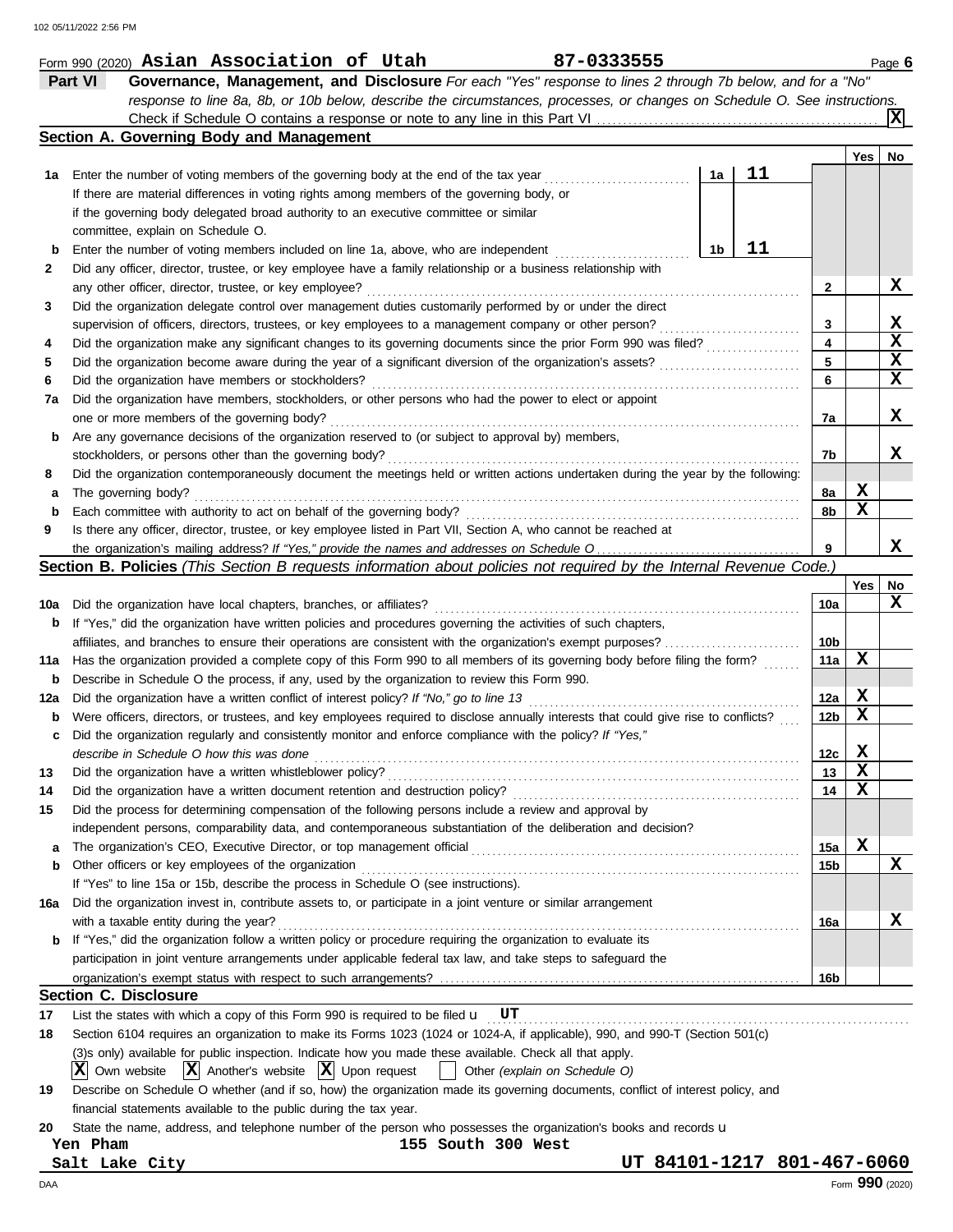**(1) Shu H. Cheng Ph.D.**

**(3) Marlene Gonzalez**

. . . . . . . . . . . . . . . . . . . . . . . . . . . . . . . . . . . . . . . . . . . . . . . . . . . . . . .

. . . . . . . . . . . . . . . . . . . . . . . . . . . . . . . . . . . . . . . . . . . . . . . . . . . . . . . **Board Member**

**Executive Director 10.00** 

**40.00**

**1.00**

**2.00**

**(2) Chanda Chuon**

**(4) Heru Hendarto**

**Secretary**

| Form 990 (2020) Asian Association of Utah                                                                                                                                                                                                                                                                                   |                                                                            |                                                                                                                                                                                    |                                                                                  | 87-0333555                                                                                       |                                                                                                              | Page 7 |  |  |  |  |
|-----------------------------------------------------------------------------------------------------------------------------------------------------------------------------------------------------------------------------------------------------------------------------------------------------------------------------|----------------------------------------------------------------------------|------------------------------------------------------------------------------------------------------------------------------------------------------------------------------------|----------------------------------------------------------------------------------|--------------------------------------------------------------------------------------------------|--------------------------------------------------------------------------------------------------------------|--------|--|--|--|--|
| <b>Part VII</b>                                                                                                                                                                                                                                                                                                             |                                                                            |                                                                                                                                                                                    |                                                                                  | Compensation of Officers, Directors, Trustees, Key Employees, Highest Compensated Employees, and |                                                                                                              |        |  |  |  |  |
| <b>Independent Contractors</b>                                                                                                                                                                                                                                                                                              |                                                                            |                                                                                                                                                                                    |                                                                                  |                                                                                                  |                                                                                                              |        |  |  |  |  |
|                                                                                                                                                                                                                                                                                                                             |                                                                            |                                                                                                                                                                                    |                                                                                  | Check if Schedule O contains a response or note to any line in this Part VII                     |                                                                                                              |        |  |  |  |  |
| Section A.                                                                                                                                                                                                                                                                                                                  |                                                                            |                                                                                                                                                                                    |                                                                                  | Officers, Directors, Trustees, Key Employees, and Highest Compensated Employees                  |                                                                                                              |        |  |  |  |  |
| 1a Complete this table for all persons required to be listed. Report compensation for the calendar year ending with or within the<br>organization's tax year.                                                                                                                                                               |                                                                            |                                                                                                                                                                                    |                                                                                  |                                                                                                  |                                                                                                              |        |  |  |  |  |
| • List all of the organization's <b>current</b> officers, directors, trustees (whether individuals or organizations), regardless of amount of<br>compensation. Enter -0- in columns (D), (E), and (F) if no compensation was paid.                                                                                          |                                                                            |                                                                                                                                                                                    |                                                                                  |                                                                                                  |                                                                                                              |        |  |  |  |  |
| • List all of the organization's current key employees, if any. See instructions for definition of "key employee."                                                                                                                                                                                                          |                                                                            |                                                                                                                                                                                    |                                                                                  |                                                                                                  |                                                                                                              |        |  |  |  |  |
| • List the organization's five current highest compensated employees (other than an officer, director, trustee, or key employee)<br>who received reportable compensation (Box 5 of Form W-2 and/or Box 7 of Form 1099-MISC) of more than \$100,000 from the<br>organization and any related organizations.                  |                                                                            |                                                                                                                                                                                    |                                                                                  |                                                                                                  |                                                                                                              |        |  |  |  |  |
| • List all of the organization's former officers, key employees, and highest compensated employees who received more than<br>\$100,000 of reportable compensation from the organization and any related organizations.                                                                                                      |                                                                            |                                                                                                                                                                                    |                                                                                  |                                                                                                  |                                                                                                              |        |  |  |  |  |
| List all of the organization's former directors or trustees that received, in the capacity as a former director or trustee of the<br>organization, more than \$10,000 of reportable compensation from the organization and any related organizations.<br>See instructions for the order in which to list the persons above. |                                                                            |                                                                                                                                                                                    |                                                                                  |                                                                                                  |                                                                                                              |        |  |  |  |  |
| Check this box if neither the organization nor any related organization compensated any current officer, director, or trustee.                                                                                                                                                                                              |                                                                            |                                                                                                                                                                                    |                                                                                  |                                                                                                  |                                                                                                              |        |  |  |  |  |
| (A)<br>Name and title                                                                                                                                                                                                                                                                                                       | Individual<br>or director<br>Institutional<br>Office<br>trustee<br>trustee | (C)<br>Position<br>(do not check more than one<br>box, unless person is both an<br>officer and a director/trustee)<br>Highest compensated<br>employee<br>Κey<br>Former<br>employee | (D)<br>Reportable<br>compensation<br>from the<br>organization<br>(W-2/1099-MISC) | (E)<br>Reportable<br>compensation<br>from related<br>organizations<br>(W-2/1099-MISC)            | (F)<br>Estimated amount<br>of other<br>compensation<br>from the<br>organization and<br>related organizations |        |  |  |  |  |

**0.00 X 138,306 0 30,185**

**0.00 X 0 0 0**

**0.00 X X 0 0 0**

|                         | 2.00 |             |             |  |   |              |                 |
|-------------------------|------|-------------|-------------|--|---|--------------|-----------------|
| Treasurer               | 0.00 | x           | $\mathbf x$ |  | 0 | $\mathbf{0}$ | $\mathbf 0$     |
| (5) Hubert Huh          |      |             |             |  |   |              |                 |
|                         | 1.00 |             |             |  |   |              |                 |
| Board Member            | 0.00 | X           |             |  | 0 | 0            | $\mathbf 0$     |
| (6) Sulistaiani Kathol  |      |             |             |  |   |              |                 |
|                         | 2.00 |             |             |  |   |              |                 |
| Vice Chair              | 0.00 | X           | $\mathbf x$ |  | 0 | 0            | $\mathbf 0$     |
| (7) Rick Lam            |      |             |             |  |   |              |                 |
|                         | 1.00 |             |             |  |   |              |                 |
| Board Member            | 0.00 | $\mathbf x$ |             |  | 0 | 0            | $\mathbf 0$     |
| (8) Eunice Lane         |      |             |             |  |   |              |                 |
|                         | 2.00 |             |             |  |   |              |                 |
| Chair                   | 0.00 | x           | $\mathbf x$ |  | 0 | 0            | $\mathbf 0$     |
| (9) Leslie Nuon         |      |             |             |  |   |              |                 |
|                         | 1.00 |             |             |  |   |              |                 |
| Board Member            | 0.00 | x           |             |  | 0 | O            | $\mathbf 0$     |
| (10) Theda D. Petilos   |      |             |             |  |   |              |                 |
|                         | 1.00 |             |             |  |   |              |                 |
| Board Member            | 0.00 | X           |             |  | 0 | O            | $\mathbf 0$     |
| (11) Dot Richeda Uchida |      |             |             |  |   |              |                 |
|                         | 1.00 |             |             |  |   |              |                 |
| Board Member            | 0.00 | X           |             |  | 0 | 0            | 0               |
|                         |      |             |             |  |   |              | Form 990 (2020) |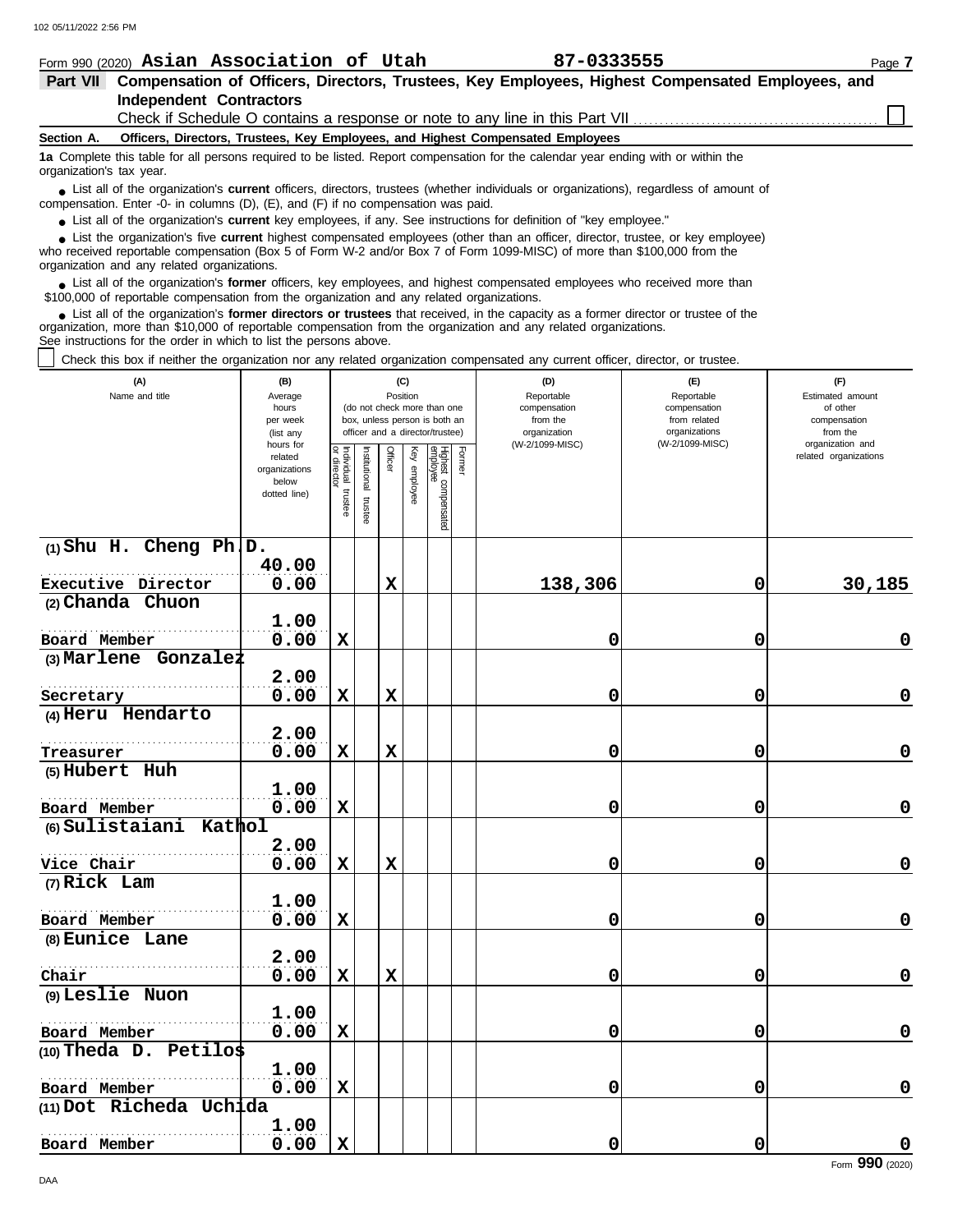| 102 05/11/2022 2:56 PM<br>Form 990 (2020) Asian Association of Utah<br>Part VII                                                                                                                                                                                                                                                                           |                                                                |                                                                                                                    |                       |         |              |                                 |        | 87-0333555<br>Section A. Officers, Directors, Trustees, Key Employees, and Highest Compensated Employees (continued) |                                                                    |   | Page 8                                                          |
|-----------------------------------------------------------------------------------------------------------------------------------------------------------------------------------------------------------------------------------------------------------------------------------------------------------------------------------------------------------|----------------------------------------------------------------|--------------------------------------------------------------------------------------------------------------------|-----------------------|---------|--------------|---------------------------------|--------|----------------------------------------------------------------------------------------------------------------------|--------------------------------------------------------------------|---|-----------------------------------------------------------------|
| (A)<br>Name and title                                                                                                                                                                                                                                                                                                                                     | (B)<br>Average<br>hours<br>per week<br>(list any               | (C)<br>Position<br>(do not check more than one<br>box, unless person is both an<br>officer and a director/trustee) |                       |         |              |                                 |        | (D)<br>Reportable<br>compensation<br>from the<br>organization                                                        | (E)<br>Reportable<br>compensation<br>from related<br>organizations |   | (F)<br>Estimated amount<br>of other<br>compensation<br>from the |
|                                                                                                                                                                                                                                                                                                                                                           | hours for<br>related<br>organizations<br>below<br>dotted line) | Individual 1<br>trustee                                                                                            | Institutional trustee | Officer | Key employee | Highest compensated<br>employee | Former | (W-2/1099-MISC)                                                                                                      | (W-2/1099-MISC)                                                    |   | organization and<br>related organizations                       |
| Khang Vo<br>(12)                                                                                                                                                                                                                                                                                                                                          |                                                                |                                                                                                                    |                       |         |              |                                 |        |                                                                                                                      |                                                                    |   |                                                                 |
| Board Member                                                                                                                                                                                                                                                                                                                                              | 1.00<br>0.00                                                   | X                                                                                                                  |                       |         |              |                                 |        | 0                                                                                                                    | 0                                                                  |   | 0                                                               |
|                                                                                                                                                                                                                                                                                                                                                           |                                                                |                                                                                                                    |                       |         |              |                                 |        |                                                                                                                      |                                                                    |   |                                                                 |
|                                                                                                                                                                                                                                                                                                                                                           |                                                                |                                                                                                                    |                       |         |              |                                 |        |                                                                                                                      |                                                                    |   |                                                                 |
|                                                                                                                                                                                                                                                                                                                                                           |                                                                |                                                                                                                    |                       |         |              |                                 |        |                                                                                                                      |                                                                    |   |                                                                 |
|                                                                                                                                                                                                                                                                                                                                                           |                                                                |                                                                                                                    |                       |         |              |                                 |        |                                                                                                                      |                                                                    |   |                                                                 |
|                                                                                                                                                                                                                                                                                                                                                           |                                                                |                                                                                                                    |                       |         |              |                                 |        |                                                                                                                      |                                                                    |   |                                                                 |
|                                                                                                                                                                                                                                                                                                                                                           |                                                                |                                                                                                                    |                       |         |              |                                 |        |                                                                                                                      |                                                                    |   |                                                                 |
|                                                                                                                                                                                                                                                                                                                                                           |                                                                |                                                                                                                    |                       |         |              |                                 |        |                                                                                                                      |                                                                    |   |                                                                 |
|                                                                                                                                                                                                                                                                                                                                                           |                                                                |                                                                                                                    |                       |         |              |                                 |        |                                                                                                                      |                                                                    |   |                                                                 |
| c Total from continuation sheets to Part VII, Section A                                                                                                                                                                                                                                                                                                   |                                                                |                                                                                                                    |                       |         |              |                                 | u<br>u | 138,306                                                                                                              |                                                                    |   | 30,185                                                          |
| d                                                                                                                                                                                                                                                                                                                                                         |                                                                |                                                                                                                    |                       |         |              |                                 | u      | 138,306                                                                                                              |                                                                    |   | 30,185                                                          |
| Total number of individuals (including but not limited to those listed above) who received more than \$100,000 of<br>$\mathbf{2}$<br>reportable compensation from the organization $\mathbf u$ 1                                                                                                                                                          |                                                                |                                                                                                                    |                       |         |              |                                 |        |                                                                                                                      |                                                                    |   |                                                                 |
| Did the organization list any former officer, director, trustee, key employee, or highest compensated<br>3                                                                                                                                                                                                                                                |                                                                |                                                                                                                    |                       |         |              |                                 |        |                                                                                                                      |                                                                    |   | Yes<br>No                                                       |
|                                                                                                                                                                                                                                                                                                                                                           |                                                                |                                                                                                                    |                       |         |              |                                 |        |                                                                                                                      |                                                                    | 3 | x                                                               |
| For any individual listed on line 1a, is the sum of reportable compensation and other compensation from the<br>4<br>organization and related organizations greater than \$150,000? If "Yes," complete Schedule J for such                                                                                                                                 |                                                                |                                                                                                                    |                       |         |              |                                 |        |                                                                                                                      |                                                                    |   |                                                                 |
| individual <b>construe and the construction of the construction of the construction</b> of the construction of the construction of the construction of the construction of the construction of the construction of the construction<br>Did any person listed on line 1a receive or accrue compensation from any unrelated organization or individual<br>5 |                                                                |                                                                                                                    |                       |         |              |                                 |        |                                                                                                                      |                                                                    | 4 | X                                                               |
|                                                                                                                                                                                                                                                                                                                                                           |                                                                |                                                                                                                    |                       |         |              |                                 |        |                                                                                                                      |                                                                    | 5 | x                                                               |
| Section B. Independent Contractors<br>Complete this table for your five highest compensated independent contractors that received more than \$100,000 of<br>1                                                                                                                                                                                             |                                                                |                                                                                                                    |                       |         |              |                                 |        |                                                                                                                      |                                                                    |   |                                                                 |
| compensation from the organization. Report compensation for the calendar year ending with or within the organization's tax year.                                                                                                                                                                                                                          | (A)<br>Name and business address                               |                                                                                                                    |                       |         |              |                                 |        |                                                                                                                      | (B)<br>Description of services                                     |   | (C)<br>Compensation                                             |
|                                                                                                                                                                                                                                                                                                                                                           |                                                                |                                                                                                                    |                       |         |              |                                 |        |                                                                                                                      |                                                                    |   |                                                                 |
|                                                                                                                                                                                                                                                                                                                                                           |                                                                |                                                                                                                    |                       |         |              |                                 |        |                                                                                                                      |                                                                    |   |                                                                 |
|                                                                                                                                                                                                                                                                                                                                                           |                                                                |                                                                                                                    |                       |         |              |                                 |        |                                                                                                                      |                                                                    |   |                                                                 |
|                                                                                                                                                                                                                                                                                                                                                           |                                                                |                                                                                                                    |                       |         |              |                                 |        |                                                                                                                      |                                                                    |   |                                                                 |
| Total number of independent contractors (including but not limited to those listed above) who<br>2<br>received more than \$100,000 of compensation from the organization u                                                                                                                                                                                |                                                                |                                                                                                                    |                       |         |              |                                 |        |                                                                                                                      | 0                                                                  |   |                                                                 |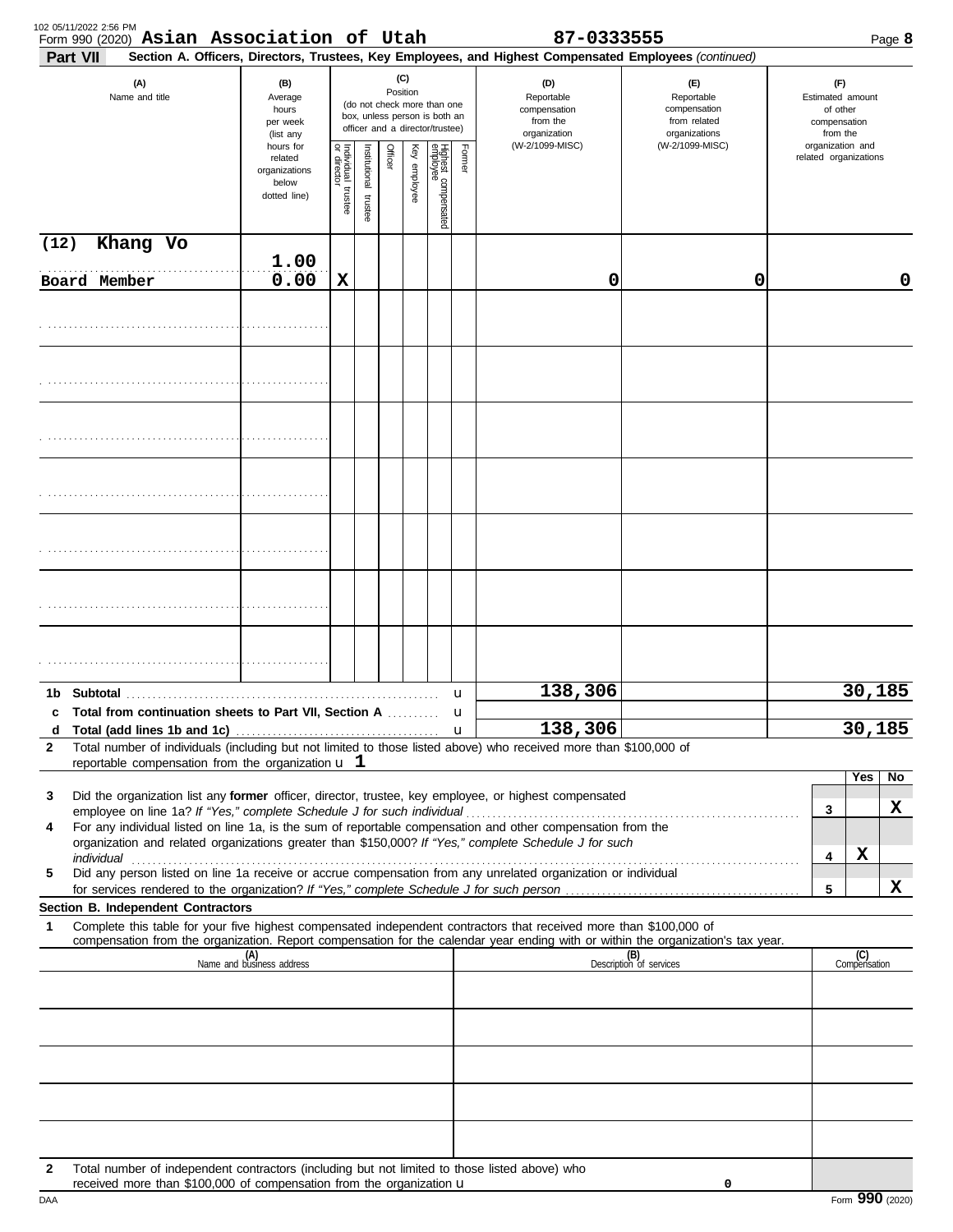**Part VIII Statement of Revenue**

### Form 990 (2020) Page **9 Asian Association of Utah 87-0333555**

#### Check if Schedule O contains a response or note to any line in this Part VIII ........ **(A) (B) (C) (D)** Total revenue Related or exempt Unrelated Revenue excluded function revenue business revenue from tax under sections 512-514 <u>ិទី</u> **Contributions, Gifts, Grants and Other Similar Amounts 1a 1a** Federated campaigns **. . . . . . . . . . . .** Grant<br>mount **1b b** Membership dues . . . . . . . . . . . . . . . . Gifts, diffs, directions, controller and a large distribution of the controller and distribution of the controller and distribution of the controller and distribution of the controller and controller and distribution of th **1c c** Fundraising events **. . . . . . . . . . . . . .** . . **1d d** Related organizations . . . . . . . . . . . . . **2,562,411** Contributions,<br>and Other Sim **1e e** Government grants (contributions) . . . . . . . . . . . . **f** All other contributions, gifts, grants, and similar amounts not included above ........ **307,189 1f 1g** \$ . . . . . . . . . . . . . . . . . . . . . **67,306 g** Noncash contributions included in lines 1a-1f . . . . . **2,869,600** u **h Total.** Add lines 1a–1f . . . . . . . . . . . . . . . . . . . . . . . . . . . . . . . . . . . . . . . . Business Code . . . . . . . . . . . . . . . . . . . . . . . . . . . . . . . . . . . . . . . . . . . . . . . . . . . . . . . **2a Fee for Service 1,086,517 1,086,517** Program Service<br>Revenue **Program Service b** . . . . . . . . . . . . . . . . . . . . . . . . . . . . . . . . . . . . . . . . . . . . . . . . . . . . . . . **c** . . . . . . . . . . . . . . . . . . . . . . . . . . . . . . . . . . . . . . . . . . . . . . . . . . . . . . . **d** . . . . . . . . . . . . . . . . . . . . . . . . . . . . . . . . . . . . . . . . . . . . . . . . . . . . . . . **e** . . . . . . . . . . . . . . . . . . . . . . . . . . . . . . . . . . . . . . . . . . . . . . . . . . . . . . . **f** All other program service revenue . . . . . . . . . . . . . . . . . . . **1,086,517 g Total.** Add lines 2a–2f . . . . . . . . . . . . . . . . . . . . . . . . . . . . . . . . . . . . . . . . u **3** Investment income (including dividends, interest, and **1,062 1,062** other similar amounts) . . . . . . . . . . . . . . . . . . . . . . . . . . . . . . . . . . . . . . . u u **4** Income from investment of tax-exempt bond proceeds ...... **5** Royalties . . . . . . . . . . . . . . . . . . . . . . . . . . . . . . . . . . . . . . . . . . . . . . . . . . . . . u (i) Real (ii) Personal **431,542 6a 6a** Gross rents **6b 18,498 b** Less: rental expenses **413,044 6c c** Rental inc. or (loss) **413,044 413,044 d** Net rental income or (loss) . . . . . . . . . . . . . . . . . . . . . . . . . . . . . . . . . . . u **7a** Gross amount from (i) Securities (ii) Other sales of assets **7a** other than inventory Revenue **b** Less: cost or other **Other Revenue 6,715** basis and sales exps. **7b -6,715 7c c** Gain or (loss) Other I **-6,715 -6,715 d** u Net gain or (loss) . . . . . . . . . . . . . . . . . . . . . . . . . . . . . . . . . . . . . . . . . . . . . **8a** Gross income from fundraising events (not including \$ . . . . . . . . . . . . . . . . . . . . . . of contributions reported on line 1c). **2,412** See Part IV, line 18 . . . . . . . . . . . . . . . . . . . . **8a 8b 1,000 b** Less: direct expenses . . . . . . . . . . . . . **1,412** u **c** Net income or (loss) from fundraising events ............... **9a** Gross income from gaming activities. See Part IV, line 19 . . . . . . . . . . . . . . . . . . . . **9a 9b b** Less: direct expenses ............... u Net income or (loss) from gaming activities . . . . . . . . . . . . . . . . . . **c** 10a Gross sales of inventory, less returns and allowances .......... **10a 10b b** Less: cost of goods sold  $\ldots$ Net income or (loss) from sales of inventory . . . . . . . . . . . . . . . . . **c** u Business Code **Revenue Miscellaneous 11a** . . . . . . . . . . . . . . . . . . . . . . . . . . . . . . . . . . . . . . . . . . . . . . . . . . . . . . . **b** . . . . . . . . . . . . . . . . . . . . . . . . . . . . . . . . . . . . . . . . . . . . . . . . . . . . . . . **c d** All other revenue . . . . . . . . . . . . . . . . . . . . . . . . . . . . . . . . . . . . . **e Total.** Add lines 11a–11d . . . . . . . . . . . . . . . . . . . . . . . . . . . . . . . . . . . . u **4,364,920 1,079,802 0 414,106 Total revenue.** See instructions **12** u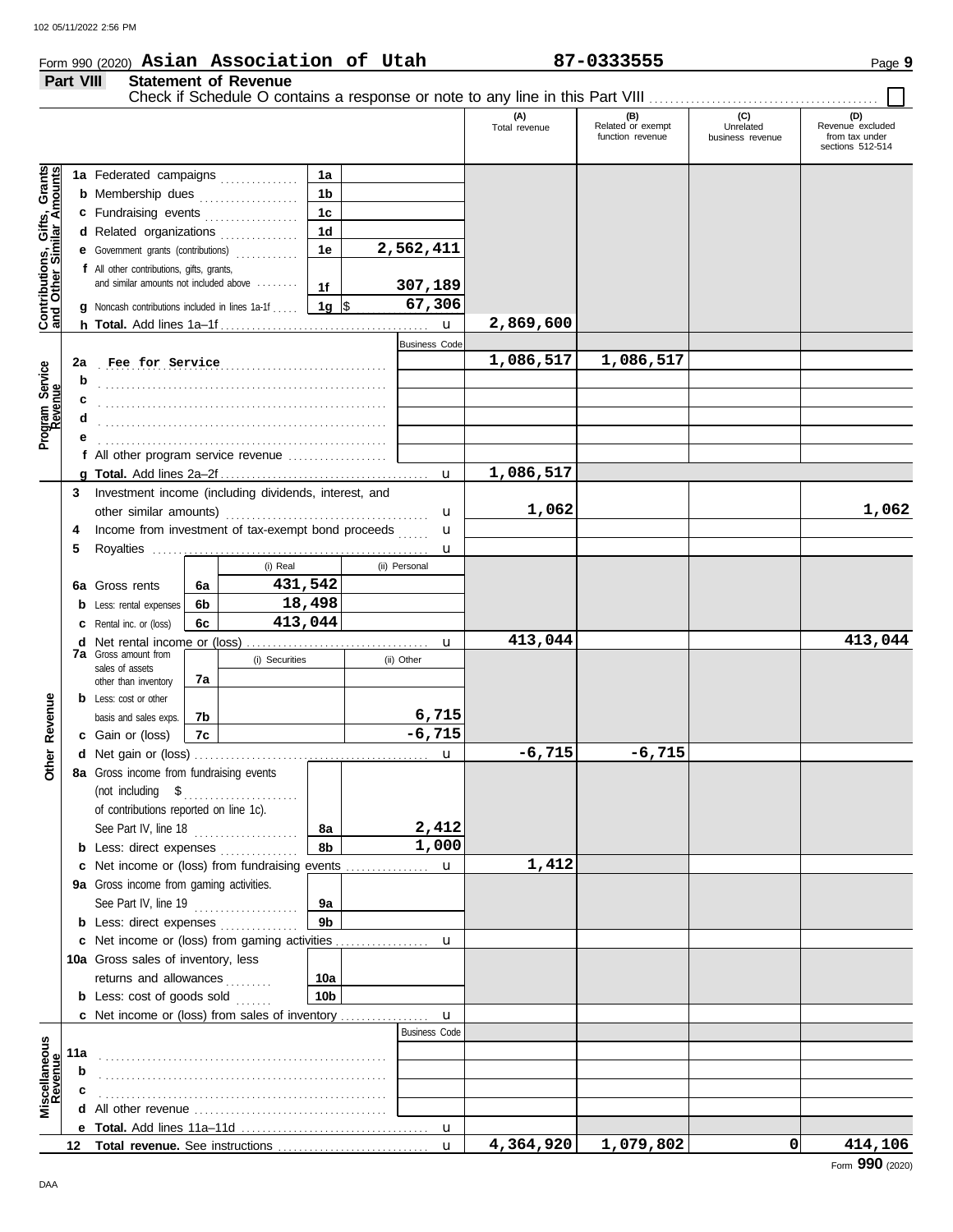## **Part IX Statement of Functional Expenses** Form 990 (2020) Page **10 Asian Association of Utah 87-0333555**

|              | Section 501(c)(3) and 501(c)(4) organizations must complete all columns. All other organizations must complete column (A).<br>Check if Schedule O contains a response or note to any line in this Part IX                                                                                                                                                                                                                                           |                   |                        |                  | ΙxΙ                   |
|--------------|-----------------------------------------------------------------------------------------------------------------------------------------------------------------------------------------------------------------------------------------------------------------------------------------------------------------------------------------------------------------------------------------------------------------------------------------------------|-------------------|------------------------|------------------|-----------------------|
|              |                                                                                                                                                                                                                                                                                                                                                                                                                                                     | (A)               | (B)                    | (C)              | (D)                   |
|              | Do not include amounts reported on lines 6b,<br>7b, 8b, 9b, and 10b of Part VIII.                                                                                                                                                                                                                                                                                                                                                                   | Total expenses    | Program service        | Management and   | Fundraising           |
| 1            |                                                                                                                                                                                                                                                                                                                                                                                                                                                     |                   | expenses               | general expenses | expenses              |
|              | Grants and other assistance to domestic organizations<br>and domestic governments. See Part IV, line 21                                                                                                                                                                                                                                                                                                                                             |                   |                        |                  |                       |
| $\mathbf{2}$ | Grants and other assistance to domestic                                                                                                                                                                                                                                                                                                                                                                                                             |                   |                        |                  |                       |
|              | individuals. See Part IV, line 22                                                                                                                                                                                                                                                                                                                                                                                                                   | 560,138           | 560,138                |                  |                       |
| 3            | Grants and other assistance to foreign                                                                                                                                                                                                                                                                                                                                                                                                              |                   |                        |                  |                       |
|              | organizations, foreign governments, and foreign                                                                                                                                                                                                                                                                                                                                                                                                     |                   |                        |                  |                       |
|              | individuals. See Part IV, lines 15 and 16                                                                                                                                                                                                                                                                                                                                                                                                           |                   |                        |                  |                       |
| 4            | Benefits paid to or for members                                                                                                                                                                                                                                                                                                                                                                                                                     |                   |                        |                  |                       |
| 5            | Compensation of current officers, directors,                                                                                                                                                                                                                                                                                                                                                                                                        |                   |                        |                  |                       |
|              |                                                                                                                                                                                                                                                                                                                                                                                                                                                     | 134, 143          | 26,829                 | 103,290          | 4,024                 |
|              | trustees, and key employees                                                                                                                                                                                                                                                                                                                                                                                                                         |                   |                        |                  |                       |
| 6            | Compensation not included above to disqualified                                                                                                                                                                                                                                                                                                                                                                                                     |                   |                        |                  |                       |
|              | persons (as defined under section 4958(f)(1)) and                                                                                                                                                                                                                                                                                                                                                                                                   |                   |                        |                  |                       |
|              | persons described in section 4958(c)(3)(B)                                                                                                                                                                                                                                                                                                                                                                                                          |                   | $\overline{1,346,888}$ |                  |                       |
| 7            | Other salaries and wages                                                                                                                                                                                                                                                                                                                                                                                                                            | 1,545,912         |                        | 173,832          | 25,192                |
| 8            | Pension plan accruals and contributions (include                                                                                                                                                                                                                                                                                                                                                                                                    |                   |                        |                  |                       |
|              | section 401(k) and 403(b) employer contributions)                                                                                                                                                                                                                                                                                                                                                                                                   | 93,626<br>257,785 | 76,548<br>210, 765     | 15,449<br>42,536 | $\frac{1,629}{4,484}$ |
| 9            | Other employee benefits                                                                                                                                                                                                                                                                                                                                                                                                                             |                   | 107,932                | 21,783           | 2,296                 |
| 10           | Payroll taxes                                                                                                                                                                                                                                                                                                                                                                                                                                       | 132,011           |                        |                  |                       |
| 11           | Fees for services (nonemployees):                                                                                                                                                                                                                                                                                                                                                                                                                   |                   |                        |                  |                       |
| a            |                                                                                                                                                                                                                                                                                                                                                                                                                                                     |                   |                        |                  |                       |
| b            | Legal                                                                                                                                                                                                                                                                                                                                                                                                                                               | 7,775             |                        | 7,775            |                       |
| c            |                                                                                                                                                                                                                                                                                                                                                                                                                                                     | 16,042            | 1,400                  | 14,642           |                       |
| d            | Lobbying                                                                                                                                                                                                                                                                                                                                                                                                                                            |                   |                        |                  |                       |
| е            | Professional fundraising services. See Part IV, line 17                                                                                                                                                                                                                                                                                                                                                                                             |                   |                        |                  |                       |
| f            | Investment management fees                                                                                                                                                                                                                                                                                                                                                                                                                          |                   |                        |                  |                       |
| g            | Other. (If line 11g amount exceeds 10% of line 25, column                                                                                                                                                                                                                                                                                                                                                                                           |                   |                        |                  |                       |
|              | (A) amount, list line 11g expenses on Schedule O.)                                                                                                                                                                                                                                                                                                                                                                                                  | 592,180           | 548,056                | 44,124           |                       |
| 12           | Advertising and promotion                                                                                                                                                                                                                                                                                                                                                                                                                           | 900               | 150                    | 750              |                       |
| 13           |                                                                                                                                                                                                                                                                                                                                                                                                                                                     | 76,552            | 46,999                 | 29,247           | 306                   |
| 14           | Information technology                                                                                                                                                                                                                                                                                                                                                                                                                              | 25,307            | 23,347                 | 1,580            | 380                   |
| 15           |                                                                                                                                                                                                                                                                                                                                                                                                                                                     |                   |                        |                  |                       |
| 16           |                                                                                                                                                                                                                                                                                                                                                                                                                                                     | 143,811           | 97,414                 | 45,851           | 546                   |
| 17           | Travel                                                                                                                                                                                                                                                                                                                                                                                                                                              | 29,060            | 23,441                 | 5,619            |                       |
| 18           | Payments of travel or entertainment expenses                                                                                                                                                                                                                                                                                                                                                                                                        |                   |                        |                  |                       |
|              | for any federal, state, or local public officials                                                                                                                                                                                                                                                                                                                                                                                                   |                   |                        |                  |                       |
| 19           | Conferences, conventions, and meetings                                                                                                                                                                                                                                                                                                                                                                                                              | 14,275            | 13,847                 | 428              |                       |
| 20           | Interest                                                                                                                                                                                                                                                                                                                                                                                                                                            | 50,361            | 1,050                  | 49,311           |                       |
| 21           | Payments to affiliates [11] contains a set of the set of the set of the set of the set of the set of the set of the set of the set of the set of the set of the set of the set of the set of the set of the set of the set of                                                                                                                                                                                                                       |                   |                        |                  |                       |
| 22           | Depreciation, depletion, and amortization                                                                                                                                                                                                                                                                                                                                                                                                           | 141,385           | 126,018                | 13,208           | 2,159                 |
| 23           | $In \textbf{surance} \begin{tabular}{@{}l@{}} \hline \textbf{m} & \textbf{m} & \textbf{m} & \textbf{m} \\ \hline \textbf{m} & \textbf{m} & \textbf{m} & \textbf{m} \\ \hline \textbf{m} & \textbf{m} & \textbf{m} & \textbf{m} \\ \hline \textbf{m} & \textbf{m} & \textbf{m} & \textbf{m} \\ \hline \textbf{m} & \textbf{m} & \textbf{m} & \textbf{m} \\ \hline \textbf{m} & \textbf{m} & \textbf{m} & \textbf{m} \\ \hline \textbf{m} & \textbf{$ | 35,061            | 11,770                 | 22,758           | 533                   |
| 24           | Other expenses. Itemize expenses not covered                                                                                                                                                                                                                                                                                                                                                                                                        |                   |                        |                  |                       |
|              | above (List miscellaneous expenses on line 24e. If                                                                                                                                                                                                                                                                                                                                                                                                  |                   |                        |                  |                       |
|              | line 24e amount exceeds 10% of line 25, column                                                                                                                                                                                                                                                                                                                                                                                                      |                   |                        |                  |                       |
|              | (A) amount, list line 24e expenses on Schedule O.)                                                                                                                                                                                                                                                                                                                                                                                                  |                   |                        |                  |                       |
| a            | Client admin services                                                                                                                                                                                                                                                                                                                                                                                                                               | 6,514             |                        | 6,514            |                       |
| b            |                                                                                                                                                                                                                                                                                                                                                                                                                                                     |                   |                        |                  |                       |
| c            |                                                                                                                                                                                                                                                                                                                                                                                                                                                     |                   |                        |                  |                       |
| d            |                                                                                                                                                                                                                                                                                                                                                                                                                                                     |                   |                        |                  |                       |
| е            | All other expenses<br><u> 1966 - Johann Stoff, martin a</u>                                                                                                                                                                                                                                                                                                                                                                                         |                   |                        |                  |                       |
| 25           | Total functional expenses. Add lines 1 through 24e                                                                                                                                                                                                                                                                                                                                                                                                  | 3,862,838         | 3,222,592              | 598,697          | 41,549                |
| 26           | Joint costs. Complete this line only if the                                                                                                                                                                                                                                                                                                                                                                                                         |                   |                        |                  |                       |
|              | organization reported in column (B) joint costs<br>from a combined educational campaign and                                                                                                                                                                                                                                                                                                                                                         |                   |                        |                  |                       |
|              | fundraising solicitation. Check here u<br>if                                                                                                                                                                                                                                                                                                                                                                                                        |                   |                        |                  |                       |
|              | following SOP 98-2 (ASC 958-720)                                                                                                                                                                                                                                                                                                                                                                                                                    |                   |                        |                  |                       |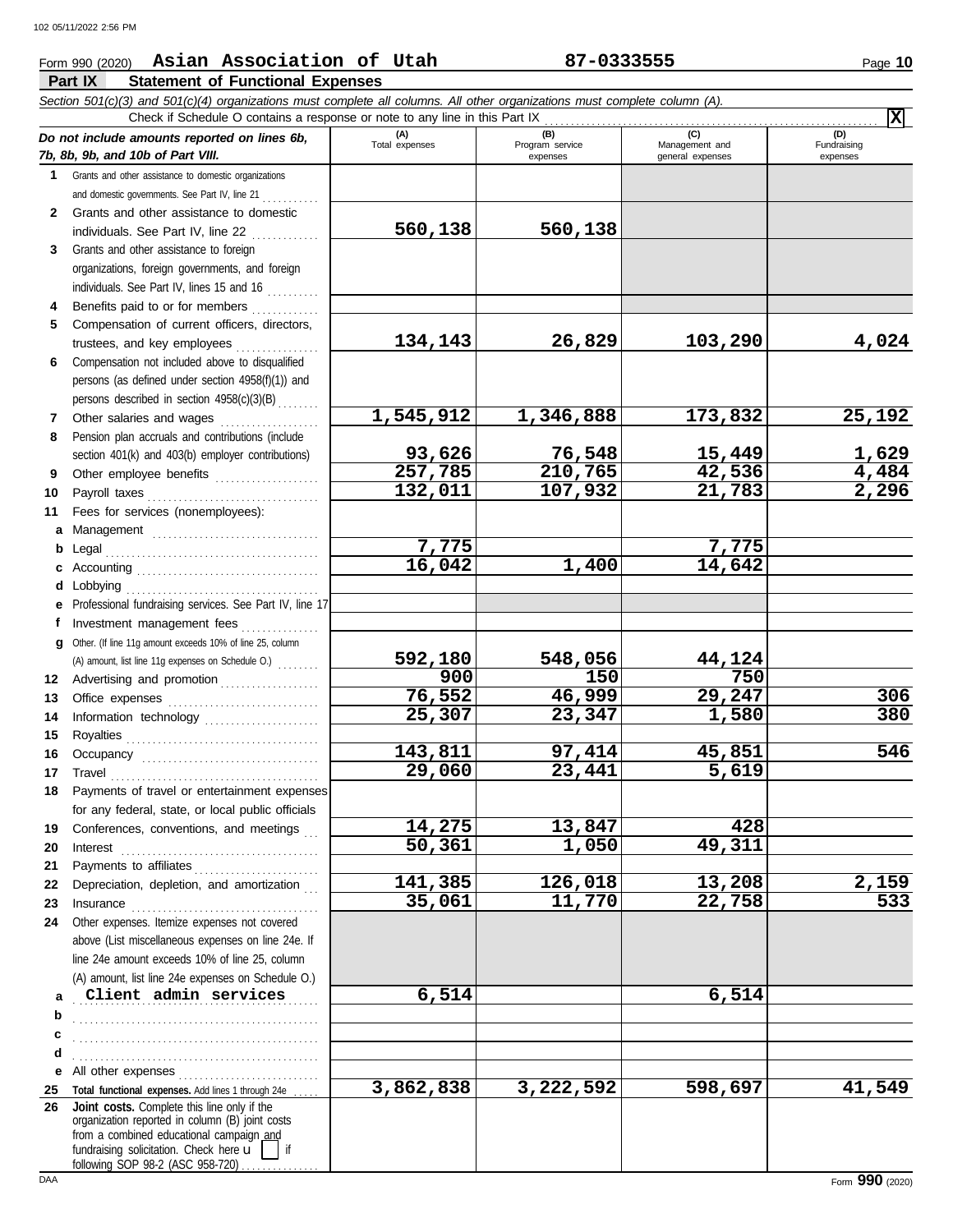|                             | Part X | Asian Association of Utah<br>Form 990 (2020)<br><b>Balance Sheet</b>                                                                                                                                                                |                 |                        | 87-0333555        |                         | Page 11     |
|-----------------------------|--------|-------------------------------------------------------------------------------------------------------------------------------------------------------------------------------------------------------------------------------------|-----------------|------------------------|-------------------|-------------------------|-------------|
|                             |        |                                                                                                                                                                                                                                     |                 |                        |                   |                         |             |
|                             |        |                                                                                                                                                                                                                                     |                 |                        | (A)               |                         | (B)         |
|                             |        |                                                                                                                                                                                                                                     |                 |                        | Beginning of year |                         | End of year |
|                             | 1      | Cash-non-interest-bearing                                                                                                                                                                                                           |                 |                        | 570,116           | $\mathbf{1}$            | 307,255     |
|                             | 2      |                                                                                                                                                                                                                                     |                 |                        | 822,844           | $\overline{2}$          | 1,173,577   |
|                             | 3      |                                                                                                                                                                                                                                     |                 |                        | 468,597           | $\mathbf{3}$            | 673,611     |
|                             | 4      | Accounts receivable, net                                                                                                                                                                                                            |                 |                        | 656               | $\overline{\mathbf{4}}$ | 1,407       |
|                             | 5      | Loans and other receivables from any current or former officer, director,                                                                                                                                                           |                 |                        |                   |                         |             |
|                             |        | trustee, key employee, creator or founder, substantial contributor, or 35%                                                                                                                                                          |                 |                        |                   |                         |             |
|                             |        | controlled entity or family member of any of these persons                                                                                                                                                                          |                 |                        |                   | 5                       |             |
|                             | 6      | Loans and other receivables from other disqualified persons (as defined                                                                                                                                                             |                 |                        |                   |                         |             |
|                             |        | under section 4958(f)(1)), and persons described in section 4958(c)(3)(B)                                                                                                                                                           |                 |                        |                   | 6                       |             |
| Assets                      | 7      | Notes and loans receivable, net <b>construction</b> and the construction of the state of the state of the state of the state of the state of the state of the state of the state of the state of the state of the state of the stat |                 |                        |                   | $\overline{7}$          |             |
|                             | 8      | Inventories for sale or use                                                                                                                                                                                                         |                 |                        |                   | 8                       |             |
|                             | 9      | Prepaid expenses and deferred charges                                                                                                                                                                                               |                 |                        | 65,536            | 9                       | 93,858      |
|                             |        | 10a Land, buildings, and equipment: cost or other                                                                                                                                                                                   |                 |                        |                   |                         |             |
|                             |        |                                                                                                                                                                                                                                     |                 |                        |                   |                         |             |
|                             |        | b Less: accumulated depreciation                                                                                                                                                                                                    | 10 <sub>b</sub> | $\overline{1,531,751}$ | 3,070,931         | 10 <sub>c</sub>         | 2,921,321   |
|                             | 11     | Investments-publicly traded securities                                                                                                                                                                                              |                 |                        |                   | 11                      |             |
|                             | 12     |                                                                                                                                                                                                                                     |                 |                        |                   | 12                      |             |
|                             | 13     |                                                                                                                                                                                                                                     |                 | 13                     |                   |                         |             |
|                             | 14     | Intangible assets                                                                                                                                                                                                                   |                 |                        | 7,175             | 14                      | 6,125       |
|                             | 15     | Other assets. See Part IV, line 11                                                                                                                                                                                                  |                 |                        |                   | 15                      |             |
|                             | 16     |                                                                                                                                                                                                                                     |                 |                        | 5,005,855         | 16                      | 5, 177, 154 |
|                             | 17     |                                                                                                                                                                                                                                     |                 |                        | 250,215           | 17                      | 316,430     |
|                             | 18     | Grants payable                                                                                                                                                                                                                      |                 |                        |                   | 18                      |             |
|                             | 19     | Deferred revenue                                                                                                                                                                                                                    |                 |                        |                   | 19                      |             |
|                             | 20     | Tax-exempt bond liabilities                                                                                                                                                                                                         |                 |                        |                   | 20                      |             |
|                             | 21     | Escrow or custodial account liability. Complete Part IV of Schedule D                                                                                                                                                               |                 |                        |                   | 21                      |             |
|                             | 22     | Loans and other payables to any current or former officer, director,                                                                                                                                                                |                 |                        |                   |                         |             |
|                             |        | trustee, key employee, creator or founder, substantial contributor, or 35%                                                                                                                                                          |                 |                        |                   |                         |             |
| Liabilities                 |        | controlled entity or family member of any of these persons                                                                                                                                                                          |                 |                        |                   | 22                      |             |
|                             | 23     | Secured mortgages and notes payable to unrelated third parties                                                                                                                                                                      |                 |                        | 1,552,340         | 23                      | 1,155,342   |
|                             | 24     | Unsecured notes and loans payable to unrelated third parties                                                                                                                                                                        |                 |                        |                   | 24                      |             |
|                             | 25     | Other liabilities (including federal income tax, payables to related third                                                                                                                                                          |                 |                        |                   |                         |             |
|                             |        | parties, and other liabilities not included on lines 17-24). Complete Part X                                                                                                                                                        |                 |                        |                   |                         |             |
|                             |        | of Schedule D                                                                                                                                                                                                                       |                 |                        |                   | 25                      |             |
|                             | 26     |                                                                                                                                                                                                                                     |                 |                        | 1,802,555         | 26                      | 1,471,772   |
|                             |        | Organizations that follow FASB ASC 958, check here $\mathbf{u} \mathbf{X}$                                                                                                                                                          |                 |                        |                   |                         |             |
|                             |        | and complete lines 27, 28, 32, and 33.                                                                                                                                                                                              |                 |                        |                   |                         |             |
|                             | 27     | Net assets without donor restrictions                                                                                                                                                                                               |                 |                        | 2,965,086         | 27                      | 3,488,353   |
|                             | 28     | Net assets with donor restrictions                                                                                                                                                                                                  |                 |                        | 238,214           | 28                      | 217,029     |
|                             |        | Organizations that do not follow FASB ASC 958, check here u                                                                                                                                                                         |                 |                        |                   |                         |             |
|                             |        | and complete lines 29 through 33.                                                                                                                                                                                                   |                 |                        |                   |                         |             |
|                             | 29     | Capital stock or trust principal, or current funds                                                                                                                                                                                  |                 |                        |                   | 29                      |             |
|                             | 30     |                                                                                                                                                                                                                                     |                 |                        |                   | 30                      |             |
| Net Assets or Fund Balances | 31     | Retained earnings, endowment, accumulated income, or other funds                                                                                                                                                                    |                 |                        |                   | 31                      |             |
|                             | 32     |                                                                                                                                                                                                                                     |                 |                        | 3,203,300         | 32                      | 3,705,382   |

3,705,382<br>5,177,154<br>Form 990 (2020)

**33 32**

**3,203,300 3,705,382 5,005,855 5,177,154**

**33**

Net

Total net assets or fund balances . . . . . . . . . . . . . . . . . . . . . . . . . . . . . . . . . . . . . . . . . . . . . . . . . . . . . . . . Total liabilities and net assets/fund balances . . . . . . . . . . . . . . . . . . . . . . . . . . . . . . . . . . . . . . . . . . . .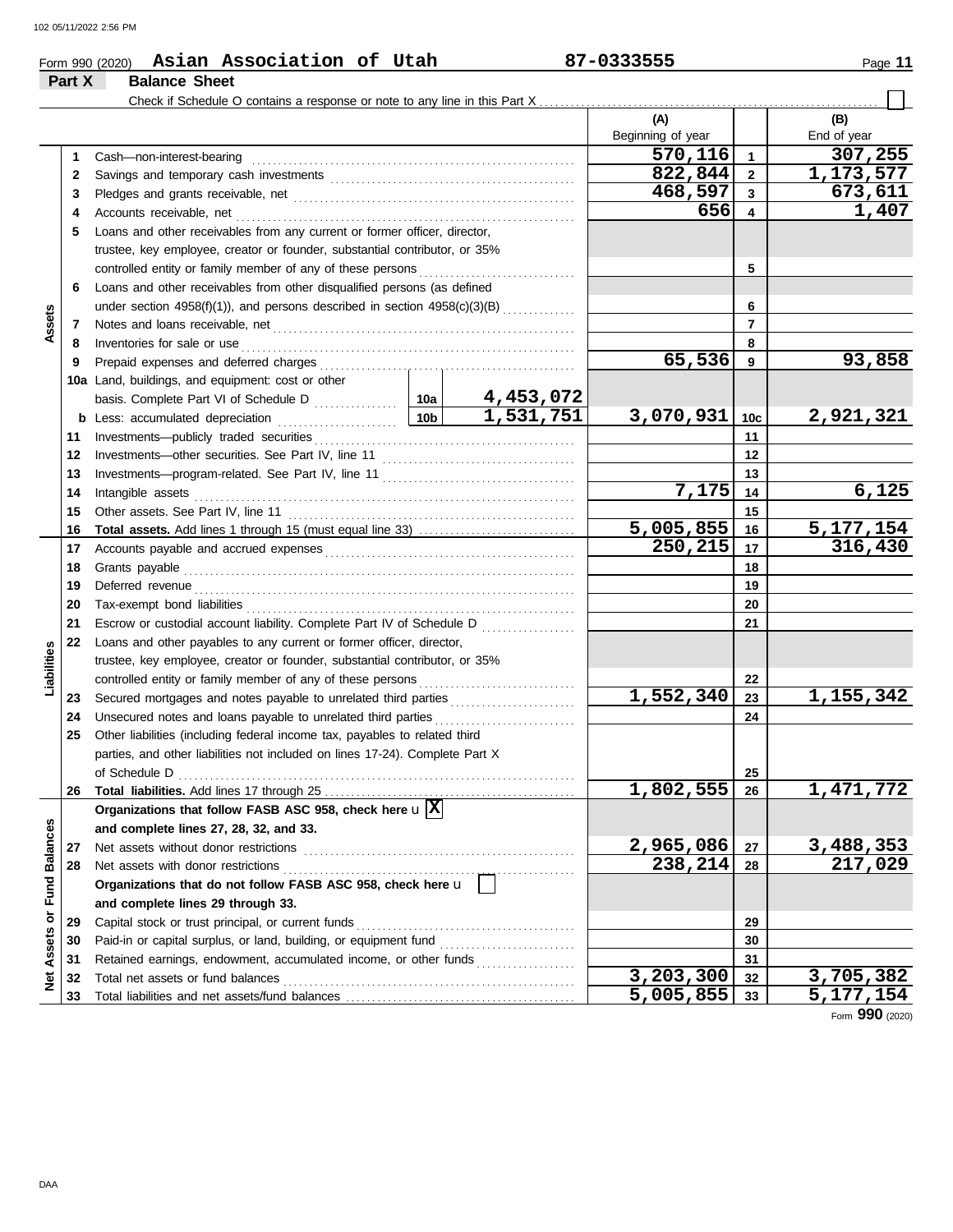|    | 87-0333555<br>Form 990 (2020) Asian Association of Utah                                                                                                                                                                             |                         |                |             | Page 12 |
|----|-------------------------------------------------------------------------------------------------------------------------------------------------------------------------------------------------------------------------------------|-------------------------|----------------|-------------|---------|
|    | Part XI<br><b>Reconciliation of Net Assets</b>                                                                                                                                                                                      |                         |                |             |         |
|    |                                                                                                                                                                                                                                     |                         |                |             |         |
| 1  |                                                                                                                                                                                                                                     | $\mathbf{1}$            | 4,364,920      |             |         |
| 2  |                                                                                                                                                                                                                                     | $\overline{2}$          | 3,862,838      |             |         |
| 3  | Revenue less expenses. Subtract line 2 from line 1                                                                                                                                                                                  | $\mathbf{3}$            |                | 502,082     |         |
| 4  |                                                                                                                                                                                                                                     | $\overline{\mathbf{4}}$ | 3,203,300      |             |         |
| 5  |                                                                                                                                                                                                                                     | 5                       |                |             |         |
| 6  | Donated services and use of facilities <b>constructs</b> and a service of the service of the service of the service of the service of the service of the service of the service of the service of the service of the service of the | 6                       |                |             |         |
| 7  | Investment expenses <b>contract and the expenses</b> contract the expenses of the expenses of the expenses of the expenses of the expenses of the expenses of the expenses of the expenses of the expenses of the expenses of the e | $\overline{7}$          |                |             |         |
| 8  | Prior period adjustments entertainments and a series of the series of the series of the series of the series of the series of the series of the series of the series of the series of the series of the series of the series o      | 8                       |                |             |         |
| 9  |                                                                                                                                                                                                                                     | 9                       |                |             |         |
| 10 | Net assets or fund balances at end of year. Combine lines 3 through 9 (must equal Part X, line                                                                                                                                      |                         |                |             |         |
|    |                                                                                                                                                                                                                                     | 10                      | 3,705,382      |             |         |
|    | <b>Financial Statements and Reporting</b><br>Part XII                                                                                                                                                                               |                         |                |             |         |
|    |                                                                                                                                                                                                                                     |                         |                |             |         |
|    |                                                                                                                                                                                                                                     |                         |                | <b>Yes</b>  | No      |
| 1  | X <br>Accounting method used to prepare the Form 990:<br>Cash<br>Accrual<br>Other                                                                                                                                                   |                         |                |             |         |
|    | If the organization changed its method of accounting from a prior year or checked "Other," explain in                                                                                                                               |                         |                |             |         |
|    | Schedule O.                                                                                                                                                                                                                         |                         |                |             |         |
|    | 2a Were the organization's financial statements compiled or reviewed by an independent accountant?                                                                                                                                  |                         | 2a             |             | x       |
|    | If "Yes," check a box below to indicate whether the financial statements for the year were compiled or                                                                                                                              |                         |                |             |         |
|    | reviewed on a separate basis, consolidated basis, or both:                                                                                                                                                                          |                         |                |             |         |
|    | Separate basis<br>Consolidated basis<br>  Both consolidated and separate basis                                                                                                                                                      |                         |                |             |         |
|    | <b>b</b> Were the organization's financial statements audited by an independent accountant?                                                                                                                                         |                         | 2 <sub>b</sub> | X           |         |
|    | If "Yes," check a box below to indicate whether the financial statements for the year were audited on a                                                                                                                             |                         |                |             |         |
|    | separate basis, consolidated basis, or both:                                                                                                                                                                                        |                         |                |             |         |
|    | Ixl<br>Separate basis<br>Consolidated basis<br>  Both consolidated and separate basis                                                                                                                                               |                         |                |             |         |
|    | If "Yes" to line 2a or 2b, does the organization have a committee that assumes responsibility for oversight of                                                                                                                      |                         |                |             |         |
|    | the audit, review, or compilation of its financial statements and selection of an independent accountant?                                                                                                                           |                         | 2c             | X           |         |
|    | If the organization changed either its oversight process or selection process during the tax year, explain on                                                                                                                       |                         |                |             |         |
|    | Schedule O.                                                                                                                                                                                                                         |                         |                |             |         |
|    | 3a As a result of a federal award, was the organization required to undergo an audit or audits as set forth in the                                                                                                                  |                         |                |             |         |
|    | Single Audit Act and OMB Circular A-133?                                                                                                                                                                                            |                         | За             | x           |         |
|    | <b>b</b> If "Yes," did the organization undergo the required audit or audits? If the organization did not undergo the                                                                                                               |                         |                |             |         |
|    | required audit or audits, explain why on Schedule O and describe any steps taken to undergo such audits                                                                                                                             |                         | 3 <sub>b</sub> | $\mathbf x$ |         |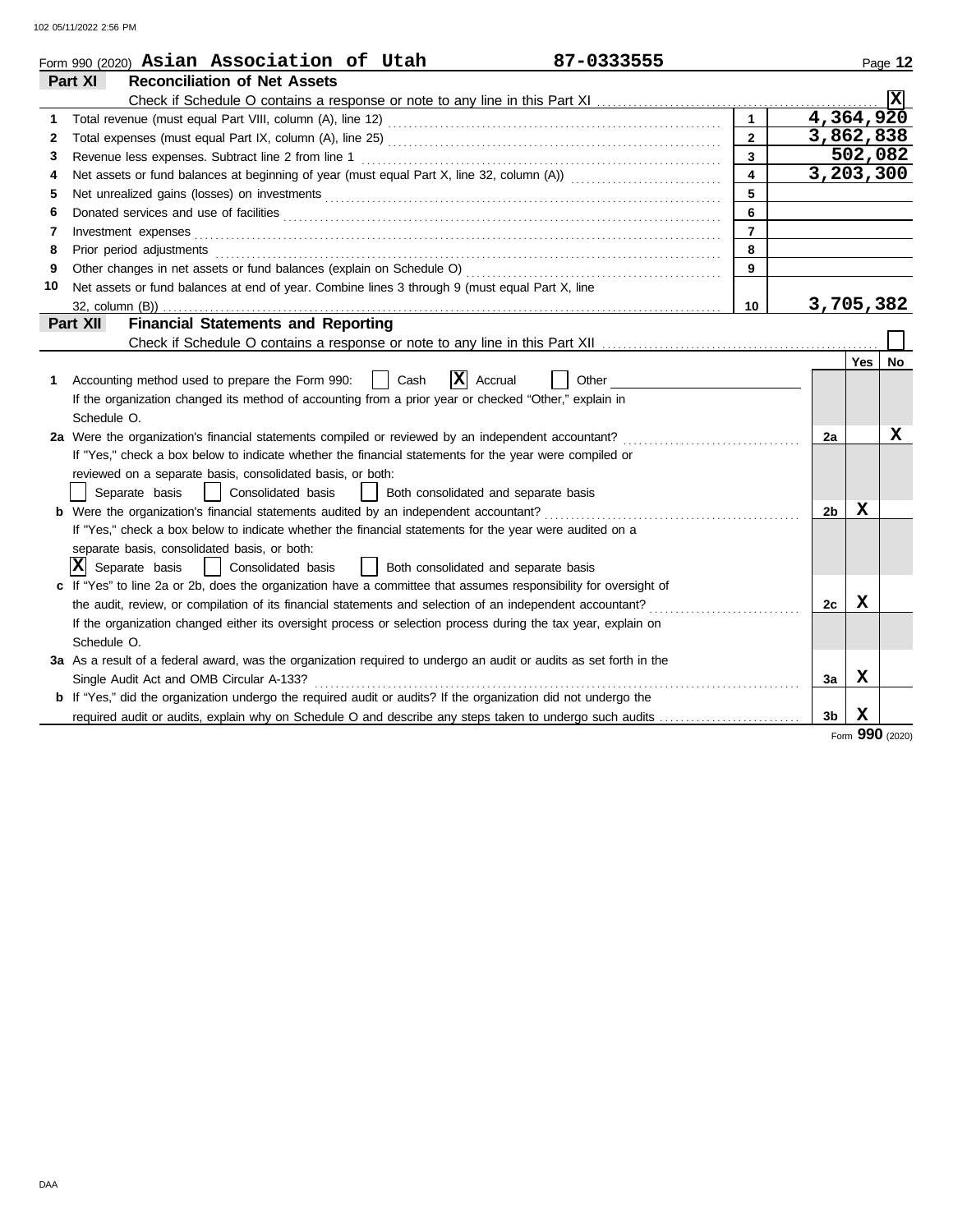| <b>SCHEDULE A</b>              |                                                                                  | <b>Public Charity Status and Public Support</b>                                                                                                                                                                                                                 |                                       |    |                               | OMB No. 1545-0047                    |
|--------------------------------|----------------------------------------------------------------------------------|-----------------------------------------------------------------------------------------------------------------------------------------------------------------------------------------------------------------------------------------------------------------|---------------------------------------|----|-------------------------------|--------------------------------------|
| (Form 990 or 990-EZ)           |                                                                                  | Complete if the organization is a section 501(c)(3) organization or a section 4947(a)(1) nonexempt charitable trust.                                                                                                                                            |                                       |    |                               |                                      |
| Department of the Treasury     |                                                                                  | u Attach to Form 990 or Form 990-EZ.                                                                                                                                                                                                                            |                                       |    |                               | Open to Public                       |
| Internal Revenue Service       |                                                                                  | <b>u</b> Go to www.irs.gov/Form990 for instructions and the latest information.                                                                                                                                                                                 |                                       |    |                               | Inspection                           |
| Name of the organization       |                                                                                  |                                                                                                                                                                                                                                                                 |                                       |    |                               | Employer identification number       |
|                                |                                                                                  | Asian Association of Utah                                                                                                                                                                                                                                       |                                       |    | 87-0333555                    |                                      |
| Part I                         |                                                                                  | Reason for Public Charity Status. (All organizations must complete this part.) See instructions.<br>The organization is not a private foundation because it is: (For lines 1 through 12, check only one box.)                                                   |                                       |    |                               |                                      |
| 1                              |                                                                                  | A church, convention of churches, or association of churches described in section 170(b)(1)(A)(i).                                                                                                                                                              |                                       |    |                               |                                      |
| 2                              |                                                                                  | A school described in section 170(b)(1)(A)(ii). (Attach Schedule E (Form 990 or 990-EZ).)                                                                                                                                                                       |                                       |    |                               |                                      |
| 3                              |                                                                                  | A hospital or a cooperative hospital service organization described in section 170(b)(1)(A)(iii).                                                                                                                                                               |                                       |    |                               |                                      |
| 4                              |                                                                                  | A medical research organization operated in conjunction with a hospital described in section 170(b)(1)(A)(iii). Enter the hospital's name,                                                                                                                      |                                       |    |                               |                                      |
|                                |                                                                                  | city, and state:                                                                                                                                                                                                                                                |                                       |    |                               |                                      |
| 5                              |                                                                                  | An organization operated for the benefit of a college or university owned or operated by a governmental unit described in                                                                                                                                       |                                       |    |                               |                                      |
| 6                              | section 170(b)(1)(A)(iv). (Complete Part II.)                                    | A federal, state, or local government or governmental unit described in section 170(b)(1)(A)(v).                                                                                                                                                                |                                       |    |                               |                                      |
| $ \overline{\mathbf{X}} $<br>7 |                                                                                  | An organization that normally receives a substantial part of its support from a governmental unit or from the general public                                                                                                                                    |                                       |    |                               |                                      |
|                                | described in section 170(b)(1)(A)(vi). (Complete Part II.)                       |                                                                                                                                                                                                                                                                 |                                       |    |                               |                                      |
| 8                              |                                                                                  | A community trust described in section 170(b)(1)(A)(vi). (Complete Part II.)                                                                                                                                                                                    |                                       |    |                               |                                      |
| 9<br>university:               |                                                                                  | An agricultural research organization described in section 170(b)(1)(A)(ix) operated in conjunction with a land-grant college<br>or university or a non-land-grant college of agriculture (see instructions). Enter the name, city, and state of the college or |                                       |    |                               |                                      |
| 10                             |                                                                                  | An organization that normally receives: (1) more than 33 1/3% of its support from contributions, membership fees, and gross                                                                                                                                     |                                       |    |                               |                                      |
|                                |                                                                                  | receipts from activities related to its exempt functions, subject to certain exceptions; and (2) no more than 331/3% of its                                                                                                                                     |                                       |    |                               |                                      |
|                                |                                                                                  | support from gross investment income and unrelated business taxable income (less section 511 tax) from businesses                                                                                                                                               |                                       |    |                               |                                      |
| 11                             |                                                                                  | acquired by the organization after June 30, 1975. See section 509(a)(2). (Complete Part III.)<br>An organization organized and operated exclusively to test for public safety. See section 509(a)(4).                                                           |                                       |    |                               |                                      |
| 12                             |                                                                                  | An organization organized and operated exclusively for the benefit of, to perform the functions of, or to carry out the purposes                                                                                                                                |                                       |    |                               |                                      |
|                                |                                                                                  | of one or more publicly supported organizations described in section 509(a)(1) or section 509(a)(2). See section 509(a)(3).                                                                                                                                     |                                       |    |                               |                                      |
|                                |                                                                                  | Check the box in lines 12a through 12d that describes the type of supporting organization and complete lines 12e, 12f, and 12g.                                                                                                                                 |                                       |    |                               |                                      |
| a                              |                                                                                  | Type I. A supporting organization operated, supervised, or controlled by its supported organization(s), typically by giving<br>the supported organization(s) the power to regularly appoint or elect a majority of the directors or trustees of the             |                                       |    |                               |                                      |
|                                |                                                                                  | supporting organization. You must complete Part IV, Sections A and B.                                                                                                                                                                                           |                                       |    |                               |                                      |
| b                              |                                                                                  | Type II. A supporting organization supervised or controlled in connection with its supported organization(s), by having                                                                                                                                         |                                       |    |                               |                                      |
|                                |                                                                                  | control or management of the supporting organization vested in the same persons that control or manage the supported<br>organization(s). You must complete Part IV, Sections A and C.                                                                           |                                       |    |                               |                                      |
| c                              |                                                                                  | Type III functionally integrated. A supporting organization operated in connection with, and functionally integrated with,<br>its supported organization(s) (see instructions). You must complete Part IV, Sections A, D, and E.                                |                                       |    |                               |                                      |
| d                              |                                                                                  | Type III non-functionally integrated. A supporting organization operated in connection with its supported organization(s)                                                                                                                                       |                                       |    |                               |                                      |
|                                |                                                                                  | that is not functionally integrated. The organization generally must satisfy a distribution requirement and an attentiveness                                                                                                                                    |                                       |    |                               |                                      |
|                                |                                                                                  | requirement (see instructions). You must complete Part IV, Sections A and D, and Part V.                                                                                                                                                                        |                                       |    |                               |                                      |
| е                              |                                                                                  | Check this box if the organization received a written determination from the IRS that it is a Type I, Type II, Type III<br>functionally integrated, or Type III non-functionally integrated supporting organization.                                            |                                       |    |                               |                                      |
| f                              | Enter the number of supported organizations                                      |                                                                                                                                                                                                                                                                 |                                       |    |                               |                                      |
| g                              |                                                                                  | Provide the following information about the supported organization(s).                                                                                                                                                                                          |                                       |    |                               |                                      |
| (i) Name of supported          | $(ii)$ EIN                                                                       | (iii) Type of organization                                                                                                                                                                                                                                      | (iv) Is the organization              |    | (v) Amount of monetary        | (vi) Amount of                       |
| organization                   |                                                                                  | (described on lines 1-10<br>above (see instructions))                                                                                                                                                                                                           | listed in your governing<br>document? |    | support (see<br>instructions) | other support (see<br>instructions)  |
|                                |                                                                                  |                                                                                                                                                                                                                                                                 | Yes                                   | No |                               |                                      |
| (A)                            |                                                                                  |                                                                                                                                                                                                                                                                 |                                       |    |                               |                                      |
| (B)                            |                                                                                  |                                                                                                                                                                                                                                                                 |                                       |    |                               |                                      |
|                                |                                                                                  |                                                                                                                                                                                                                                                                 |                                       |    |                               |                                      |
| (C)                            |                                                                                  |                                                                                                                                                                                                                                                                 |                                       |    |                               |                                      |
| (D)                            |                                                                                  |                                                                                                                                                                                                                                                                 |                                       |    |                               |                                      |
| (E)                            |                                                                                  |                                                                                                                                                                                                                                                                 |                                       |    |                               |                                      |
| Total                          |                                                                                  |                                                                                                                                                                                                                                                                 |                                       |    |                               |                                      |
|                                | For Panorwork Poduction. Act Notice, son the Instructions for Form 000 or 000-F7 |                                                                                                                                                                                                                                                                 |                                       |    |                               | Schodule A (Form 000 or 000-E7) 2020 |

**For Paperwork Reduction Act Notice, see the Instructions for Form 990 or 990-EZ.**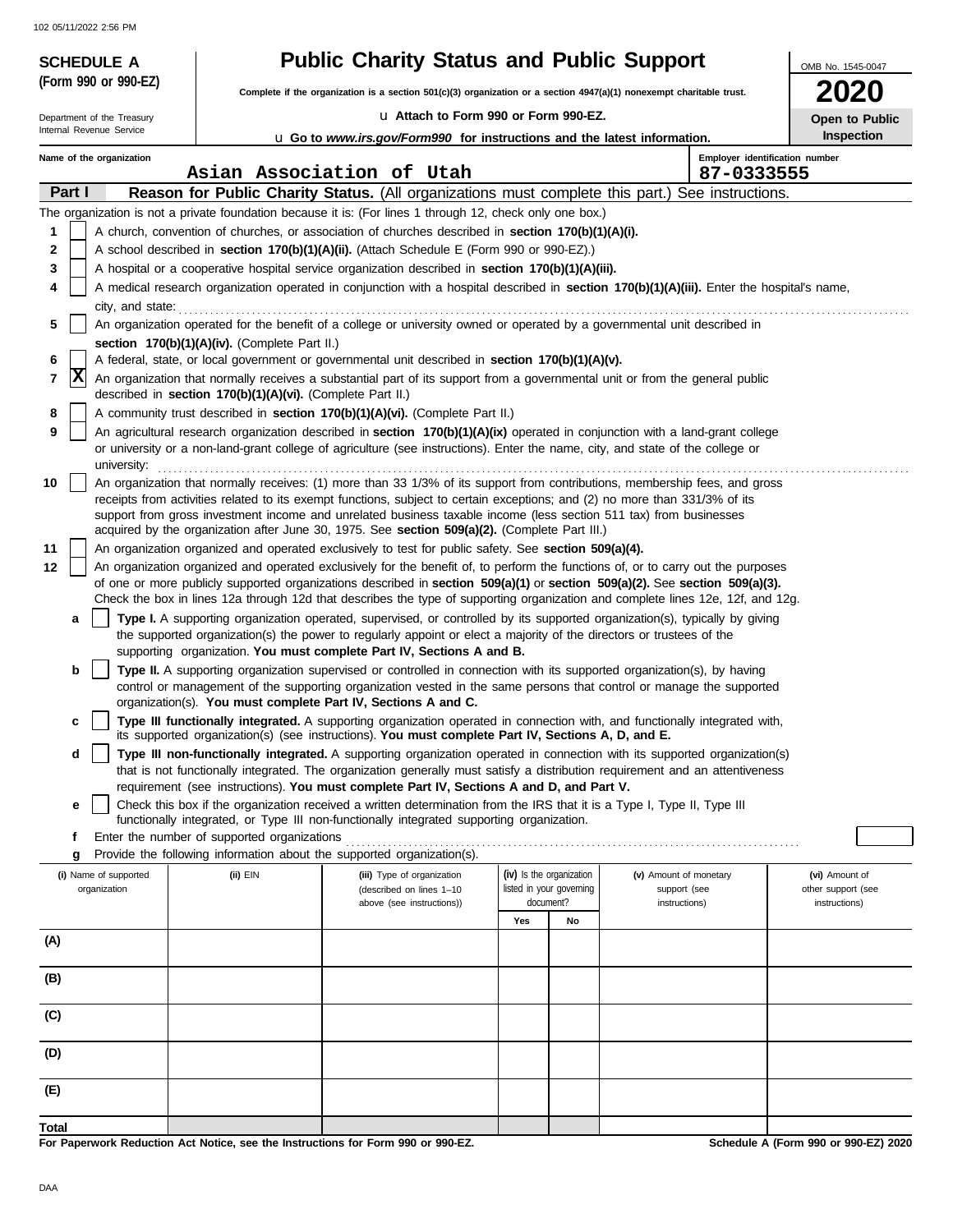|              | Schedule A (Form 990 or 990-EZ) 2020                                                                                                  |           | Asian Association of Utah |            |            | 87-0333555 | Page 2                             |  |
|--------------|---------------------------------------------------------------------------------------------------------------------------------------|-----------|---------------------------|------------|------------|------------|------------------------------------|--|
|              | Support Schedule for Organizations Described in Sections 170(b)(1)(A)(iv) and 170(b)(1)(A)(vi)<br>Part II                             |           |                           |            |            |            |                                    |  |
|              | (Complete only if you checked the box on line 5, 7, or 8 of Part I or if the organization failed to qualify under                     |           |                           |            |            |            |                                    |  |
|              | Part III. If the organization fails to qualify under the tests listed below, please complete Part III.)                               |           |                           |            |            |            |                                    |  |
|              | <b>Section A. Public Support</b>                                                                                                      |           |                           |            |            |            |                                    |  |
|              | Calendar year (or fiscal year beginning in)<br>$\mathbf{u}$                                                                           | (a) 2016  | (b) $2017$                | $(c)$ 2018 | $(d)$ 2019 | (e) 2020   | (f) Total                          |  |
| 1            | Gifts, grants, contributions, and                                                                                                     |           |                           |            |            |            |                                    |  |
|              | membership fees received. (Do not                                                                                                     |           |                           |            |            |            |                                    |  |
|              | include any "unusual grants.")                                                                                                        | 3,342,275 | 3,200,407                 | 2,569,645  | 2,692,338  | 2,869,600  | 14,674,265                         |  |
| $\mathbf{2}$ | Tax revenues levied for the                                                                                                           |           |                           |            |            |            |                                    |  |
|              | organization's benefit and either paid                                                                                                |           |                           |            |            |            |                                    |  |
|              | to or expended on its behalf                                                                                                          |           |                           |            |            |            |                                    |  |
|              |                                                                                                                                       |           |                           |            |            |            |                                    |  |
| 3            | The value of services or facilities<br>furnished by a governmental unit to the                                                        |           |                           |            |            |            |                                    |  |
|              | organization without charge<br>.                                                                                                      |           |                           |            |            |            |                                    |  |
| 4            | Total. Add lines 1 through 3                                                                                                          | 3,342,275 | 3,200,407                 | 2,569,645  | 2,692,338  | 2,869,600  | 14,674,265                         |  |
| 5            | The portion of total contributions by                                                                                                 |           |                           |            |            |            |                                    |  |
|              | each person (other than a                                                                                                             |           |                           |            |            |            |                                    |  |
|              | governmental unit or publicly                                                                                                         |           |                           |            |            |            |                                    |  |
|              | supported organization) included on                                                                                                   |           |                           |            |            |            |                                    |  |
|              | line 1 that exceeds 2% of the amount<br>shown on line 11, column (f)                                                                  |           |                           |            |            |            |                                    |  |
| 6            | Public support. Subtract line 5 from line 4.                                                                                          |           |                           |            |            |            |                                    |  |
|              | <b>Section B. Total Support</b>                                                                                                       |           |                           |            |            |            | 14,674,265                         |  |
|              | Calendar year (or fiscal year beginning in)<br>$\mathbf{u}$                                                                           | (a) 2016  | (b) $2017$                | $(c)$ 2018 | $(d)$ 2019 | (e) 2020   | (f) Total                          |  |
| 7            | Amounts from line 4                                                                                                                   | 3,342,275 | 3,200,407                 | 2,569,645  | 2,692,338  | 2,869,600  | 14,674,265                         |  |
| 8            | Gross income from interest, dividends,                                                                                                |           |                           |            |            |            |                                    |  |
|              | payments received on securities loans,                                                                                                |           |                           |            |            |            |                                    |  |
|              | rents, royalties, and income from                                                                                                     |           |                           |            |            |            |                                    |  |
|              | similar sources                                                                                                                       | 78,699    | 126,623                   | 74,557     | 75,012     | 432,604    | 787,495                            |  |
| 9            | Net income from unrelated business                                                                                                    |           |                           |            |            |            |                                    |  |
|              | activities, whether or not the business                                                                                               |           |                           |            |            |            |                                    |  |
|              | is regularly carried on $\ldots$ , $\ldots$ , $\ldots$                                                                                |           |                           |            |            |            |                                    |  |
| 10           | Other income. Do not include gain or                                                                                                  |           |                           |            |            |            |                                    |  |
|              | loss from the sale of capital assets                                                                                                  |           |                           |            |            |            |                                    |  |
|              | (Explain in Part VI.)                                                                                                                 |           |                           |            |            |            |                                    |  |
| 11           | Total support. Add lines 7 through 10                                                                                                 |           |                           |            |            |            | 15,461,760                         |  |
| 12           | Gross receipts from related activities, etc. (see instructions)                                                                       |           |                           |            |            | 12         | 5,413,068                          |  |
| 13           | First 5 years. If the Form 990 is for the organization's first, second, third, fourth, or fifth tax year as a section 501(c)(3)       |           |                           |            |            |            |                                    |  |
|              |                                                                                                                                       |           |                           |            |            |            |                                    |  |
|              | Section C. Computation of Public Support Percentage                                                                                   |           |                           |            |            |            |                                    |  |
| 14           | Public support percentage for 2020 (line 6, column (f) divided by line 11, column (f)) [[[[[[[[[[[[[[[[[[[[[[                         |           |                           |            |            | 14         | 94.91%                             |  |
| 15           |                                                                                                                                       |           |                           |            |            | 15         | 96.82%                             |  |
| 16a          | 33 1/3% support test-2020. If the organization did not check the box on line 13, and line 14 is 33 1/3% or more, check this           |           |                           |            |            |            |                                    |  |
|              | box and stop here. The organization qualifies as a publicly supported organization                                                    |           |                           |            |            |            | $\blacktriangleright \overline{X}$ |  |
| b            | 33 1/3% support test-2019. If the organization did not check a box on line 13 or 16a, and line 15 is 33 1/3% or more, check           |           |                           |            |            |            |                                    |  |
|              | this box and stop here. The organization qualifies as a publicly supported organization                                               |           |                           |            |            |            |                                    |  |
| 17a          | 10%-facts-and-circumstances test-2020. If the organization did not check a box on line 13, 16a, or 16b, and line 14 is                |           |                           |            |            |            |                                    |  |
|              | 10% or more, and if the organization meets the "facts-and-circumstances" test, check this box and stop here. Explain in               |           |                           |            |            |            |                                    |  |
|              | Part VI how the organization meets the "facts-and-circumstances" test. The organization qualifies as a publicly supported             |           |                           |            |            |            |                                    |  |
|              | organization                                                                                                                          |           |                           |            |            |            |                                    |  |
| b            | 10%-facts-and-circumstances test-2019. If the organization did not check a box on line 13, 16a, 16b, or 17a, and line                 |           |                           |            |            |            |                                    |  |
|              | 15 is 10% or more, and if the organization meets the "facts-and-circumstances" test, check this box and stop here. Explain            |           |                           |            |            |            |                                    |  |
|              | in Part VI how the organization meets the "facts-and-circumstances" test. The organization qualifies as a publicly supported          |           |                           |            |            |            |                                    |  |
|              |                                                                                                                                       |           |                           |            |            |            |                                    |  |
| 18           | organization<br>Private foundation. If the organization did not check a box on line 13, 16a, 16b, 17a, or 17b, check this box and see |           |                           |            |            |            |                                    |  |
|              |                                                                                                                                       |           |                           |            |            |            |                                    |  |
|              | instructions                                                                                                                          |           |                           |            |            |            |                                    |  |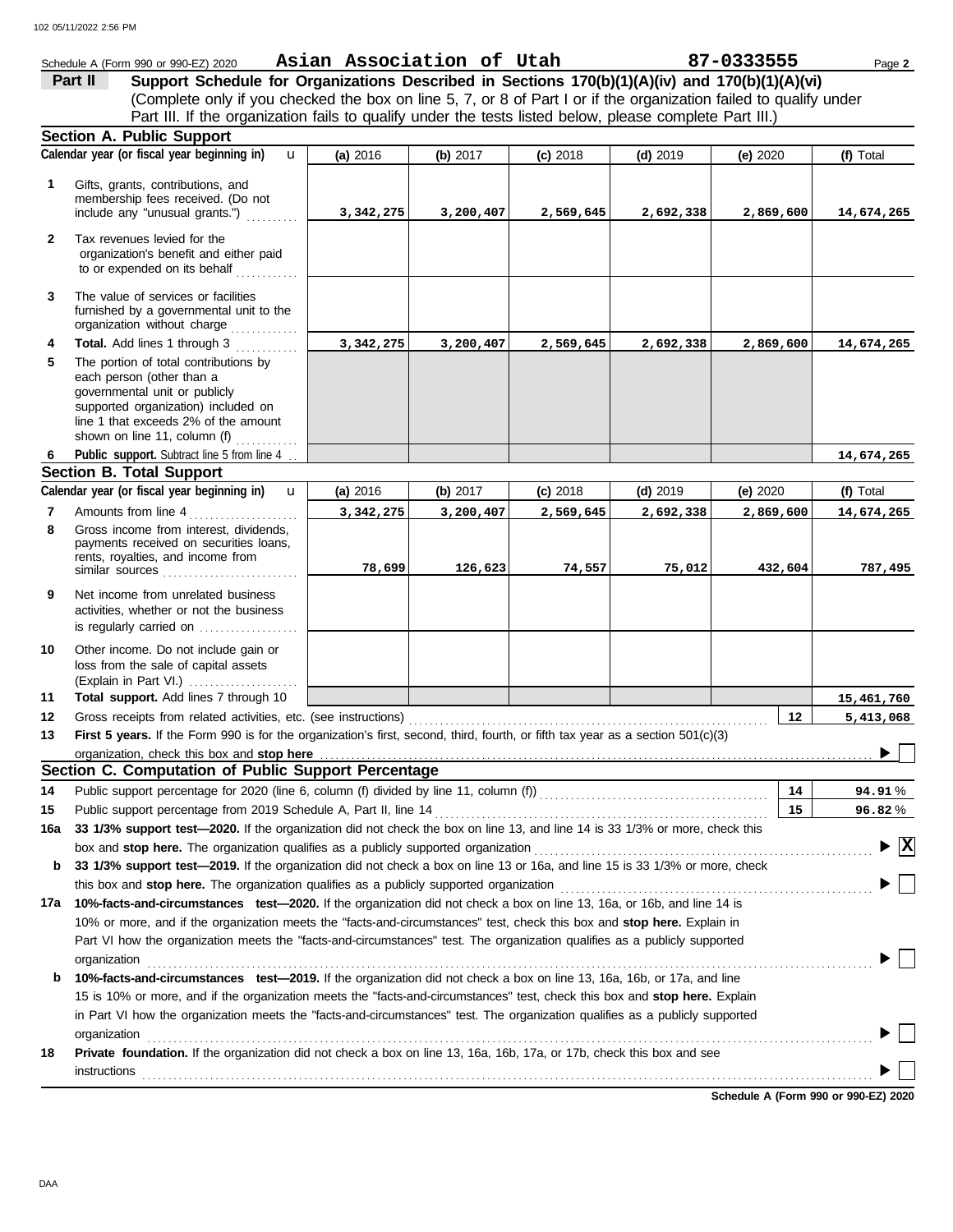### Schedule A (Form 990 or 990-EZ) 2020 Page **3 Asian Association of Utah 87-0333555**

**Part III** Support Schedule for Organizations Described in Section 509(a)(2) (Complete only if you checked the box on line 10 of Part I or if the organization failed to qualify under Part II. If the organization fails to qualify under the tests listed below, please complete Part II.)

|     | <b>Section A. Public Support</b>                                                                                                                                                  |          |            |            |            |            |                              |
|-----|-----------------------------------------------------------------------------------------------------------------------------------------------------------------------------------|----------|------------|------------|------------|------------|------------------------------|
|     | Calendar year (or fiscal year beginning in)<br>u                                                                                                                                  | (a) 2016 | (b) $2017$ | $(c)$ 2018 | $(d)$ 2019 | (e) $2020$ | (f) Total                    |
| 1   | Gifts, grants, contributions, and membership fees<br>received. (Do not include any "unusual grants.")<br>.                                                                        |          |            |            |            |            |                              |
| 2   | Gross receipts from admissions, merchandise<br>sold or services performed, or facilities<br>furnished in any activity that is related to the<br>organization's fax-exempt purpose |          |            |            |            |            |                              |
| 3   | Gross receipts from activities that are not an<br>unrelated trade or business under section 513                                                                                   |          |            |            |            |            |                              |
| 4   | Tax revenues levied for the<br>organization's benefit and either paid<br>to or expended on its behalf<br>. <b>.</b>                                                               |          |            |            |            |            |                              |
| 5   | The value of services or facilities<br>furnished by a governmental unit to the<br>organization without charge                                                                     |          |            |            |            |            |                              |
| 6   | Total. Add lines 1 through 5                                                                                                                                                      |          |            |            |            |            |                              |
|     | 7a Amounts included on lines 1, 2, and 3<br>received from disqualified persons                                                                                                    |          |            |            |            |            |                              |
| b   | Amounts included on lines 2 and 3<br>received from other than disqualified<br>persons that exceed the greater of \$5,000<br>or 1% of the amount on line 13 for the year $\ldots$  |          |            |            |            |            |                              |
| c   | Add lines 7a and 7b                                                                                                                                                               |          |            |            |            |            |                              |
| 8   | Public support. (Subtract line 7c from<br>line $6.$ )                                                                                                                             |          |            |            |            |            |                              |
|     | <b>Section B. Total Support</b>                                                                                                                                                   |          |            |            |            |            |                              |
|     | Calendar year (or fiscal year beginning in)<br>$\mathbf{u}$                                                                                                                       | (a) 2016 | (b) $2017$ | $(c)$ 2018 | $(d)$ 2019 | (e) $2020$ | (f) Total                    |
| 9   | Amounts from line 6                                                                                                                                                               |          |            |            |            |            |                              |
| 10a | Gross income from interest, dividends,<br>payments received on securities loans, rents,<br>royalties, and income from similar sources                                             |          |            |            |            |            |                              |
| b   | Unrelated business taxable income (less<br>section 511 taxes) from businesses<br>acquired after June 30, 1975                                                                     |          |            |            |            |            |                              |
|     | Add lines 10a and 10b                                                                                                                                                             |          |            |            |            |            |                              |
| 11  | Net income from unrelated business<br>activities not included in line 10b, whether<br>or not the business is regularly carried on                                                 |          |            |            |            |            |                              |
| 12  | Other income. Do not include gain or<br>loss from the sale of capital assets<br>(Explain in Part VI.)                                                                             |          |            |            |            |            |                              |
| 13  | Total support. (Add lines 9, 10c, 11,<br>and 12.) $\qquad \qquad$                                                                                                                 |          |            |            |            |            |                              |
| 14  | First 5 years. If the Form 990 is for the organization's first, second, third, fourth, or fifth tax year as a section 501(c)(3)                                                   |          |            |            |            |            |                              |
|     | organization, check this box and stop here                                                                                                                                        |          |            |            |            |            |                              |
|     | Section C. Computation of Public Support Percentage                                                                                                                               |          |            |            |            |            |                              |
| 15  |                                                                                                                                                                                   |          |            |            |            | 15         | %                            |
| 16  |                                                                                                                                                                                   |          |            |            |            | 16         | %                            |
|     | Section D. Computation of Investment Income Percentage                                                                                                                            |          |            |            |            |            |                              |
| 17  |                                                                                                                                                                                   |          |            |            |            | 17         | %                            |
| 18  |                                                                                                                                                                                   |          |            |            |            | 18         | %                            |
| 19a | 33 1/3% support tests-2020. If the organization did not check the box on line 14, and line 15 is more than 33 1/3%, and line                                                      |          |            |            |            |            |                              |
|     |                                                                                                                                                                                   |          |            |            |            |            | $\perp$                      |
| b   | 33 1/3% support tests-2019. If the organization did not check a box on line 14 or line 19a, and line 16 is more than 33 1/3%, and                                                 |          |            |            |            |            |                              |
|     |                                                                                                                                                                                   |          |            |            |            |            | $\blacktriangleright \sqcup$ |
| 20  |                                                                                                                                                                                   |          |            |            |            |            |                              |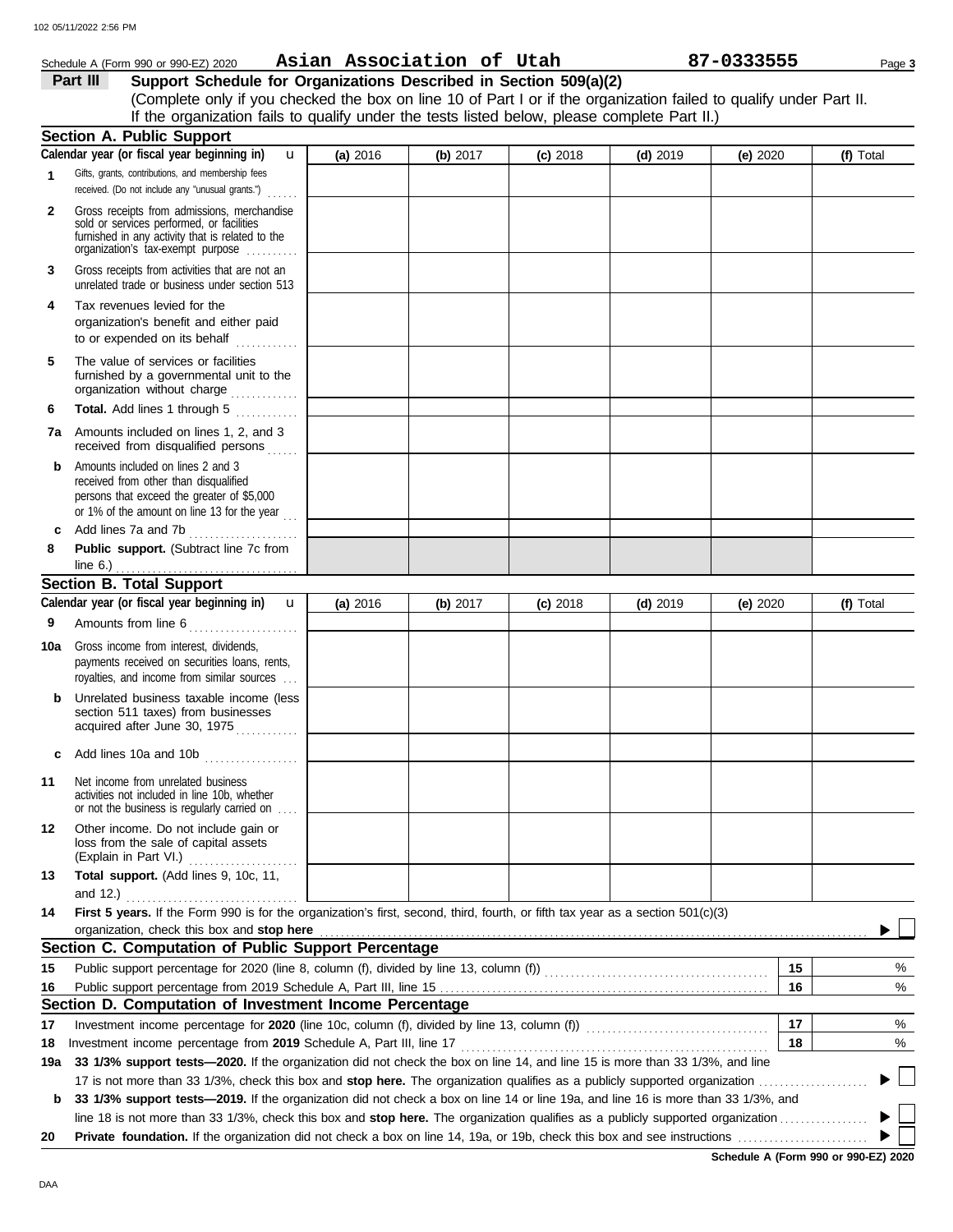|     | Asian Association of Utah<br>Schedule A (Form 990 or 990-EZ) 2020                                                        | 87-0333555   |     | Page 4 |
|-----|--------------------------------------------------------------------------------------------------------------------------|--------------|-----|--------|
|     | Part IV<br><b>Supporting Organizations</b>                                                                               |              |     |        |
|     | (Complete only if you checked a box in line 12 on Part I. If you checked box 12a, Part I, complete Sections A            |              |     |        |
|     | and B. If you checked box 12b, Part I, complete Sections A and C. If you checked box 12c, Part I, complete               |              |     |        |
|     | Sections A, D, and E. If you checked box 12d, Part I, complete Sections A and D, and complete Part V.)                   |              |     |        |
|     | Section A. All Supporting Organizations                                                                                  |              |     |        |
|     |                                                                                                                          |              | Yes | No     |
| 1   | Are all of the organization's supported organizations listed by name in the organization's governing                     |              |     |        |
|     | documents? If "No," describe in Part VI how the supported organizations are designated. If designated by                 |              |     |        |
|     | class or purpose, describe the designation. If historic and continuing relationship, explain.                            | $\mathbf{1}$ |     |        |
| 2   | Did the organization have any supported organization that does not have an IRS determination of status                   |              |     |        |
|     | under section 509(a)(1) or (2)? If "Yes," explain in Part VI how the organization determined that the supported          |              |     |        |
|     | organization was described in section 509(a)(1) or (2).                                                                  | 2            |     |        |
| За  | Did the organization have a supported organization described in section $501(c)(4)$ , (5), or (6)? If "Yes," answer      |              |     |        |
|     | lines 3b and 3c below.                                                                                                   | 3a           |     |        |
| b   | Did the organization confirm that each supported organization qualified under section $501(c)(4)$ , $(5)$ , or $(6)$ and |              |     |        |
|     | satisfied the public support tests under section 509(a)(2)? If "Yes," describe in Part VI when and how the               |              |     |        |
|     | organization made the determination.                                                                                     | 3b           |     |        |
| c   | Did the organization ensure that all support to such organizations was used exclusively for section $170(c)(2)(B)$       |              |     |        |
|     | purposes? If "Yes," explain in Part VI what controls the organization put in place to ensure such use.                   | 3c           |     |        |
| 4a  | Was any supported organization not organized in the United States ("foreign supported organization")? If                 |              |     |        |
|     | "Yes," and if you checked 12a or 12b in Part I, answer (b) and (c) below.                                                | 4a           |     |        |
| b   | Did the organization have ultimate control and discretion in deciding whether to make grants to the foreign              |              |     |        |
|     | supported organization? If "Yes," describe in Part VI how the organization had such control and discretion               |              |     |        |
|     | despite being controlled or supervised by or in connection with its supported organizations.                             | 4b           |     |        |
| c   | Did the organization support any foreign supported organization that does not have an IRS determination                  |              |     |        |
|     | under sections $501(c)(3)$ and $509(a)(1)$ or (2)? If "Yes," explain in Part VI what controls the organization used      |              |     |        |
|     | to ensure that all support to the foreign supported organization was used exclusively for section $170(c)(2)(B)$         |              |     |        |
|     | purposes.                                                                                                                | 4c           |     |        |
| 5a  | Did the organization add, substitute, or remove any supported organizations during the tax year? If "Yes,"               |              |     |        |
|     | answer lines 5b and 5c below (if applicable). Also, provide detail in Part VI, including (i) the names and EIN           |              |     |        |
|     | numbers of the supported organizations added, substituted, or removed; (ii) the reasons for each such action;            |              |     |        |
|     | (iii) the authority under the organization's organizing document authorizing such action; and (iv) how the action        |              |     |        |
|     | was accomplished (such as by amendment to the organizing document).                                                      | 5a           |     |        |
| b   | Type I or Type II only. Was any added or substituted supported organization part of a class already                      |              |     |        |
|     | designated in the organization's organizing document?                                                                    | 5b           |     |        |
|     | Substitutions only. Was the substitution the result of an event beyond the organization's control?                       | 5c           |     |        |
| 6   | Did the organization provide support (whether in the form of grants or the provision of services or facilities) to       |              |     |        |
|     | anyone other than (i) its supported organizations, (ii) individuals that are part of the charitable class benefited      |              |     |        |
|     | by one or more of its supported organizations, or (iii) other supporting organizations that also support or              |              |     |        |
|     | benefit one or more of the filing organization's supported organizations? If "Yes," provide detail in Part VI.           | 6            |     |        |
| 7   | Did the organization provide a grant, loan, compensation, or other similar payment to a substantial contributor          |              |     |        |
|     | (as defined in section $4958(c)(3)(C)$ ), a family member of a substantial contributor, or a 35% controlled entity       |              |     |        |
|     | with regard to a substantial contributor? If "Yes," complete Part I of Schedule L (Form 990 or 990-EZ).                  | 7            |     |        |
| 8   | Did the organization make a loan to a disqualified person (as defined in section 4958) not described in line 7?          |              |     |        |
|     | If "Yes," complete Part I of Schedule L (Form 990 or 990-EZ).                                                            | 8            |     |        |
| 9a  | Was the organization controlled directly or indirectly at any time during the tax year by one or more                    |              |     |        |
|     | disqualified persons, as defined in section 4946 (other than foundation managers and organizations                       |              |     |        |
|     | described in section 509(a)(1) or (2))? If "Yes," provide detail in Part VI.                                             | 9а           |     |        |
| b   | Did one or more disqualified persons (as defined in line 9a) hold a controlling interest in any entity in which          |              |     |        |
|     | the supporting organization had an interest? If "Yes," provide detail in Part VI.                                        | 9b           |     |        |
| c   | Did a disqualified person (as defined in line 9a) have an ownership interest in, or derive any personal benefit          |              |     |        |
|     | from, assets in which the supporting organization also had an interest? If "Yes," provide detail in Part VI.             | 9c           |     |        |
| 10a | Was the organization subject to the excess business holdings rules of section 4943 because of section                    |              |     |        |
|     | 4943(f) (regarding certain Type II supporting organizations, and all Type III non-functionally integrated                |              |     |        |
|     | supporting organizations)? If "Yes," answer line 10b below.                                                              | 10a          |     |        |
| b   | Did the organization have any excess business holdings in the tax year? (Use Schedule C, Form 4720, to                   |              |     |        |
|     | determine whether the organization had excess business holdings.)                                                        | 10b          |     |        |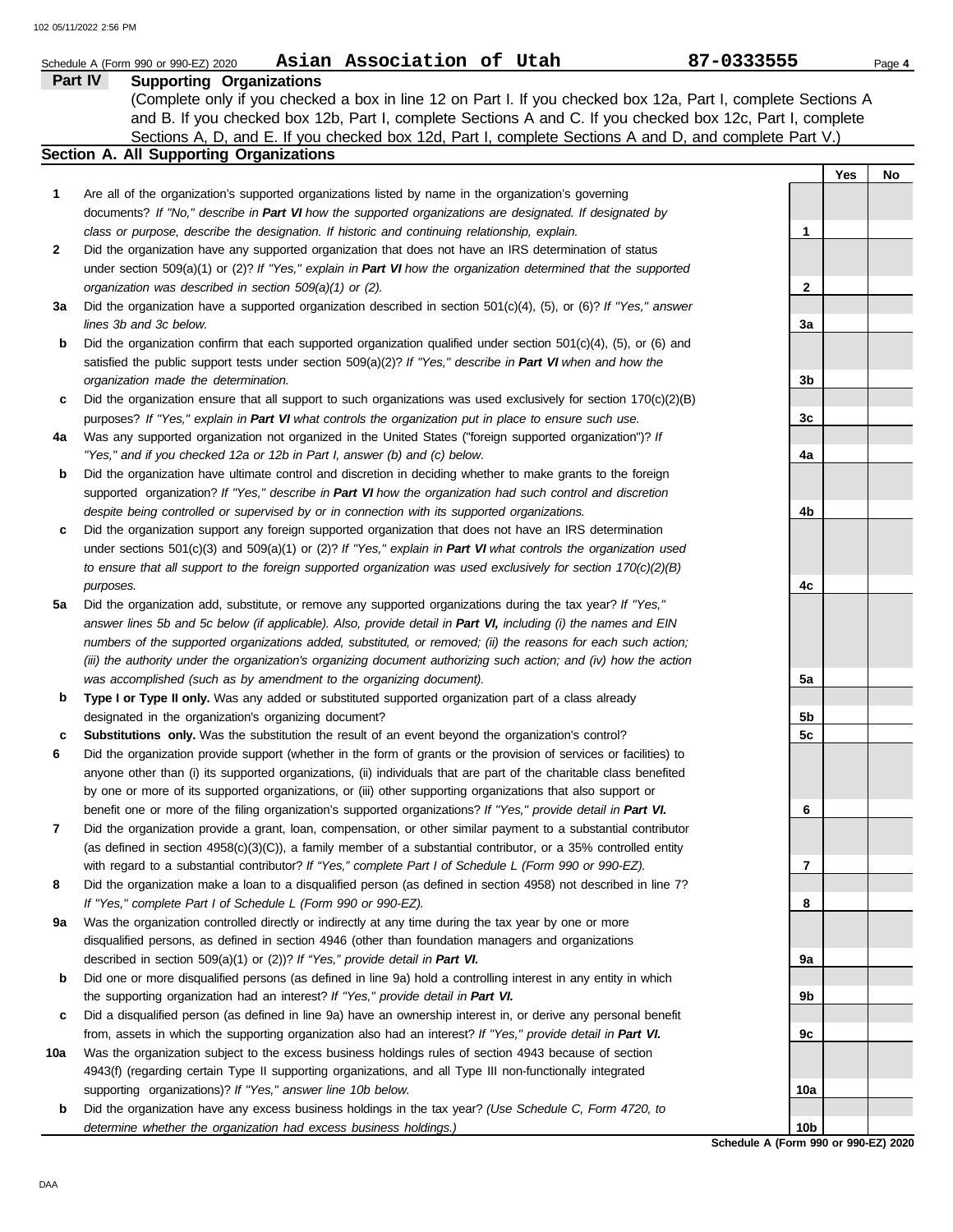| Asian Association of Utah<br>87-0333555<br>Schedule A (Form 990 or 990-EZ) 2020<br>Part IV<br><b>Supporting Organizations (continued)</b> |                 |     | Page 5 |
|-------------------------------------------------------------------------------------------------------------------------------------------|-----------------|-----|--------|
|                                                                                                                                           |                 | Yes | No     |
| Has the organization accepted a gift or contribution from any of the following persons?<br>11                                             |                 |     |        |
| A person who directly or indirectly controls, either alone or together with persons described in lines 11b and<br>а                       |                 |     |        |
| 11c below, the governing body of a supported organization?                                                                                | 11a             |     |        |
| A family member of a person described in line 11a above?<br>b                                                                             | 11 <sub>b</sub> |     |        |
| A 35% controlled entity of a person described in line 11a or 11b above? If "Yes" to line 11a, 11b, or 11c, provide<br>c                   |                 |     |        |
| detail in Part VI.                                                                                                                        | 11c             |     |        |
| <b>Section B. Type I Supporting Organizations</b>                                                                                         |                 |     |        |
|                                                                                                                                           |                 | Yes | No     |
| Did the governing body, members of the governing body, officers acting in their official capacity, or membership of one or<br>1           |                 |     |        |
| more supported organizations have the power to regularly appoint or elect at least a majority of the organization's officers,             |                 |     |        |
| directors, or trustees at all times during the tax year? If "No," describe in Part VI how the supported organization(s)                   |                 |     |        |
| effectively operated, supervised, or controlled the organization's activities. If the organization had more than one supported            |                 |     |        |
| organization, describe how the powers to appoint and/or remove officers, directors, or trustees were allocated among the                  |                 |     |        |
| supported organizations and what conditions or restrictions, if any, applied to such powers during the tax year.                          | 1               |     |        |
| Did the organization operate for the benefit of any supported organization other than the supported<br>$\mathbf{2}$                       |                 |     |        |
| organization(s) that operated, supervised, or controlled the supporting organization? If "Yes," explain in Part                           |                 |     |        |
| VI how providing such benefit carried out the purposes of the supported organization(s) that operated,                                    |                 |     |        |
| supervised, or controlled the supporting organization.                                                                                    | $\mathbf{2}$    |     |        |
| Section C. Type II Supporting Organizations                                                                                               |                 |     |        |
|                                                                                                                                           |                 | Yes | No     |
| Were a majority of the organization's directors or trustees during the tax year also a majority of the directors<br>1                     |                 |     |        |
| or trustees of each of the organization's supported organization(s)? If "No," describe in Part VI how control                             |                 |     |        |
| or management of the supporting organization was vested in the same persons that controlled or managed                                    |                 |     |        |
| the supported organization(s).<br>Section D. All Type III Supporting Organizations                                                        | 1               |     |        |
|                                                                                                                                           |                 | Yes | No     |
| Did the organization provide to each of its supported organizations, by the last day of the fifth month of the<br>1                       |                 |     |        |
| organization's tax year, (i) a written notice describing the type and amount of support provided during the prior tax                     |                 |     |        |
| year, (ii) a copy of the Form 990 that was most recently filed as of the date of notification, and (iii) copies of the                    |                 |     |        |
| organization's governing documents in effect on the date of notification, to the extent not previously provided?                          | 1               |     |        |
| 2<br>Were any of the organization's officers, directors, or trustees either (i) appointed or elected by the supported                     |                 |     |        |
| organization(s) or (ii) serving on the governing body of a supported organization? If "No," explain in Part VI how                        |                 |     |        |
| the organization maintained a close and continuous working relationship with the supported organization(s).                               | $\mathbf{z}$    |     |        |
| By reason of the relationship described in line 2, above, did the organization's supported organizations have<br>3                        |                 |     |        |
| a significant voice in the organization's investment policies and in directing the use of the organization's                              |                 |     |        |
| income or assets at all times during the tax year? If "Yes," describe in Part VI the role the organization's                              |                 |     |        |
| supported organizations played in this regard.                                                                                            | 3               |     |        |
| Section E. Type III Functionally-Integrated Supporting Organizations                                                                      |                 |     |        |
| Check the box next to the method that the organization used to satisfy the Integral Part Test during the year (see instructions).<br>1    |                 |     |        |
| The organization satisfied the Activities Test. Complete line 2 below.<br>a                                                               |                 |     |        |
| b<br>The organization is the parent of each of its supported organizations. Complete line 3 below.                                        |                 |     |        |
| The organization supported a governmental entity. Describe in Part VI how you supported a governmental entity (see instructions).<br>c    |                 |     |        |
| Activities Test. Answer lines 2a and 2b below.<br>2                                                                                       |                 | Yes | No     |
| Did substantially all of the organization's activities during the tax year directly further the exempt purposes of<br>а                   |                 |     |        |
| the supported organization(s) to which the organization was responsive? If "Yes," then in Part VI identify                                |                 |     |        |
| those supported organizations and explain how these activities directly furthered their exempt purposes,                                  |                 |     |        |
| how the organization was responsive to those supported organizations, and how the organization determined                                 |                 |     |        |
| that these activities constituted substantially all of its activities.                                                                    | 2a              |     |        |
| Did the activities described in line 2a, above, constitute activities that, but for the organization's involvement,<br>b                  |                 |     |        |
| one or more of the organization's supported organization(s) would have been engaged in? If "Yes," explain in                              |                 |     |        |
| Part VI the reasons for the organization's position that its supported organization(s) would have engaged in                              |                 |     |        |

- **3** *these activities but for the organization's involvement.* Parent of Supported Organizations. *Answer lines 3a and 3b below.*
- **a** Did the organization have the power to regularly appoint or elect a majority of the officers, directors, or trustees of each of the supported organizations? *If "Yes" or "No," provide details in Part VI.*
- **b** Did the organization exercise a substantial degree of direction over the policies, programs, and activities of each of its supported organizations? *If "Yes," describe in Part VI the role played by the organization in this regard.*

DAA **Schedule A (Form 990 or 990-EZ) 2020 3b**

**2b**

**3a**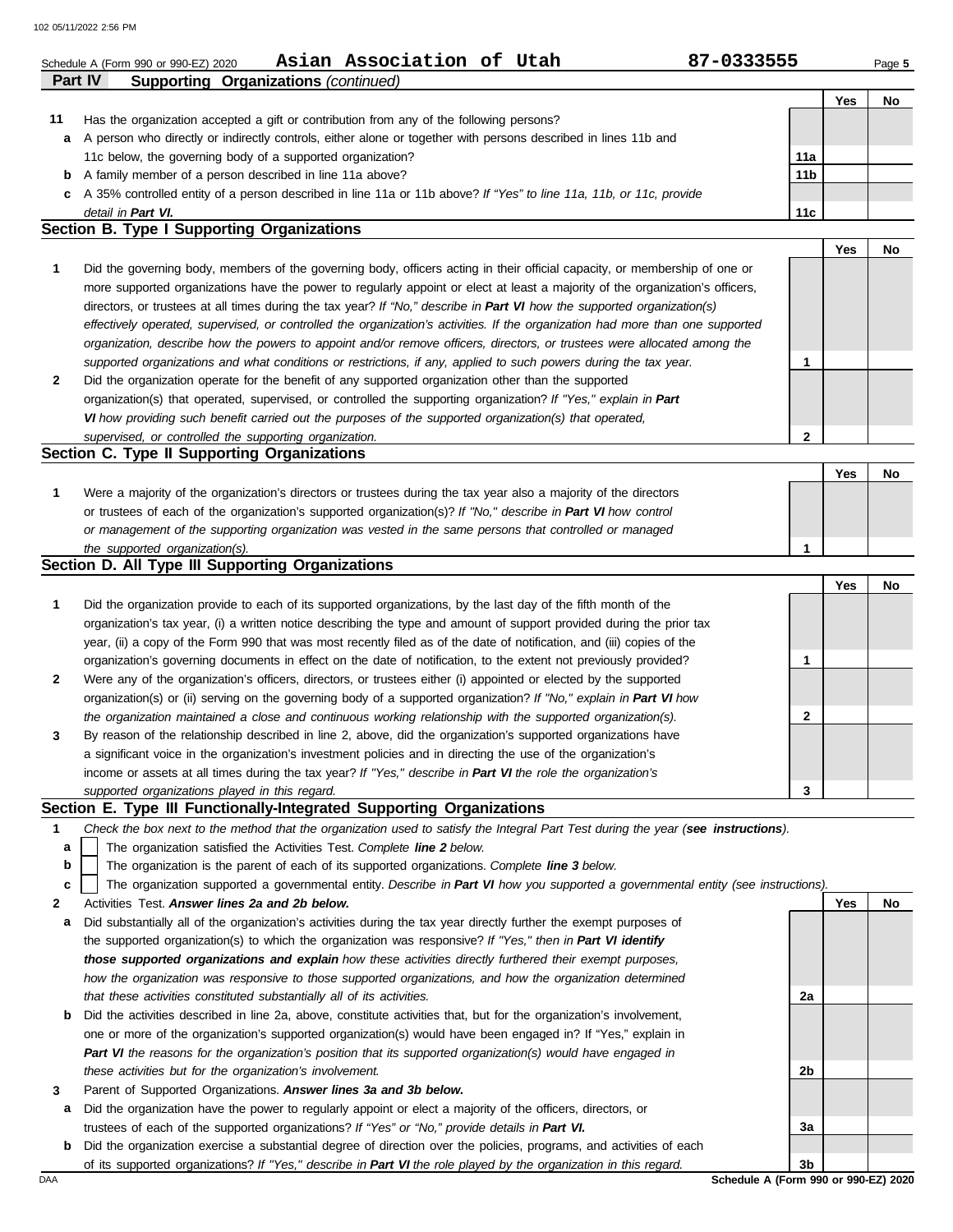| Asian Association of Utah<br>Schedule A (Form 990 or 990-EZ) 2020                                                                                |                | 87-0333555     | Page 6                         |
|--------------------------------------------------------------------------------------------------------------------------------------------------|----------------|----------------|--------------------------------|
| Type III Non-Functionally Integrated 509(a)(3) Supporting Organizations<br><b>Part V</b>                                                         |                |                |                                |
| Check here if the organization satisfied the Integral Part Test as a qualifying trust on Nov. 20, 1970 (explain in Part VI). See<br>$\mathbf{1}$ |                |                |                                |
| instructions. All other Type III non-functionally integrated supporting organizations must complete Sections A through E.                        |                |                |                                |
| Section A - Adjusted Net Income                                                                                                                  |                | (A) Prior Year | (B) Current Year<br>(optional) |
| Net short-term capital gain<br>1                                                                                                                 | $\mathbf{1}$   |                |                                |
| $\mathbf{2}$<br>Recoveries of prior-year distributions                                                                                           | $\mathbf{2}$   |                |                                |
| 3<br>Other gross income (see instructions)                                                                                                       | 3              |                |                                |
| Add lines 1 through 3.<br>4                                                                                                                      | 4              |                |                                |
| 5<br>Depreciation and depletion                                                                                                                  | 5              |                |                                |
| 6<br>Portion of operating expenses paid or incurred for production or collection of                                                              |                |                |                                |
| gross income or for management, conservation, or maintenance of property                                                                         |                |                |                                |
| held for production of income (see instructions)                                                                                                 | 6              |                |                                |
| 7<br>Other expenses (see instructions)                                                                                                           | $\overline{7}$ |                |                                |
| 8<br>Adjusted Net Income (subtract lines 5, 6, and 7 from line 4)                                                                                | 8              |                |                                |
| Section B - Minimum Asset Amount                                                                                                                 |                | (A) Prior Year | (B) Current Year<br>(optional) |
| Aggregate fair market value of all non-exempt-use assets (see<br>1.                                                                              |                |                |                                |
| instructions for short tax year or assets held for part of year):                                                                                |                |                |                                |
| a Average monthly value of securities                                                                                                            | 1a             |                |                                |
| <b>b</b> Average monthly cash balances                                                                                                           | 1b             |                |                                |
| c Fair market value of other non-exempt-use assets                                                                                               | 1c             |                |                                |
| <b>d Total</b> (add lines 1a, 1b, and 1c)                                                                                                        | 1d             |                |                                |
| e Discount claimed for blockage or other factors                                                                                                 |                |                |                                |
| (explain in detail in Part VI):                                                                                                                  |                |                |                                |
| Acquisition indebtedness applicable to non-exempt-use assets<br>$\mathbf{2}$                                                                     | $\mathbf{2}$   |                |                                |
| 3<br>Subtract line 2 from line 1d.                                                                                                               | 3              |                |                                |
| Cash deemed held for exempt use. Enter 0.015 of line 3 (for greater amount,<br>4                                                                 |                |                |                                |
| see instructions)                                                                                                                                | 4              |                |                                |
| 5<br>Net value of non-exempt-use assets (subtract line 4 from line 3)                                                                            | 5              |                |                                |
| 6<br>Multiply line 5 by 0.035.                                                                                                                   | 6              |                |                                |
| $\overline{\mathbf{r}}$<br>Recoveries of prior-year distributions                                                                                | $\overline{7}$ |                |                                |
| 8<br>Minimum Asset Amount (add line 7 to line 6)                                                                                                 | 8              |                |                                |
| Section C - Distributable Amount                                                                                                                 |                |                | <b>Current Year</b>            |
| Adjusted net income for prior year (from Section A, line 8, column A)<br>1                                                                       | $\mathbf{1}$   |                |                                |
| Enter 0.85 of line 1.<br>$\mathbf{2}$                                                                                                            | $\mathbf{2}$   |                |                                |
| 3<br>Minimum asset amount for prior year (from Section B, line 8, column A)                                                                      | 3              |                |                                |
| Enter greater of line 2 or line 3.<br>4                                                                                                          | 4              |                |                                |
| Income tax imposed in prior year<br>5                                                                                                            | 5              |                |                                |
| Distributable Amount. Subtract line 5 from line 4, unless subject to<br>6                                                                        |                |                |                                |
| emergency temporary reduction (see instructions).                                                                                                | 6              |                |                                |

emergency temporary reduction (see instructions).

**7** (see instructions). Check here if the current year is the organization's first as a non-functionally integrated Type III supporting organization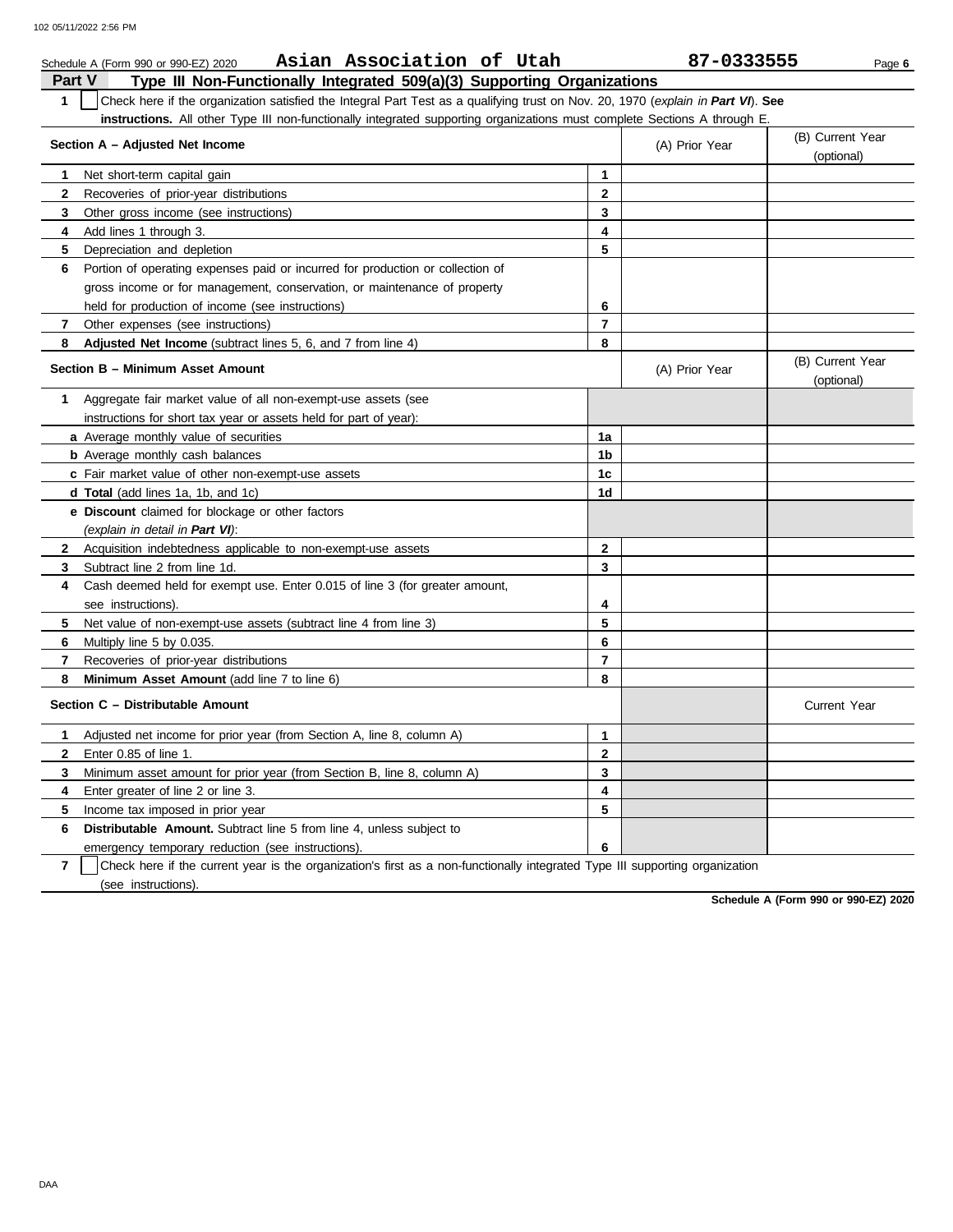|               | Asian Association of Utah<br>Schedule A (Form 990 or 990-EZ) 2020                               |                                    | 87-0333555                                     | Page 7                                           |
|---------------|-------------------------------------------------------------------------------------------------|------------------------------------|------------------------------------------------|--------------------------------------------------|
| <b>Part V</b> | Type III Non-Functionally Integrated 509(a)(3) Supporting Organizations (continued)             |                                    |                                                |                                                  |
|               | Section D - Distributions                                                                       |                                    |                                                | <b>Current Year</b>                              |
| 1             | Amounts paid to supported organizations to accomplish exempt purposes                           |                                    |                                                |                                                  |
| $\mathbf{2}$  |                                                                                                 |                                    |                                                |                                                  |
|               | organizations, in excess of income from activity                                                |                                    |                                                |                                                  |
| 3             | Administrative expenses paid to accomplish exempt purposes of supported organizations           |                                    |                                                |                                                  |
| 4             | Amounts paid to acquire exempt-use assets                                                       |                                    |                                                |                                                  |
| 5             | Qualified set-aside amounts (prior IRS approval required—provide details in Part VI)            |                                    |                                                |                                                  |
| 6             | Other distributions ( <i>describe in Part VI</i> ). See instructions.                           |                                    |                                                |                                                  |
| 7             | <b>Total annual distributions.</b> Add lines 1 through 6.                                       |                                    |                                                |                                                  |
| 8             | Distributions to attentive supported organizations to which the organization is responsive      |                                    |                                                |                                                  |
|               | (provide details in Part VI). See instructions.                                                 |                                    |                                                |                                                  |
| 9             | Distributable amount for 2020 from Section C, line 6                                            |                                    |                                                |                                                  |
| 10            | Line 8 amount divided by line 9 amount                                                          |                                    |                                                |                                                  |
|               | <b>Section E - Distribution Allocations (see instructions)</b>                                  | (i)<br><b>Excess Distributions</b> | (iii)<br><b>Underdistributions</b><br>Pre-2020 | (iii)<br><b>Distributable</b><br>Amount for 2020 |
| 1             | Distributable amount for 2020 from Section C, line 6                                            |                                    |                                                |                                                  |
| 2             | Underdistributions, if any, for years prior to 2020                                             |                                    |                                                |                                                  |
|               | (reasonable cause required-explain in Part VI). See                                             |                                    |                                                |                                                  |
|               | instructions.                                                                                   |                                    |                                                |                                                  |
| 3             | Excess distributions carryover, if any, to 2020                                                 |                                    |                                                |                                                  |
|               |                                                                                                 |                                    |                                                |                                                  |
|               |                                                                                                 |                                    |                                                |                                                  |
|               |                                                                                                 |                                    |                                                |                                                  |
|               |                                                                                                 |                                    |                                                |                                                  |
|               |                                                                                                 |                                    |                                                |                                                  |
|               | f Total of lines 3a through 3e                                                                  |                                    |                                                |                                                  |
|               | <b>g</b> Applied to underdistributions of prior years                                           |                                    |                                                |                                                  |
|               | h Applied to 2020 distributable amount                                                          |                                    |                                                |                                                  |
|               | Carryover from 2015 not applied (see instructions)                                              |                                    |                                                |                                                  |
|               | Remainder. Subtract lines 3q, 3h, and 3i from line 3f.                                          |                                    |                                                |                                                  |
| 4             | Distributions for 2020 from                                                                     |                                    |                                                |                                                  |
|               | Section D, line 7:<br>\$                                                                        |                                    |                                                |                                                  |
|               | a Applied to underdistributions of prior years<br><b>b</b> Applied to 2020 distributable amount |                                    |                                                |                                                  |
|               | c Remainder. Subtract lines 4a and 4b from line 4.                                              |                                    |                                                |                                                  |
| 5             | Remaining underdistributions for years prior to 2020, if                                        |                                    |                                                |                                                  |
|               | any. Subtract lines 3g and 4a from line 2. For result                                           |                                    |                                                |                                                  |
|               |                                                                                                 |                                    |                                                |                                                  |
|               | greater than zero, explain in Part VI. See instructions.                                        |                                    |                                                |                                                  |
| 6             | Remaining underdistributions for 2020 Subtract lines 3h                                         |                                    |                                                |                                                  |
|               | and 4b from line 1. For result greater than zero, explain in                                    |                                    |                                                |                                                  |
|               | Part VI. See instructions.                                                                      |                                    |                                                |                                                  |
| 7             | Excess distributions carryover to 2021. Add lines 3j                                            |                                    |                                                |                                                  |
| 8             | and 4c.<br>Breakdown of line 7:                                                                 |                                    |                                                |                                                  |
|               |                                                                                                 |                                    |                                                |                                                  |
|               | a Excess from 2016                                                                              |                                    |                                                |                                                  |
|               |                                                                                                 |                                    |                                                |                                                  |
|               | d Excess from 2019                                                                              |                                    |                                                |                                                  |
|               |                                                                                                 |                                    |                                                |                                                  |

**Schedule A (Form 990 or 990-EZ) 2020**

**e** Excess from 2020 . . . . . . . . . . . . . . . . . . . . . . . . . . .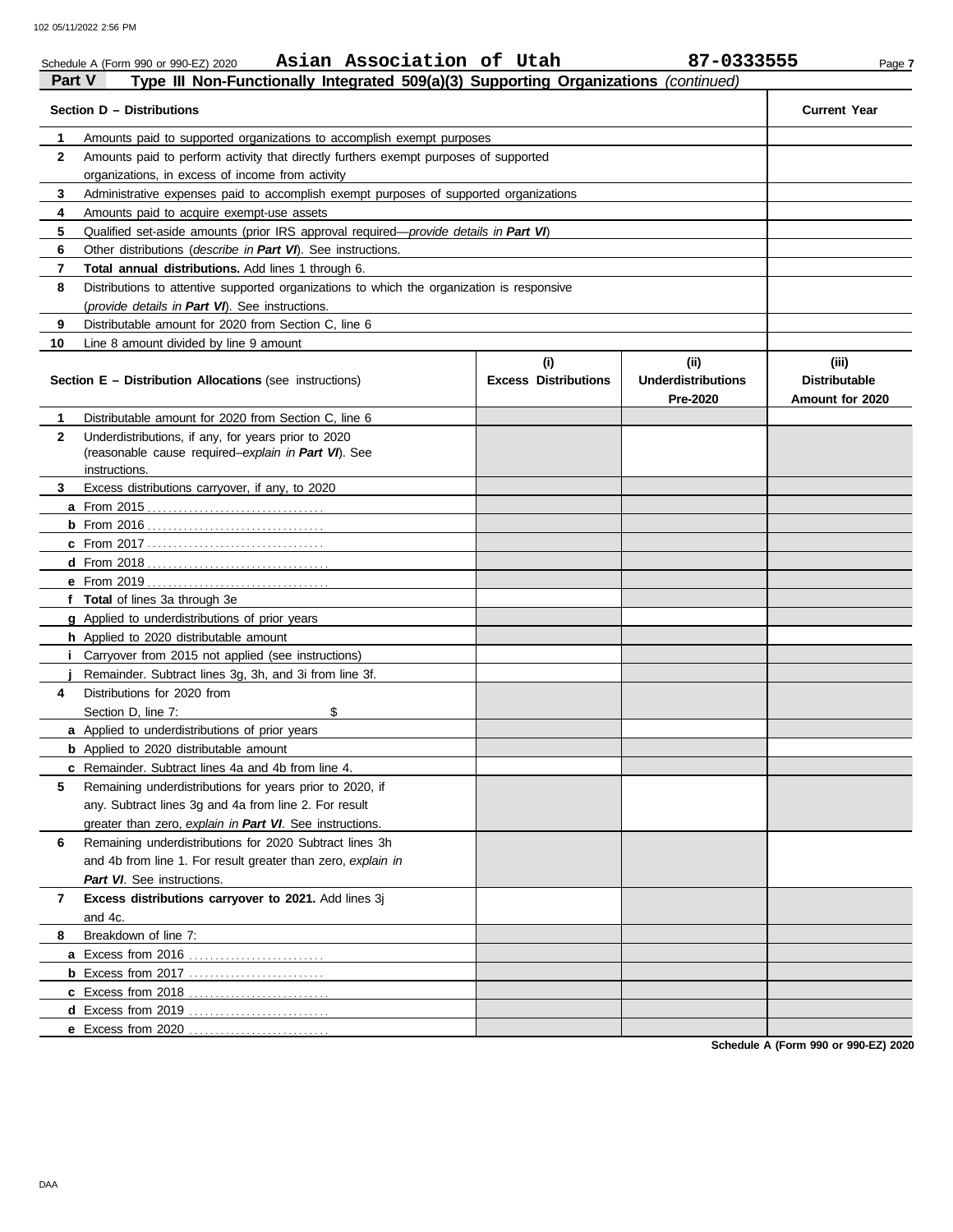|         | Schedule A (Form 990 or 990-EZ) 2020 | Asian Association of Utah | 87-0333555                                                                                                                                                                                                                                                                                                                                                                                                                                                                                                                                                                                  | Page 8 |
|---------|--------------------------------------|---------------------------|---------------------------------------------------------------------------------------------------------------------------------------------------------------------------------------------------------------------------------------------------------------------------------------------------------------------------------------------------------------------------------------------------------------------------------------------------------------------------------------------------------------------------------------------------------------------------------------------|--------|
| Part VI |                                      |                           | Supplemental Information. Provide the explanations required by Part II, line 10; Part II, line 17a or 17b; Part<br>III, line 12; Part IV, Section A, lines 1, 2, 3b, 3c, 4b, 4c, 5a, 6, 9a, 9b, 9c, 11a, 11b, and 11c; Part IV, Section<br>B, lines 1 and 2; Part IV, Section C, line 1; Part IV, Section D, lines 2 and 3; Part IV, Section E, lines 1c, 2a, 2b,<br>3a, and 3b; Part V, line 1; Part V, Section B, line 1e; Part V, Section D, lines 5, 6, and 8; and Part V, Section E,<br>lines 2, 5, and 6. Also complete this part for any additional information. (See instructions.) |        |
|         |                                      |                           |                                                                                                                                                                                                                                                                                                                                                                                                                                                                                                                                                                                             |        |
|         |                                      |                           |                                                                                                                                                                                                                                                                                                                                                                                                                                                                                                                                                                                             |        |
|         |                                      |                           |                                                                                                                                                                                                                                                                                                                                                                                                                                                                                                                                                                                             |        |
|         |                                      |                           |                                                                                                                                                                                                                                                                                                                                                                                                                                                                                                                                                                                             |        |
|         |                                      |                           |                                                                                                                                                                                                                                                                                                                                                                                                                                                                                                                                                                                             |        |
|         |                                      |                           |                                                                                                                                                                                                                                                                                                                                                                                                                                                                                                                                                                                             |        |
|         |                                      |                           |                                                                                                                                                                                                                                                                                                                                                                                                                                                                                                                                                                                             |        |
|         |                                      |                           |                                                                                                                                                                                                                                                                                                                                                                                                                                                                                                                                                                                             |        |
|         |                                      |                           |                                                                                                                                                                                                                                                                                                                                                                                                                                                                                                                                                                                             |        |
|         |                                      |                           |                                                                                                                                                                                                                                                                                                                                                                                                                                                                                                                                                                                             |        |
|         |                                      |                           |                                                                                                                                                                                                                                                                                                                                                                                                                                                                                                                                                                                             |        |
|         |                                      |                           |                                                                                                                                                                                                                                                                                                                                                                                                                                                                                                                                                                                             |        |
|         |                                      |                           |                                                                                                                                                                                                                                                                                                                                                                                                                                                                                                                                                                                             |        |
|         |                                      |                           |                                                                                                                                                                                                                                                                                                                                                                                                                                                                                                                                                                                             |        |
|         |                                      |                           |                                                                                                                                                                                                                                                                                                                                                                                                                                                                                                                                                                                             |        |
|         |                                      |                           |                                                                                                                                                                                                                                                                                                                                                                                                                                                                                                                                                                                             |        |
|         |                                      |                           |                                                                                                                                                                                                                                                                                                                                                                                                                                                                                                                                                                                             |        |
|         |                                      |                           |                                                                                                                                                                                                                                                                                                                                                                                                                                                                                                                                                                                             |        |
|         |                                      |                           |                                                                                                                                                                                                                                                                                                                                                                                                                                                                                                                                                                                             |        |
|         |                                      |                           |                                                                                                                                                                                                                                                                                                                                                                                                                                                                                                                                                                                             |        |
|         |                                      |                           |                                                                                                                                                                                                                                                                                                                                                                                                                                                                                                                                                                                             |        |
|         |                                      |                           |                                                                                                                                                                                                                                                                                                                                                                                                                                                                                                                                                                                             |        |
|         |                                      |                           |                                                                                                                                                                                                                                                                                                                                                                                                                                                                                                                                                                                             |        |
|         |                                      |                           |                                                                                                                                                                                                                                                                                                                                                                                                                                                                                                                                                                                             |        |
|         |                                      |                           |                                                                                                                                                                                                                                                                                                                                                                                                                                                                                                                                                                                             |        |
|         |                                      |                           |                                                                                                                                                                                                                                                                                                                                                                                                                                                                                                                                                                                             |        |
|         |                                      |                           |                                                                                                                                                                                                                                                                                                                                                                                                                                                                                                                                                                                             |        |
|         |                                      |                           |                                                                                                                                                                                                                                                                                                                                                                                                                                                                                                                                                                                             |        |
|         |                                      |                           |                                                                                                                                                                                                                                                                                                                                                                                                                                                                                                                                                                                             |        |
|         |                                      |                           |                                                                                                                                                                                                                                                                                                                                                                                                                                                                                                                                                                                             |        |
|         |                                      |                           |                                                                                                                                                                                                                                                                                                                                                                                                                                                                                                                                                                                             |        |
|         |                                      |                           |                                                                                                                                                                                                                                                                                                                                                                                                                                                                                                                                                                                             |        |
|         |                                      |                           |                                                                                                                                                                                                                                                                                                                                                                                                                                                                                                                                                                                             |        |
|         |                                      |                           |                                                                                                                                                                                                                                                                                                                                                                                                                                                                                                                                                                                             |        |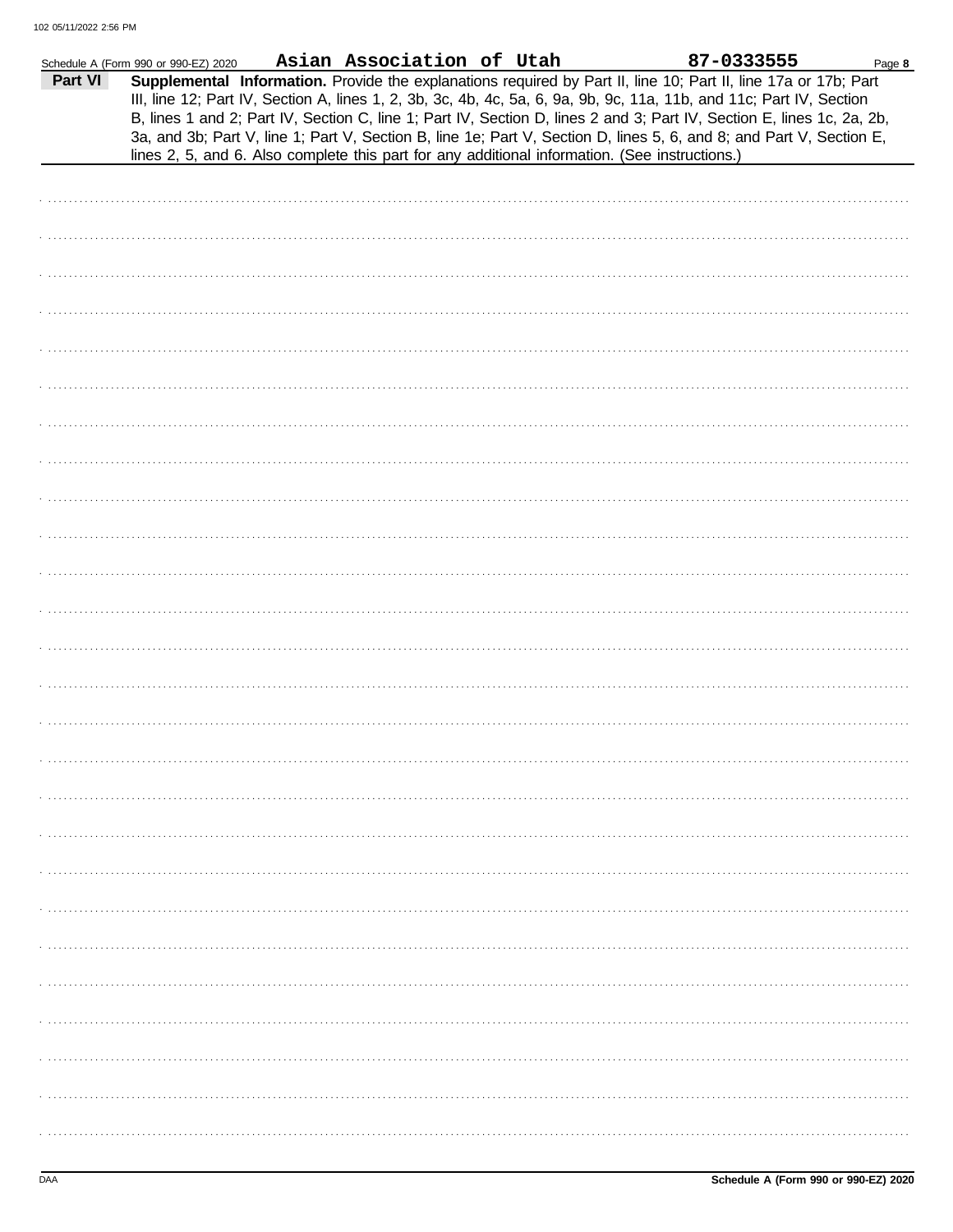Department of the Treasury Internal Revenue Service Name of the organization

**(Form 990, 990-EZ,**

# **Schedule B Schedule B Schedule B Schedule of Contributors**

**or 990-PF)** u **Attach to Form 990, Form 990-EZ, or Form 990-PF.** u **Go to** *www.irs.gov/Form990* **for the latest information.** OMB No. 1545-0047

**2020**

**Employer identification number**

| Asian Association of Utah          |                                                                                                                                                                                                                                                                                                                                                                                                                                                                                                                                                                                                                     | 87-0333555 |  |  |  |  |  |
|------------------------------------|---------------------------------------------------------------------------------------------------------------------------------------------------------------------------------------------------------------------------------------------------------------------------------------------------------------------------------------------------------------------------------------------------------------------------------------------------------------------------------------------------------------------------------------------------------------------------------------------------------------------|------------|--|--|--|--|--|
| Organization type (check one):     |                                                                                                                                                                                                                                                                                                                                                                                                                                                                                                                                                                                                                     |            |  |  |  |  |  |
| Filers of:                         | Section:                                                                                                                                                                                                                                                                                                                                                                                                                                                                                                                                                                                                            |            |  |  |  |  |  |
| Form 990 or 990-EZ                 | $ \mathbf{X} $ 501(c)(<br>3 ) (enter number) organization                                                                                                                                                                                                                                                                                                                                                                                                                                                                                                                                                           |            |  |  |  |  |  |
|                                    | $4947(a)(1)$ nonexempt charitable trust not treated as a private foundation                                                                                                                                                                                                                                                                                                                                                                                                                                                                                                                                         |            |  |  |  |  |  |
|                                    | 527 political organization                                                                                                                                                                                                                                                                                                                                                                                                                                                                                                                                                                                          |            |  |  |  |  |  |
| Form 990-PF                        | 501(c)(3) exempt private foundation                                                                                                                                                                                                                                                                                                                                                                                                                                                                                                                                                                                 |            |  |  |  |  |  |
|                                    | 4947(a)(1) nonexempt charitable trust treated as a private foundation                                                                                                                                                                                                                                                                                                                                                                                                                                                                                                                                               |            |  |  |  |  |  |
|                                    | 501(c)(3) taxable private foundation                                                                                                                                                                                                                                                                                                                                                                                                                                                                                                                                                                                |            |  |  |  |  |  |
|                                    |                                                                                                                                                                                                                                                                                                                                                                                                                                                                                                                                                                                                                     |            |  |  |  |  |  |
| instructions.                      | Check if your organization is covered by the General Rule or a Special Rule.<br>Note: Only a section 501(c)(7), (8), or (10) organization can check boxes for both the General Rule and a Special Rule. See                                                                                                                                                                                                                                                                                                                                                                                                         |            |  |  |  |  |  |
| <b>General Rule</b>                |                                                                                                                                                                                                                                                                                                                                                                                                                                                                                                                                                                                                                     |            |  |  |  |  |  |
| contributor's total contributions. | For an organization filing Form 990, 990-EZ, or 990-PF that received, during the year, contributions totaling \$5,000<br>or more (in money or property) from any one contributor. Complete Parts I and II. See instructions for determining a                                                                                                                                                                                                                                                                                                                                                                       |            |  |  |  |  |  |
| <b>Special Rules</b>               |                                                                                                                                                                                                                                                                                                                                                                                                                                                                                                                                                                                                                     |            |  |  |  |  |  |
| X                                  | For an organization described in section 501(c)(3) filing Form 990 or 990-EZ that met the 33 <sup>1</sup> /3% support test of the<br>regulations under sections 509(a)(1) and 170(b)(1)(A)(vi), that checked Schedule A (Form 990 or 990-EZ), Part II, line<br>13, 16a, or 16b, and that received from any one contributor, during the year, total contributions of the greater of (1)<br>\$5,000; or (2) 2% of the amount on (i) Form 990, Part VIII, line 1h; or (ii) Form 990-EZ, line 1. Complete Parts I and II.                                                                                               |            |  |  |  |  |  |
|                                    | For an organization described in section 501(c)(7), (8), or (10) filing Form 990 or 990-EZ that received from any one<br>contributor, during the year, total contributions of more than \$1,000 exclusively for religious, charitable, scientific,<br>literary, or educational purposes, or for the prevention of cruelty to children or animals. Complete Parts I (entering<br>"N/A" in column (b) instead of the contributor name and address), II, and III.                                                                                                                                                      |            |  |  |  |  |  |
|                                    | For an organization described in section 501(c)(7), (8), or (10) filing Form 990 or 990-EZ that received from any one<br>contributor, during the year, contributions exclusively for religious, charitable, etc., purposes, but no such<br>contributions totaled more than \$1,000. If this box is checked, enter here the total contributions that were received<br>during the year for an exclusively religious, charitable, etc., purpose. Don't complete any of the parts unless the<br>General Rule applies to this organization because it received nonexclusively religious, charitable, etc., contributions | \$         |  |  |  |  |  |
|                                    | <b>Caution:</b> An organization that isn't covered by the General Rule and/or the Special Rules doesn't file Schedule B (Form 990,<br>990-EZ, or 990-PF), but it <b>must</b> answer "No" on Part IV, line 2, of its Form 990; or check the box on line H of its Form 990-EZ or on its<br>Form 990-PF, Part I, line 2, to certify that it doesn't meet the filing requirements of Schedule B (Form 990, 990-EZ, or 990-PF).                                                                                                                                                                                          |            |  |  |  |  |  |

**For Paperwork Reduction Act Notice, see the instructions for Form 990, 990-EZ, or 990-PF.**

**Schedule B (Form 990, 990-EZ, or 990-PF) (2020)**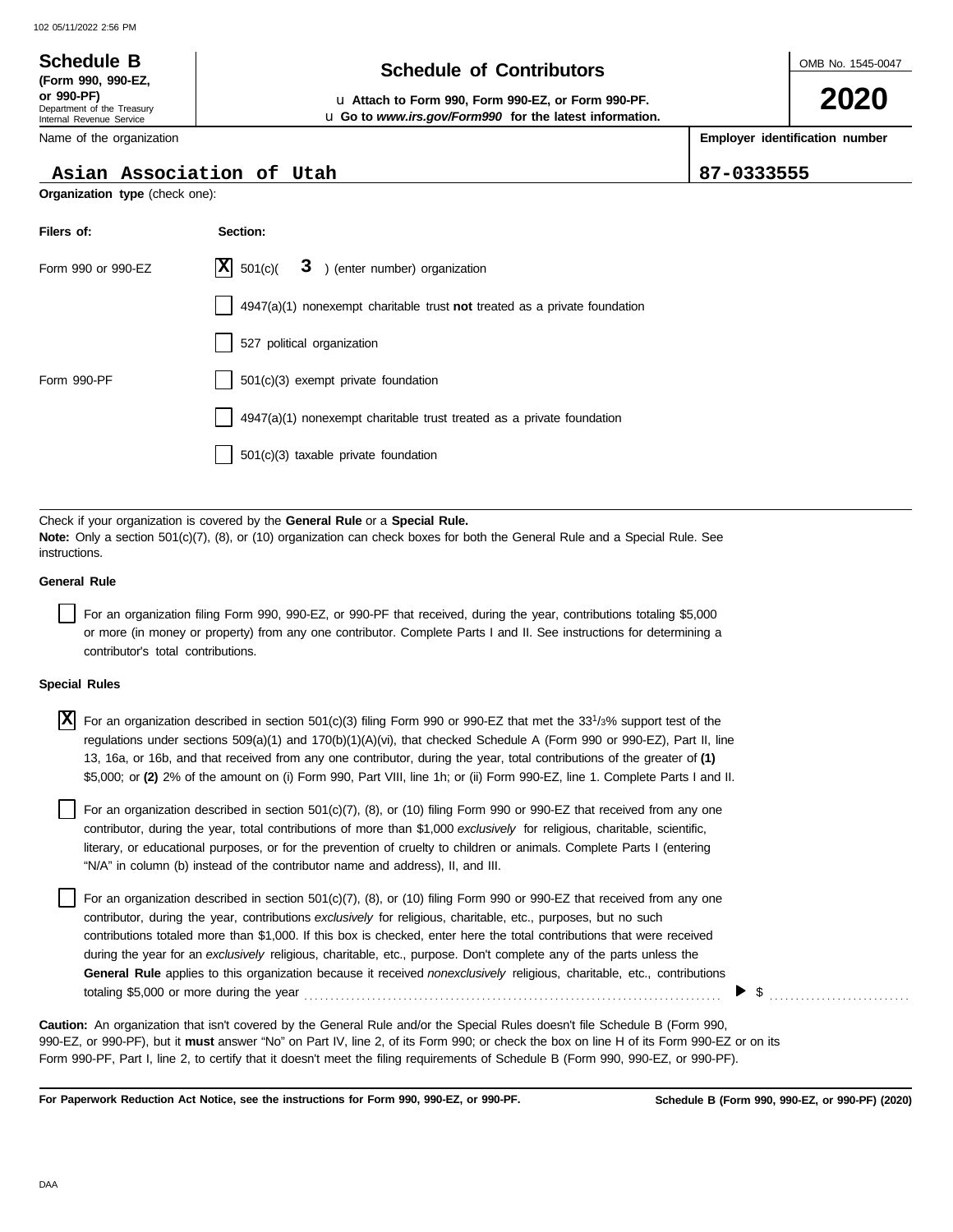|                       | Schedule B (Form 990, 990-EZ, or 990-PF) (2020)                                                |                                             | Page 1 of 2<br>Page 2                                                                                           |
|-----------------------|------------------------------------------------------------------------------------------------|---------------------------------------------|-----------------------------------------------------------------------------------------------------------------|
|                       | Name of organization<br>Asian Association of Utah                                              |                                             | Employer identification number<br>87-0333555                                                                    |
| Part I                | Contributors (see instructions). Use duplicate copies of Part I if additional space is needed. |                                             |                                                                                                                 |
| (a)<br>No.            | (b)<br>Name, address, and ZIP + 4                                                              | (c)<br><b>Total contributions</b>           | (d)<br>Type of contribution                                                                                     |
| $\frac{1}{n}$         |                                                                                                | 403,827<br>\$                               | Person<br>Payroll<br><b>Noncash</b><br>(Complete Part II for<br>noncash contributions.)                         |
| (a)<br>No.            | (b)<br>Name, address, and ZIP + 4                                                              | (c)<br><b>Total contributions</b>           | (d)<br>Type of contribution                                                                                     |
| $2_{\ldots}$          |                                                                                                | 680,592<br>\$                               | Person<br>Payroll<br><b>Noncash</b><br>(Complete Part II for<br>noncash contributions.)                         |
| (a)                   | (b)                                                                                            | (c)                                         | (d)<br>Type of contribution                                                                                     |
| No.<br>$\overline{3}$ | Name, address, and ZIP + 4                                                                     | <b>Total contributions</b><br>204,113<br>\$ | Person<br>Payroll<br><b>Noncash</b><br>(Complete Part II for<br>noncash contributions.)                         |
| (a)                   | (b)                                                                                            | (c)                                         | (d)                                                                                                             |
| No.<br>$\frac{4}{1}$  | Name, address, and ZIP + 4                                                                     | <b>Total contributions</b><br>114,692<br>\$ | Type of contribution<br>Person<br>Payroll<br><b>Noncash</b><br>(Complete Part II for<br>noncash contributions.) |
| (a)<br>No.            | (b)<br>Name, address, and ZIP + 4                                                              | (c)<br><b>Total contributions</b>           | (d)<br>Type of contribution                                                                                     |
| $\frac{5}{2}$         |                                                                                                | 309,399<br>\$                               | Person<br>Payroll<br>Noncash<br>(Complete Part II for<br>noncash contributions.)                                |
| (a)<br>No.            | (b)<br>Name, address, and ZIP + 4                                                              | (c)<br><b>Total contributions</b>           | (d)<br>Type of contribution                                                                                     |
| $\overline{6}$        |                                                                                                | 139,086<br>\$                               | Person<br>Payroll<br>Noncash<br>(Complete Part II for                                                           |

noncash contributions.)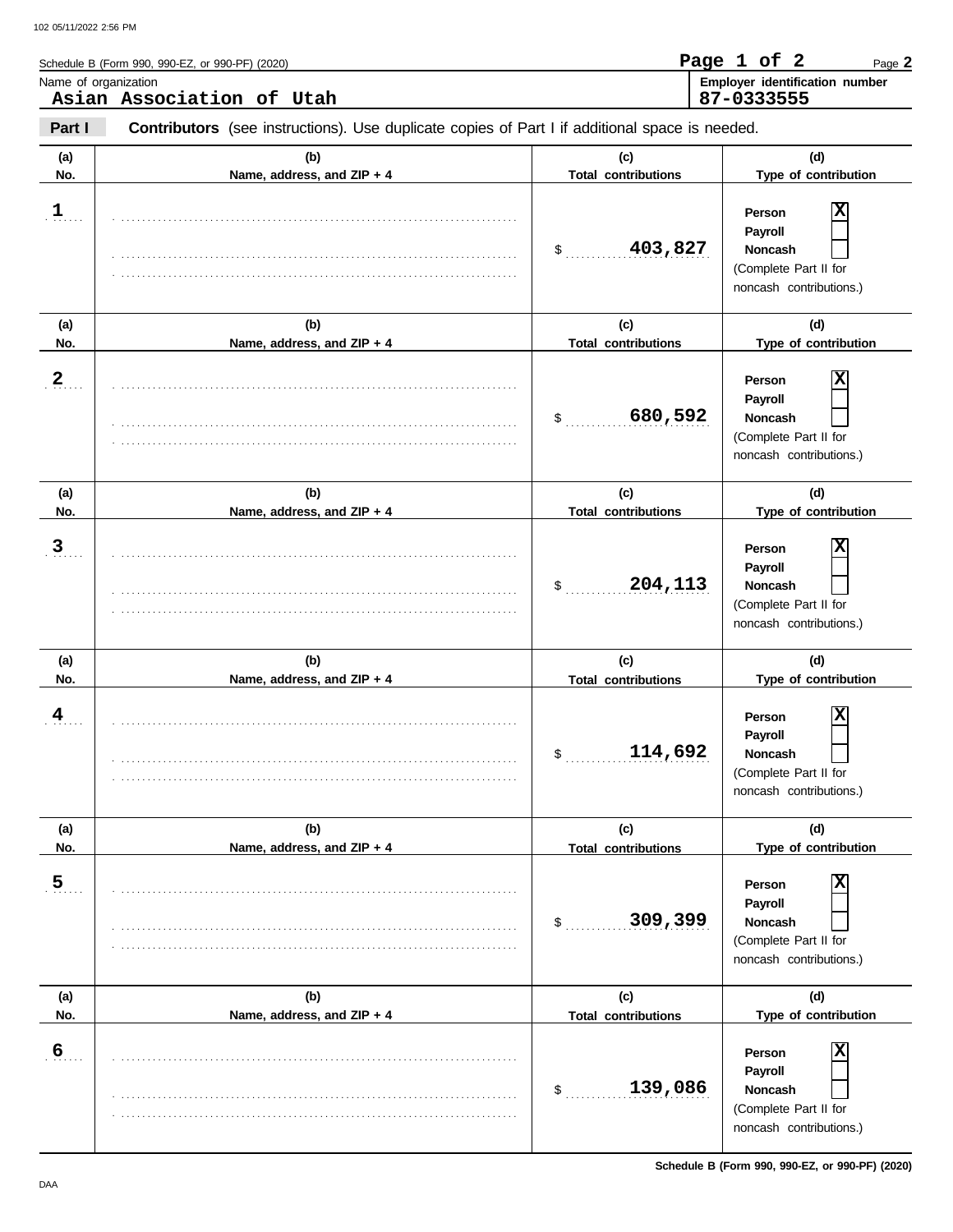|                      | Schedule B (Form 990, 990-EZ, or 990-PF) (2020)                                                |                                   | Page 2 of 2<br>Page 2                                                                        |
|----------------------|------------------------------------------------------------------------------------------------|-----------------------------------|----------------------------------------------------------------------------------------------|
| Name of organization | Asian Association of Utah                                                                      |                                   | Employer identification number<br>87-0333555                                                 |
| Part I               | Contributors (see instructions). Use duplicate copies of Part I if additional space is needed. |                                   |                                                                                              |
| (a)<br>No.           | (b)<br>Name, address, and ZIP + 4                                                              | (c)<br><b>Total contributions</b> | (d)<br>Type of contribution                                                                  |
| $\overline{z}$       |                                                                                                | 60,000<br>\$                      | х<br>Person<br>Payroll<br>Noncash<br>(Complete Part II for<br>noncash contributions.)        |
| (a)<br>No.           | (b)<br>Name, address, and ZIP + 4                                                              | (c)<br><b>Total contributions</b> | (d)<br>Type of contribution                                                                  |
| 8                    |                                                                                                | 308,984<br>\$                     | х<br>Person<br>Payroll<br><b>Noncash</b><br>(Complete Part II for<br>noncash contributions.) |
| (a)<br>No.           | (b)<br>Name, address, and ZIP + 4                                                              | (c)<br><b>Total contributions</b> | (d)<br>Type of contribution                                                                  |
| $\overline{9}$       |                                                                                                | 175,734<br>\$                     | х<br>Person<br>Payroll<br><b>Noncash</b><br>(Complete Part II for<br>noncash contributions.) |
| (a)<br>No.           | (b)<br>Name, address, and ZIP + 4                                                              | (c)<br><b>Total contributions</b> | (d)<br>Type of contribution                                                                  |
| 10                   |                                                                                                | 71,203<br>$\mathfrak{s}_{\perp}$  | X<br>Person<br>Payroll<br>Noncash<br>(Complete Part II for<br>noncash contributions.)        |
| (a)<br>No.           | (b)<br>Name, address, and ZIP + 4                                                              | (c)<br><b>Total contributions</b> | (d)<br>Type of contribution                                                                  |
|                      |                                                                                                | \$                                | Person<br>Payroll<br><b>Noncash</b><br>(Complete Part II for<br>noncash contributions.)      |
| (a)<br>No.           | (b)<br>Name, address, and ZIP + 4                                                              | (c)<br><b>Total contributions</b> | (d)<br>Type of contribution                                                                  |
|                      |                                                                                                | \$                                | Person<br>Payroll<br>Noncash<br>(Complete Part II for                                        |

noncash contributions.)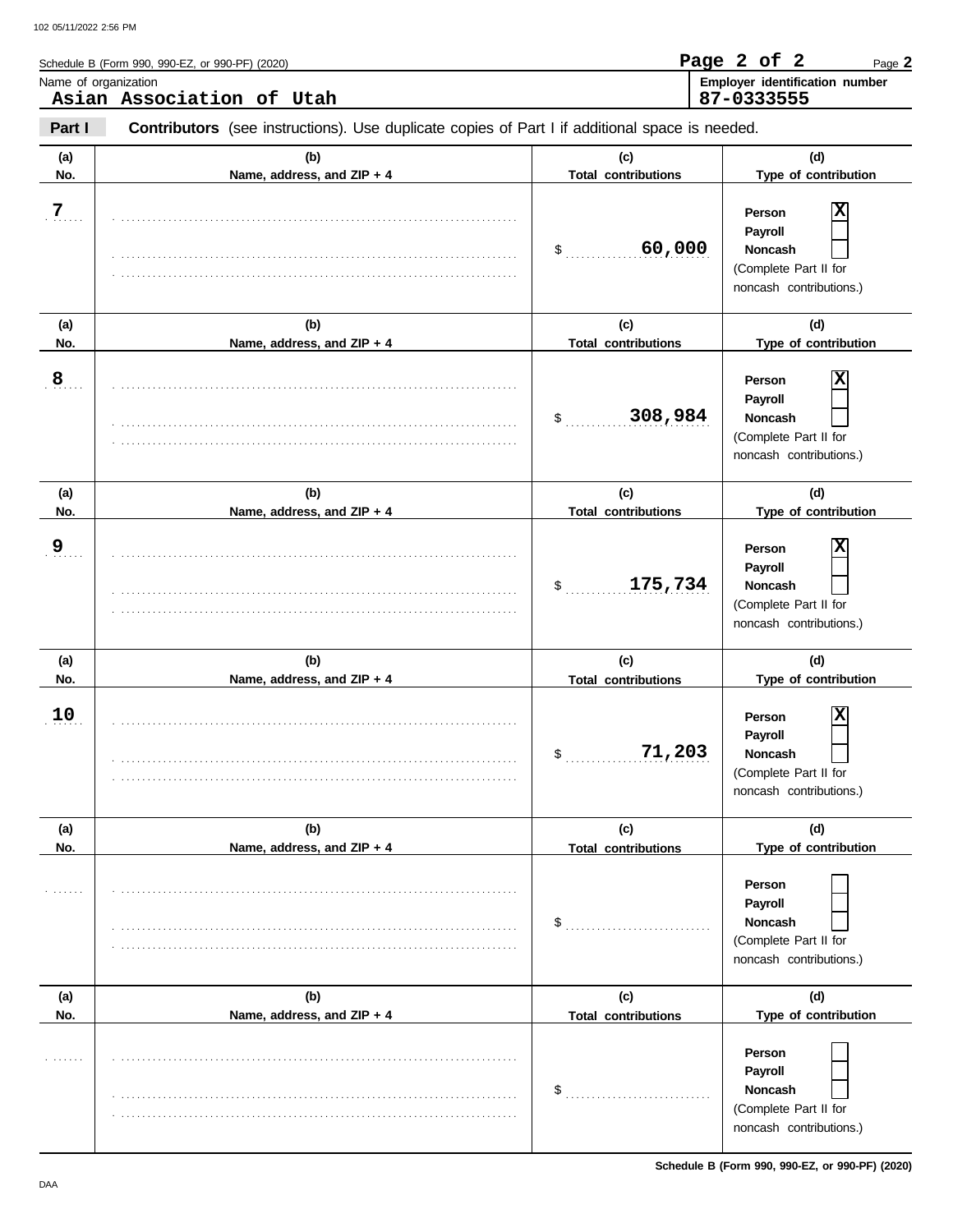|        | <b>SCHEDULE D</b><br>(Form 990)           |                                                                                                                                                                                                                                | <b>Supplemental Financial Statements</b><br>u Complete if the organization answered "Yes" on Form 990, |                                | OMB No. 1545-0047               |  |
|--------|-------------------------------------------|--------------------------------------------------------------------------------------------------------------------------------------------------------------------------------------------------------------------------------|--------------------------------------------------------------------------------------------------------|--------------------------------|---------------------------------|--|
|        | Department of the Treasury                |                                                                                                                                                                                                                                | Part IV, line 6, 7, 8, 9, 10, 11a, 11b, 11c, 11d, 11e, 11f, 12a, or 12b.<br>u Attach to Form 990.      |                                | Open to Public                  |  |
|        | Internal Revenue Service                  |                                                                                                                                                                                                                                | <b>u</b> Go to www.irs.gov/Form990 for instructions and the latest information.                        |                                | <b>Inspection</b>               |  |
|        | Name of the organization                  |                                                                                                                                                                                                                                |                                                                                                        | Employer identification number |                                 |  |
|        |                                           | Asian Association of Utah                                                                                                                                                                                                      |                                                                                                        | 87-0333555                     |                                 |  |
|        | Part I                                    | Organizations Maintaining Donor Advised Funds or Other Similar Funds or Accounts.                                                                                                                                              |                                                                                                        |                                |                                 |  |
|        |                                           | Complete if the organization answered "Yes" on Form 990, Part IV, line 6.                                                                                                                                                      |                                                                                                        |                                |                                 |  |
|        |                                           |                                                                                                                                                                                                                                | (a) Donor advised funds                                                                                |                                | (b) Funds and other accounts    |  |
| 1      |                                           |                                                                                                                                                                                                                                |                                                                                                        |                                |                                 |  |
| 2      |                                           |                                                                                                                                                                                                                                |                                                                                                        |                                |                                 |  |
| 3      |                                           | Aggregate value of grants from (during year) Material Material Material Material Material Material Material Material Material Material Material Material Material Material Material Material Material Material Material Materi |                                                                                                        |                                |                                 |  |
| 4      |                                           |                                                                                                                                                                                                                                |                                                                                                        |                                |                                 |  |
| 5      |                                           | Did the organization inform all donors and donor advisors in writing that the assets held in donor advised                                                                                                                     |                                                                                                        |                                |                                 |  |
|        |                                           |                                                                                                                                                                                                                                |                                                                                                        |                                | Yes<br>No                       |  |
| 6      |                                           | Did the organization inform all grantees, donors, and donor advisors in writing that grant funds can be used                                                                                                                   |                                                                                                        |                                |                                 |  |
|        |                                           | only for charitable purposes and not for the benefit of the donor or donor advisor, or for any other purpose                                                                                                                   |                                                                                                        |                                | <b>Yes</b><br>No                |  |
|        | Part II                                   | <b>Conservation Easements.</b>                                                                                                                                                                                                 |                                                                                                        |                                |                                 |  |
|        |                                           | Complete if the organization answered "Yes" on Form 990, Part IV, line 7.                                                                                                                                                      |                                                                                                        |                                |                                 |  |
| 1      |                                           | Purpose(s) of conservation easements held by the organization (check all that apply).                                                                                                                                          |                                                                                                        |                                |                                 |  |
|        |                                           | Preservation of land for public use (for example, recreation or education)                                                                                                                                                     | Preservation of a historically important land area                                                     |                                |                                 |  |
|        | Protection of natural habitat             |                                                                                                                                                                                                                                | Preservation of a certified historic structure                                                         |                                |                                 |  |
|        | Preservation of open space                |                                                                                                                                                                                                                                |                                                                                                        |                                |                                 |  |
| 2      |                                           | Complete lines 2a through 2d if the organization held a qualified conservation contribution in the form of a conservation                                                                                                      |                                                                                                        |                                |                                 |  |
|        | easement on the last day of the tax year. |                                                                                                                                                                                                                                |                                                                                                        |                                | Held at the End of the Tax Year |  |
| а      |                                           |                                                                                                                                                                                                                                |                                                                                                        | 2a                             |                                 |  |
| b      |                                           |                                                                                                                                                                                                                                |                                                                                                        | 2b                             |                                 |  |
| с<br>d |                                           | Number of conservation easements on a certified historic structure included in (a) [[[[[ [ [ ]]]<br>Number of conservation easements included in (c) acquired after 7/25/06, and not on a                                      |                                                                                                        | 2c                             |                                 |  |
|        |                                           | historic structure listed in the National Register                                                                                                                                                                             |                                                                                                        | 2d                             |                                 |  |
| 3      |                                           | Number of conservation easements modified, transferred, released, extinguished, or terminated by the organization during the                                                                                                   |                                                                                                        |                                |                                 |  |
|        | tax year $\mathbf u$                      |                                                                                                                                                                                                                                |                                                                                                        |                                |                                 |  |
| 4      |                                           | Number of states where property subject to conservation easement is located <b>u</b>                                                                                                                                           |                                                                                                        |                                |                                 |  |
| 5      |                                           | Does the organization have a written policy regarding the periodic monitoring, inspection, handling of                                                                                                                         |                                                                                                        |                                |                                 |  |
|        |                                           |                                                                                                                                                                                                                                |                                                                                                        |                                | Yes<br>No                       |  |
| 6      |                                           | Staff and volunteer hours devoted to monitoring, inspecting, handling of violations, and enforcing conservation easements during the year                                                                                      |                                                                                                        |                                |                                 |  |
|        | u <sub></sub> .                           |                                                                                                                                                                                                                                |                                                                                                        |                                |                                 |  |
| 7      |                                           | Amount of expenses incurred in monitoring, inspecting, handling of violations, and enforcing conservation easements during the year                                                                                            |                                                                                                        |                                |                                 |  |
|        | u\$                                       |                                                                                                                                                                                                                                |                                                                                                        |                                |                                 |  |
| 8      |                                           | Does each conservation easement reported on line 2(d) above satisfy the requirements of section 170(h)(4)(B)(i)                                                                                                                |                                                                                                        |                                | Yes                             |  |
|        |                                           | In Part XIII, describe how the organization reports conservation easements in its revenue and expense statement and                                                                                                            |                                                                                                        |                                | No                              |  |
| 9      |                                           | balance sheet, and include, if applicable, the text of the footnote to the organization's financial statements that describes the                                                                                              |                                                                                                        |                                |                                 |  |
|        |                                           | organization's accounting for conservation easements.                                                                                                                                                                          |                                                                                                        |                                |                                 |  |
|        | Part III                                  | Organizations Maintaining Collections of Art, Historical Treasures, or Other Similar Assets.                                                                                                                                   |                                                                                                        |                                |                                 |  |
|        |                                           | Complete if the organization answered "Yes" on Form 990, Part IV, line 8.                                                                                                                                                      |                                                                                                        |                                |                                 |  |
|        |                                           | 1a If the organization elected, as permitted under FASB ASC 958, not to report in its revenue statement and balance sheet works                                                                                                |                                                                                                        |                                |                                 |  |
|        |                                           | of art, historical treasures, or other similar assets held for public exhibition, education, or research in furtherance of public                                                                                              |                                                                                                        |                                |                                 |  |
|        |                                           | service, provide in Part XIII the text of the footnote to its financial statements that describes these items.                                                                                                                 |                                                                                                        |                                |                                 |  |
|        |                                           | <b>b</b> If the organization elected, as permitted under FASB ASC 958, to report in its revenue statement and balance sheet works of                                                                                           |                                                                                                        |                                |                                 |  |

| art, historical treasures, or other similar assets held for public exhibition, education, or research in furtherance of public service, |  |
|-----------------------------------------------------------------------------------------------------------------------------------------|--|
| provide the following amounts relating to these items:                                                                                  |  |

| provide the renorming diriodine relating to these normal                                                                           |     |  |
|------------------------------------------------------------------------------------------------------------------------------------|-----|--|
| (i) Revenue included on Form 990, Part VIII, line 1                                                                                | u t |  |
| (ii) Assets included in Form 990, Part X                                                                                           |     |  |
| 2 If the organization received or held works of art, historical treasures, or other similar assets for financial gain, provide the |     |  |
| following amounts required to be reported under FASB ASC 958 relating to these items:                                              |     |  |
| a Revenue included on Form 990, Part VIII, line 1                                                                                  | u t |  |
|                                                                                                                                    |     |  |

**For Paperwork Reduction Act Notice, see the Instructions for Form 990.**<br><sub>DAA</sub>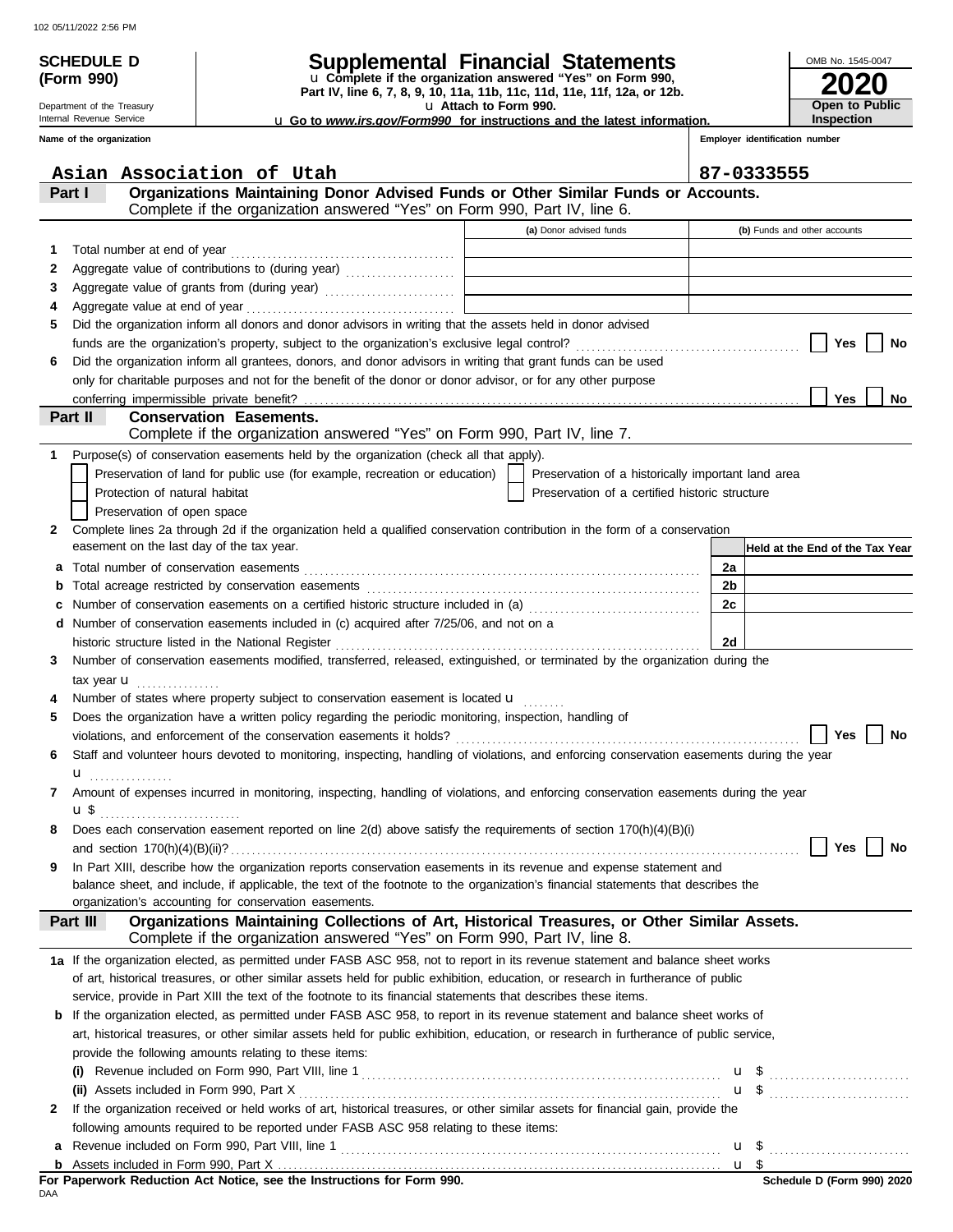|    | Schedule D (Form 990) 2020 Asian Association of Utah                                                                                                                                                                                 |                         |                          |                         | 87-0333555      |                      |                     | Page 2    |
|----|--------------------------------------------------------------------------------------------------------------------------------------------------------------------------------------------------------------------------------------|-------------------------|--------------------------|-------------------------|-----------------|----------------------|---------------------|-----------|
|    | Organizations Maintaining Collections of Art, Historical Treasures, or Other Similar Assets (continued)<br>Part III                                                                                                                  |                         |                          |                         |                 |                      |                     |           |
| 3  | Using the organization's acquisition, accession, and other records, check any of the following that make significant use of its<br>collection items (check all that apply):                                                          |                         |                          |                         |                 |                      |                     |           |
| a  | Public exhibition                                                                                                                                                                                                                    | d                       | Loan or exchange program |                         |                 |                      |                     |           |
| b  | Scholarly research                                                                                                                                                                                                                   | е                       |                          |                         |                 |                      |                     |           |
| c  | Preservation for future generations                                                                                                                                                                                                  |                         |                          |                         |                 |                      |                     |           |
|    | Provide a description of the organization's collections and explain how they further the organization's exempt purpose in Part                                                                                                       |                         |                          |                         |                 |                      |                     |           |
|    | XIII.                                                                                                                                                                                                                                |                         |                          |                         |                 |                      |                     |           |
| 5. | During the year, did the organization solicit or receive donations of art, historical treasures, or other similar                                                                                                                    |                         |                          |                         |                 |                      |                     |           |
|    | assets to be sold to raise funds rather than to be maintained as part of the organization's collection?                                                                                                                              |                         |                          |                         |                 |                      | Yes                 | No        |
|    | <b>Escrow and Custodial Arrangements.</b><br><b>Part IV</b>                                                                                                                                                                          |                         |                          |                         |                 |                      |                     |           |
|    | Complete if the organization answered "Yes" on Form 990, Part IV, line 9, or reported an amount on Form                                                                                                                              |                         |                          |                         |                 |                      |                     |           |
|    | 990, Part X, line 21.                                                                                                                                                                                                                |                         |                          |                         |                 |                      |                     |           |
|    | 1a Is the organization an agent, trustee, custodian or other intermediary for contributions or other assets not                                                                                                                      |                         |                          |                         |                 |                      |                     |           |
|    |                                                                                                                                                                                                                                      |                         |                          |                         |                 |                      | Yes                 | No        |
|    | <b>b</b> If "Yes," explain the arrangement in Part XIII and complete the following table:                                                                                                                                            |                         |                          |                         |                 |                      |                     |           |
|    |                                                                                                                                                                                                                                      |                         |                          |                         |                 |                      | Amount              |           |
|    | c Beginning balance <b>contract to the contract of the contract of the contract of the contract of the contract of the contract of the contract of the contract of the contract of the contract of the contract of the contract </b> |                         |                          |                         |                 | 1с                   |                     |           |
|    |                                                                                                                                                                                                                                      |                         |                          |                         |                 | 1d                   |                     |           |
| е  | Distributions during the year manufactured and contact the year manufactured and all the year manufactured and the vector of the state of the state of the state of the state of the state of the state of the state of the st       |                         |                          |                         |                 | 1e                   |                     |           |
| f  | Ending balance <i>communication</i> and the contract of the contract of the contract of the contract of the contract of the contract of the contract of the contract of the contract of the contract of the contract of the contrac  |                         |                          |                         |                 | 1f                   |                     |           |
|    | 2a Did the organization include an amount on Form 990, Part X, line 21, for escrow or custodial account liability?                                                                                                                   |                         |                          |                         |                 |                      | Yes                 | <b>No</b> |
|    |                                                                                                                                                                                                                                      |                         |                          |                         |                 |                      |                     |           |
|    | Part V<br><b>Endowment Funds.</b>                                                                                                                                                                                                    |                         |                          |                         |                 |                      |                     |           |
|    | Complete if the organization answered "Yes" on Form 990, Part IV, line 10.                                                                                                                                                           |                         |                          |                         |                 |                      |                     |           |
|    |                                                                                                                                                                                                                                      | (a) Current year        | (b) Prior year           | (c) Two years back      |                 | (d) Three years back | (e) Four years back |           |
|    | 1a Beginning of year balance                                                                                                                                                                                                         |                         |                          |                         |                 |                      |                     |           |
|    |                                                                                                                                                                                                                                      |                         |                          |                         |                 |                      |                     |           |
|    | c Net investment earnings, gains, and                                                                                                                                                                                                |                         |                          |                         |                 |                      |                     |           |
|    | d Grants or scholarships                                                                                                                                                                                                             |                         |                          |                         |                 |                      |                     |           |
|    | e Other expenditures for facilities and                                                                                                                                                                                              |                         |                          |                         |                 |                      |                     |           |
|    |                                                                                                                                                                                                                                      |                         |                          |                         |                 |                      |                     |           |
|    | f Administrative expenses                                                                                                                                                                                                            |                         |                          |                         |                 |                      |                     |           |
| g  | End of year balance                                                                                                                                                                                                                  |                         |                          |                         |                 |                      |                     |           |
| 2  | Provide the estimated percentage of the current year end balance (line 1g, column (a)) held as:                                                                                                                                      |                         |                          |                         |                 |                      |                     |           |
|    | a Board designated or quasi-endowment u                                                                                                                                                                                              |                         |                          |                         |                 |                      |                     |           |
|    | <b>b</b> Permanent endowment <b>u</b> %                                                                                                                                                                                              |                         |                          |                         |                 |                      |                     |           |
|    | c Term endowment <b>u</b> %                                                                                                                                                                                                          |                         |                          |                         |                 |                      |                     |           |
|    | The percentages on lines 2a, 2b, and 2c should equal 100%.                                                                                                                                                                           |                         |                          |                         |                 |                      |                     |           |
|    | 3a Are there endowment funds not in the possession of the organization that are held and administered for the                                                                                                                        |                         |                          |                         |                 |                      |                     |           |
|    | organization by:                                                                                                                                                                                                                     |                         |                          |                         |                 |                      |                     | Yes<br>No |
|    |                                                                                                                                                                                                                                      |                         |                          |                         |                 |                      | 3a(i)               |           |
|    |                                                                                                                                                                                                                                      |                         |                          |                         |                 |                      | 3a(ii)              |           |
|    |                                                                                                                                                                                                                                      |                         |                          |                         |                 |                      | 3b                  |           |
|    | Describe in Part XIII the intended uses of the organization's endowment funds.                                                                                                                                                       |                         |                          |                         |                 |                      |                     |           |
|    | Land, Buildings, and Equipment.<br>Part VI                                                                                                                                                                                           |                         |                          |                         |                 |                      |                     |           |
|    | Complete if the organization answered "Yes" on Form 990, Part IV, line 11a. See Form 990, Part X, line 10.                                                                                                                           |                         |                          |                         |                 |                      |                     |           |
|    | Description of property                                                                                                                                                                                                              | (a) Cost or other basis |                          | (b) Cost or other basis | (c) Accumulated |                      | (d) Book value      |           |
|    |                                                                                                                                                                                                                                      | (investment)            |                          | (other)                 | depreciation    |                      |                     |           |
|    |                                                                                                                                                                                                                                      |                         |                          | 1,192,000               |                 |                      | 1,192,000           |           |
|    |                                                                                                                                                                                                                                      |                         |                          | 1,920,600               |                 | 668,044              | 1,252,556           |           |
|    | c Leasehold improvements                                                                                                                                                                                                             |                         |                          | 1,084,024               |                 | 625,819              |                     | 458,205   |
|    |                                                                                                                                                                                                                                      |                         |                          | 144,880                 |                 | 128,529              |                     | 16,351    |
|    |                                                                                                                                                                                                                                      |                         |                          | 111,568                 |                 | 109,359              | 2,921,321           | 2,209     |
|    |                                                                                                                                                                                                                                      |                         |                          |                         |                 | u                    |                     |           |

**Schedule D (Form 990) 2020**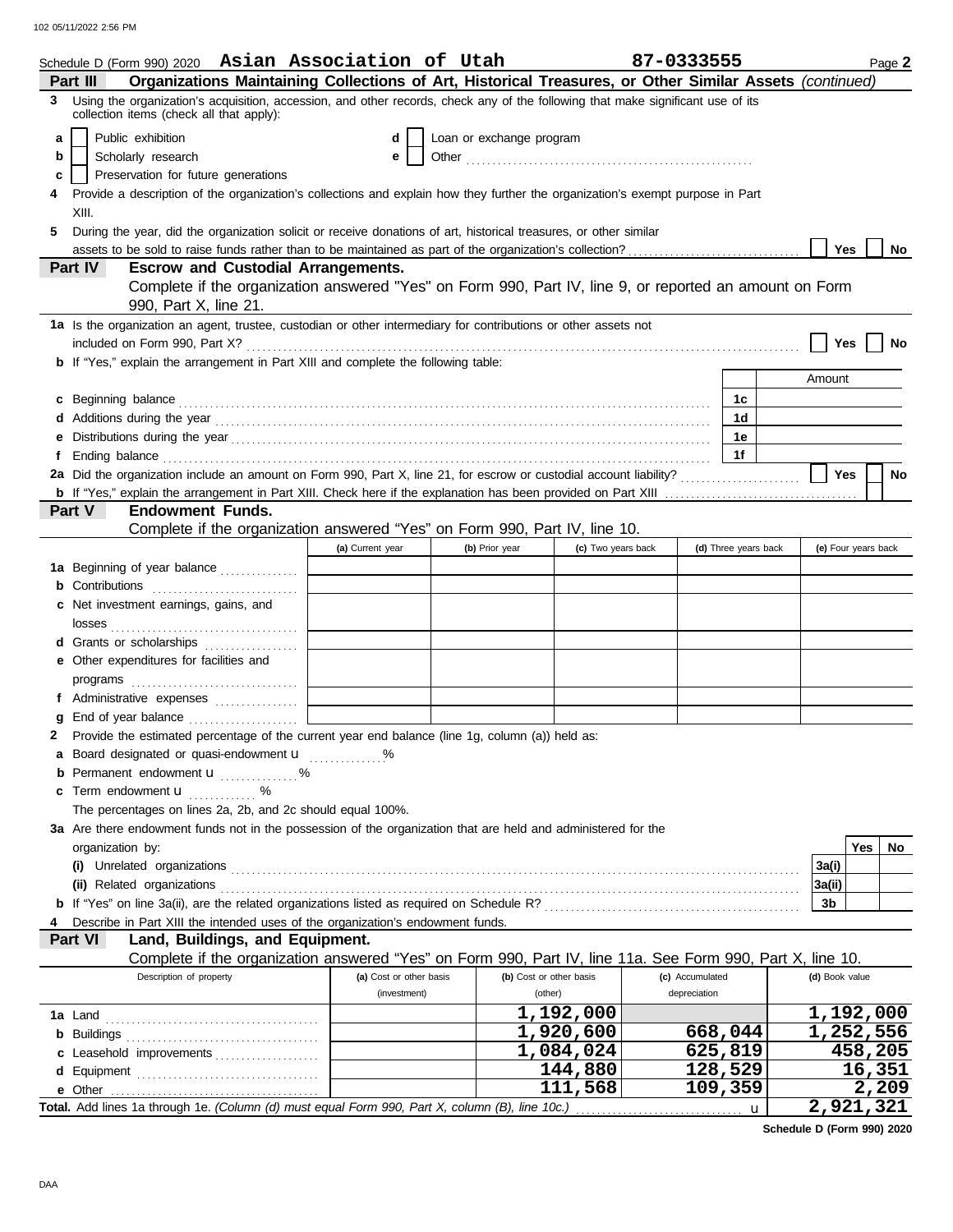|                           | Schedule D (Form 990) 2020 Asian Association of Utah                                                                                                 |                | 87-0333555                       | Page 3         |
|---------------------------|------------------------------------------------------------------------------------------------------------------------------------------------------|----------------|----------------------------------|----------------|
| Part VII                  | <b>Investments - Other Securities.</b>                                                                                                               |                |                                  |                |
|                           | Complete if the organization answered "Yes" on Form 990, Part IV, line 11b. See Form 990, Part X, line 12.                                           |                |                                  |                |
|                           | (a) Description of security or category                                                                                                              | (b) Book value | (c) Method of valuation:         |                |
|                           | (including name of security)                                                                                                                         |                | Cost or end-of-year market value |                |
| (1) Financial derivatives |                                                                                                                                                      |                |                                  |                |
|                           |                                                                                                                                                      |                |                                  |                |
|                           | $(3)$ Other                                                                                                                                          |                |                                  |                |
| (A)                       |                                                                                                                                                      |                |                                  |                |
| (B)                       |                                                                                                                                                      |                |                                  |                |
|                           | $(C)$ (C)                                                                                                                                            |                |                                  |                |
|                           |                                                                                                                                                      |                |                                  |                |
|                           |                                                                                                                                                      |                |                                  |                |
| $\cdot$ $\cdot$ (F)       |                                                                                                                                                      |                |                                  |                |
| (G)                       |                                                                                                                                                      |                |                                  |                |
| (H)                       |                                                                                                                                                      |                |                                  |                |
|                           | Total. (Column (b) must equal Form 990, Part X, col. (B) line 12.)<br>u                                                                              |                |                                  |                |
| Part VIII                 | Investments - Program Related.                                                                                                                       |                |                                  |                |
|                           | Complete if the organization answered "Yes" on Form 990, Part IV, line 11c. See Form 990, Part X, line 13.                                           |                |                                  |                |
|                           | (a) Description of investment                                                                                                                        | (b) Book value | (c) Method of valuation:         |                |
|                           |                                                                                                                                                      |                | Cost or end-of-year market value |                |
| <u>(1)</u>                |                                                                                                                                                      |                |                                  |                |
| (2)                       |                                                                                                                                                      |                |                                  |                |
| (3)                       |                                                                                                                                                      |                |                                  |                |
| (4)                       |                                                                                                                                                      |                |                                  |                |
| (5)                       |                                                                                                                                                      |                |                                  |                |
| (6)                       |                                                                                                                                                      |                |                                  |                |
| (7)                       |                                                                                                                                                      |                |                                  |                |
| (8)                       |                                                                                                                                                      |                |                                  |                |
| (9)                       |                                                                                                                                                      |                |                                  |                |
|                           | Total. (Column (b) must equal Form 990, Part X, col. (B) line 13.)<br>u                                                                              |                |                                  |                |
| Part IX                   | <b>Other Assets.</b>                                                                                                                                 |                |                                  |                |
|                           | Complete if the organization answered "Yes" on Form 990, Part IV, line 11d. See Form 990, Part X, line 15.                                           |                |                                  |                |
|                           | (a) Description                                                                                                                                      |                |                                  | (b) Book value |
| (1)                       |                                                                                                                                                      |                |                                  |                |
| (2)                       |                                                                                                                                                      |                |                                  |                |
| (3)                       |                                                                                                                                                      |                |                                  |                |
| (4)                       |                                                                                                                                                      |                |                                  |                |
| (5)                       |                                                                                                                                                      |                |                                  |                |
| (6)                       |                                                                                                                                                      |                |                                  |                |
| (7)                       |                                                                                                                                                      |                |                                  |                |
| (8)                       |                                                                                                                                                      |                |                                  |                |
| (9)                       |                                                                                                                                                      |                |                                  |                |
|                           | Total. (Column (b) must equal Form 990, Part X, col. (B) line 15.)                                                                                   |                | u                                |                |
| Part X                    | Other Liabilities.                                                                                                                                   |                |                                  |                |
|                           | Complete if the organization answered "Yes" on Form 990, Part IV, line 11e or 11f. See Form 990, Part X,<br>line 25.                                 |                |                                  |                |
| 1.                        | (a) Description of liability                                                                                                                         |                |                                  | (b) Book value |
| (1)                       | Federal income taxes                                                                                                                                 |                |                                  |                |
| (2)                       |                                                                                                                                                      |                |                                  |                |
| (3)                       |                                                                                                                                                      |                |                                  |                |
| (4)                       |                                                                                                                                                      |                |                                  |                |
| (5)                       |                                                                                                                                                      |                |                                  |                |
| (6)                       |                                                                                                                                                      |                |                                  |                |
| (7)                       |                                                                                                                                                      |                |                                  |                |
| (8)                       |                                                                                                                                                      |                |                                  |                |
| (9)                       |                                                                                                                                                      |                |                                  |                |
|                           | Total. (Column (b) must equal Form 990, Part X, col. (B) line 25.)                                                                                   |                | u                                |                |
|                           | 2. Liability for uncertain tax positions. In Part XIII, provide the text of the footnote to the organization's financial statements that reports the |                |                                  |                |

organization's liability for uncertain tax positions under FASB ASC 740. Check here if the text of the footnote has been provided in Part XIII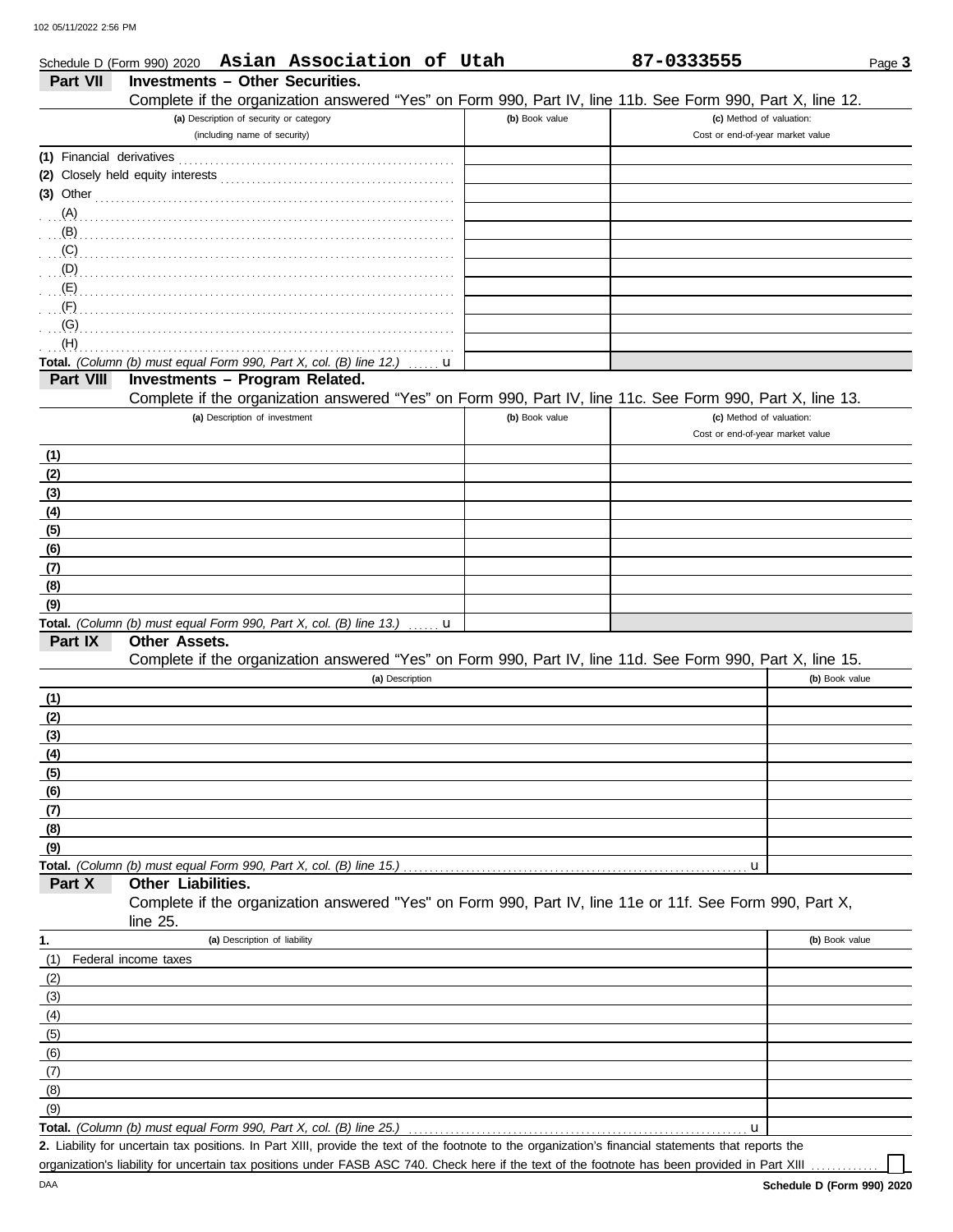|                                                                                                                                                                                                                                                                                  | Page 4    |
|----------------------------------------------------------------------------------------------------------------------------------------------------------------------------------------------------------------------------------------------------------------------------------|-----------|
| Reconciliation of Revenue per Audited Financial Statements With Revenue per Return.<br>Part XI                                                                                                                                                                                   |           |
| Complete if the organization answered "Yes" on Form 990, Part IV, line 12a.                                                                                                                                                                                                      |           |
| Total revenue, gains, and other support per audited financial statements<br>$\mathbf 1$<br>1                                                                                                                                                                                     | 4,384,418 |
| Amounts included on line 1 but not on Form 990, Part VIII, line 12:<br>2                                                                                                                                                                                                         |           |
| 2a<br>а                                                                                                                                                                                                                                                                          |           |
| 2 <sub>b</sub><br>b                                                                                                                                                                                                                                                              |           |
| 2c<br>c                                                                                                                                                                                                                                                                          |           |
| 19,498<br>2d<br>d                                                                                                                                                                                                                                                                |           |
| Add lines 2a through 2d [11] March 2014 [12] March 2014 [12] March 2014 [12] March 2014 [12] March 2014 [12] March 2015 [12] March 2014 [12] March 2014 [12] March 2014 [12] March 2014 [12] March 2014 [12] March 2014 [12] M<br>2e<br>е                                        | 19,498    |
| 3<br>З                                                                                                                                                                                                                                                                           | 4,364,920 |
| Amounts included on Form 990, Part VIII, line 12, but not on line 1:<br>4                                                                                                                                                                                                        |           |
| 4а<br>a                                                                                                                                                                                                                                                                          |           |
| 4b<br>b                                                                                                                                                                                                                                                                          |           |
| Add lines 4a and 4b<br>4с<br>c                                                                                                                                                                                                                                                   |           |
| 5<br>5.                                                                                                                                                                                                                                                                          | 4,364,920 |
| Reconciliation of Expenses per Audited Financial Statements With Expenses per Return.<br>Part XII                                                                                                                                                                                |           |
| Complete if the organization answered "Yes" on Form 990, Part IV, line 12a.                                                                                                                                                                                                      |           |
| Total expenses and losses per audited financial statements<br>$\mathbf{1}$                                                                                                                                                                                                       | 3,882,336 |
| 1                                                                                                                                                                                                                                                                                |           |
| Amounts included on line 1 but not on Form 990, Part IX, line 25:<br>2                                                                                                                                                                                                           |           |
| 2a<br>а                                                                                                                                                                                                                                                                          |           |
| 2 <sub>b</sub><br>b                                                                                                                                                                                                                                                              |           |
| 2c<br>c                                                                                                                                                                                                                                                                          |           |
| 19,498<br>2d<br>d                                                                                                                                                                                                                                                                |           |
| Add lines 2a through 2d [11] And The Contract of the Contract of the Contract of the Contract of the Contract of the Contract of the Contract of the Contract of the Contract of the Contract of the Contract of the Contract<br>2e<br>е                                         | 19,498    |
| 3<br>3                                                                                                                                                                                                                                                                           | 3,862,838 |
| Amounts included on Form 990, Part IX, line 25, but not on line 1:<br>4                                                                                                                                                                                                          |           |
| 4a                                                                                                                                                                                                                                                                               |           |
| 4 <sub>b</sub><br>b                                                                                                                                                                                                                                                              |           |
| c Add lines 4a and 4b<br>4c                                                                                                                                                                                                                                                      |           |
| 5                                                                                                                                                                                                                                                                                | 3,862,838 |
| Part XIII Supplemental Information.                                                                                                                                                                                                                                              |           |
| Provide the descriptions required for Part II, lines 3, 5, and 9; Part III, lines 1a and 4; Part IV, lines 1b and 2b; Part V, line 4; Part X, line<br>2; Part XI, lines 2d and 4b; and Part XII, lines 2d and 4b. Also complete this part to provide any additional information. |           |
| Part XI, Line 2d - Revenue Amounts Included in Financials - Other                                                                                                                                                                                                                |           |
| \$<br>Rental expenses                                                                                                                                                                                                                                                            | 18,498    |
|                                                                                                                                                                                                                                                                                  |           |
| Special events expenses<br>\$                                                                                                                                                                                                                                                    | 1,000     |
|                                                                                                                                                                                                                                                                                  |           |
| Part XII, Line 2d - Expense Amounts Included in Financials - Other                                                                                                                                                                                                               |           |
|                                                                                                                                                                                                                                                                                  |           |
| Rental expenses<br>\$                                                                                                                                                                                                                                                            | 18,498    |
| Special event expenses<br>\$                                                                                                                                                                                                                                                     | 1,000     |
|                                                                                                                                                                                                                                                                                  |           |
|                                                                                                                                                                                                                                                                                  |           |
|                                                                                                                                                                                                                                                                                  |           |
|                                                                                                                                                                                                                                                                                  |           |
|                                                                                                                                                                                                                                                                                  |           |
|                                                                                                                                                                                                                                                                                  |           |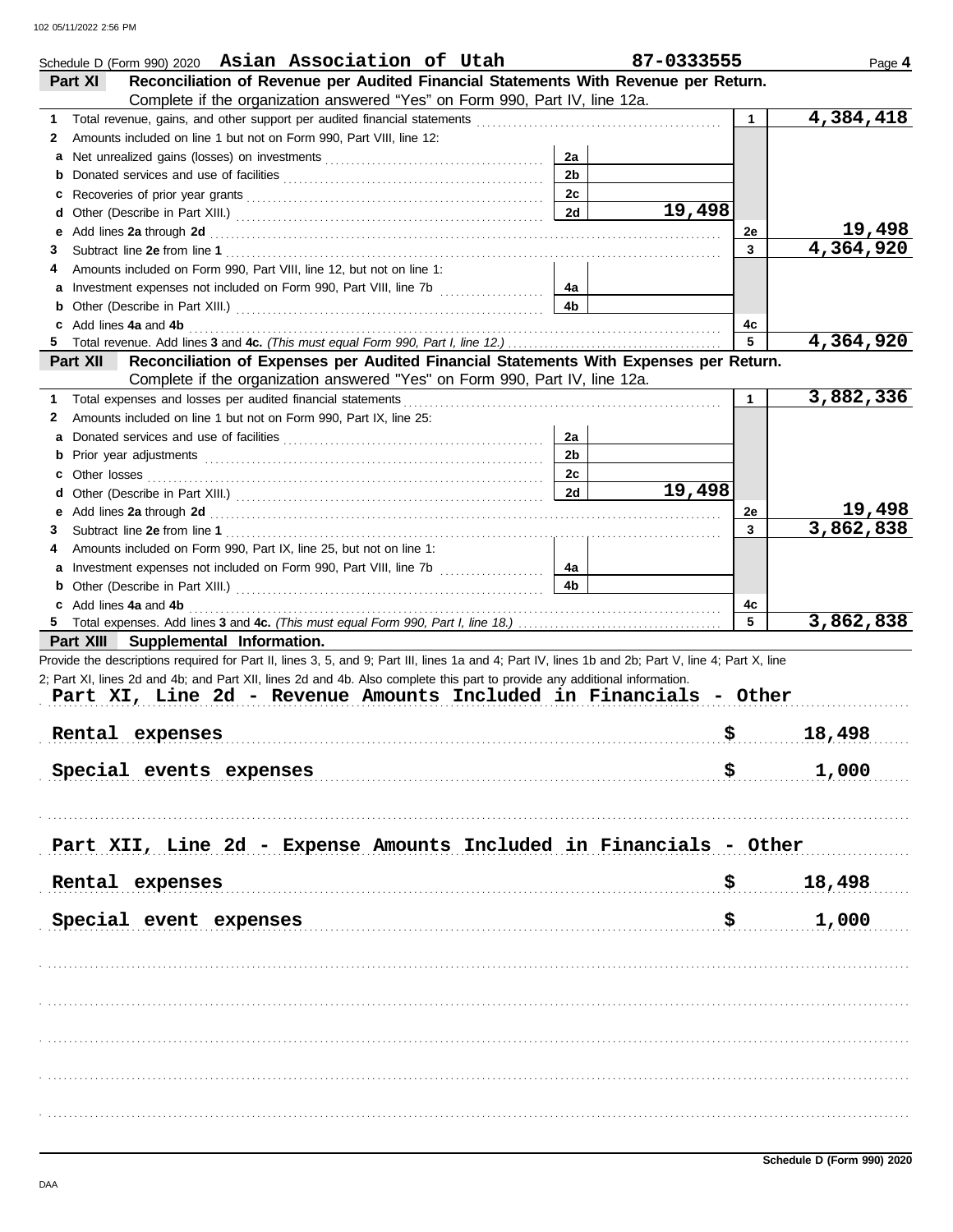|           |  | Schedule D (Form 990) 2020 Asian Association of Utah |  | 87-0333555 | Page 5 |
|-----------|--|------------------------------------------------------|--|------------|--------|
| Part XIII |  | <b>Supplemental Information (continued)</b>          |  |            |        |
|           |  |                                                      |  |            |        |
|           |  |                                                      |  |            |        |
|           |  |                                                      |  |            |        |
|           |  |                                                      |  |            |        |
|           |  |                                                      |  |            |        |
|           |  |                                                      |  |            |        |
|           |  |                                                      |  |            |        |
|           |  |                                                      |  |            |        |
|           |  |                                                      |  |            |        |
|           |  |                                                      |  |            |        |
|           |  |                                                      |  |            |        |
|           |  |                                                      |  |            |        |
|           |  |                                                      |  |            |        |
|           |  |                                                      |  |            |        |
|           |  |                                                      |  |            |        |
|           |  |                                                      |  |            |        |
|           |  |                                                      |  |            |        |
|           |  |                                                      |  |            |        |
|           |  |                                                      |  |            |        |
|           |  |                                                      |  |            |        |
|           |  |                                                      |  |            |        |
|           |  |                                                      |  |            |        |
|           |  |                                                      |  |            |        |
|           |  |                                                      |  |            |        |
|           |  |                                                      |  |            |        |
|           |  |                                                      |  |            |        |
|           |  |                                                      |  |            |        |
|           |  |                                                      |  |            |        |
|           |  |                                                      |  |            |        |
|           |  |                                                      |  |            |        |
|           |  |                                                      |  |            |        |
|           |  |                                                      |  |            |        |
|           |  |                                                      |  |            |        |
|           |  |                                                      |  |            |        |
|           |  |                                                      |  |            |        |
|           |  |                                                      |  |            |        |
|           |  |                                                      |  |            |        |
|           |  |                                                      |  |            |        |
|           |  |                                                      |  |            |        |
|           |  |                                                      |  |            |        |
|           |  |                                                      |  |            |        |
|           |  |                                                      |  |            |        |
|           |  |                                                      |  |            |        |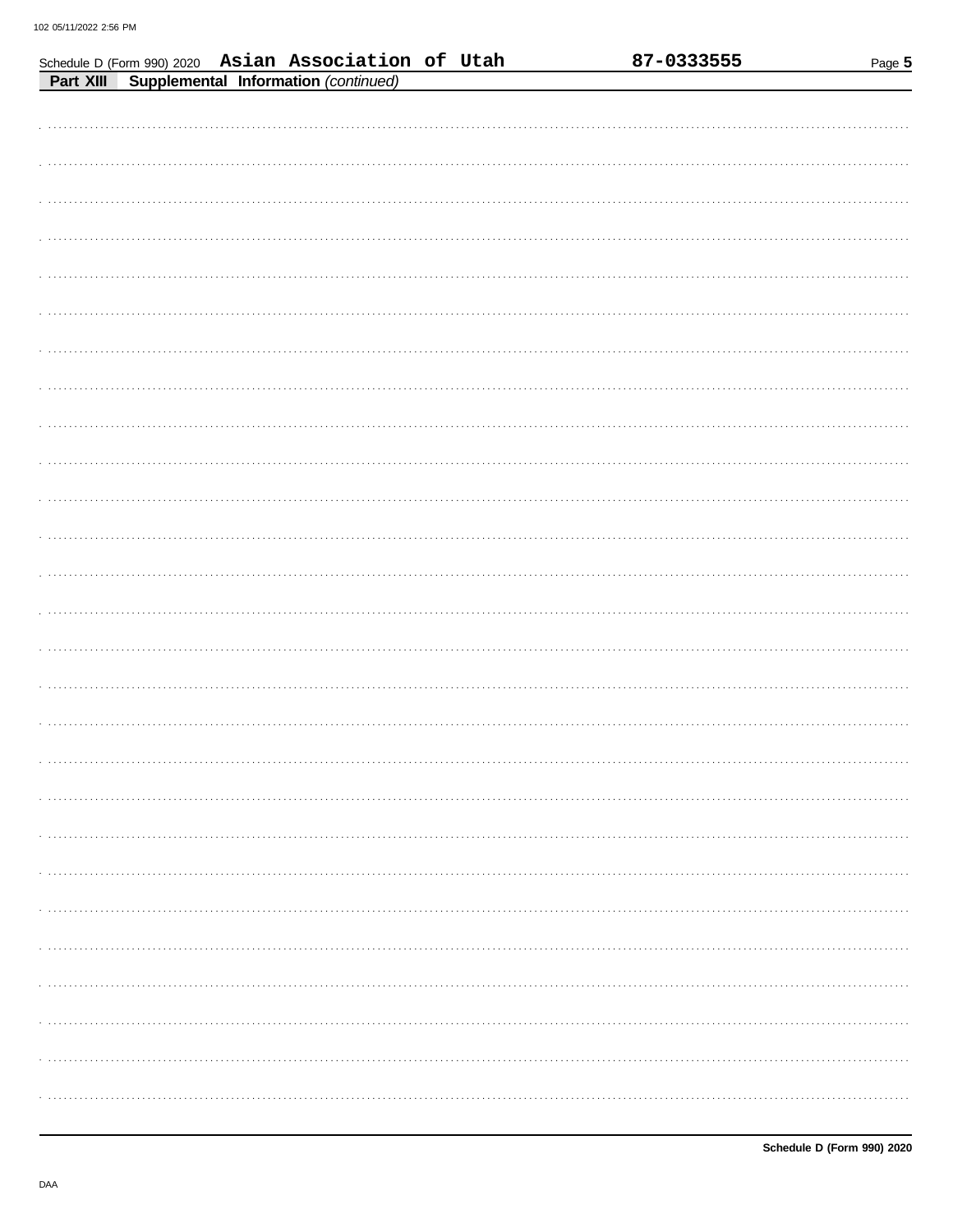| <b>SCHEDULE I</b>                                    |                                                                                                                                                                                                                                                                           |           |                                         | Grants and Other Assistance to Organizations,                                                                                         |                                       |                                                             |                                          |                                |                                       | OMB No. 1545-0047                   |
|------------------------------------------------------|---------------------------------------------------------------------------------------------------------------------------------------------------------------------------------------------------------------------------------------------------------------------------|-----------|-----------------------------------------|---------------------------------------------------------------------------------------------------------------------------------------|---------------------------------------|-------------------------------------------------------------|------------------------------------------|--------------------------------|---------------------------------------|-------------------------------------|
| (Form 990)                                           |                                                                                                                                                                                                                                                                           |           |                                         | Governments, and Individuals in the United States<br>Complete if the organization answered "Yes" on Form 990, Part IV, line 21 or 22. |                                       |                                                             |                                          |                                |                                       |                                     |
| Department of the Treasury                           |                                                                                                                                                                                                                                                                           |           |                                         | u Attach to Form 990.<br>u Go to www.irs.gov/Form990 for the latest information.                                                      |                                       |                                                             |                                          |                                |                                       | Open to Public<br><b>Inspection</b> |
| Internal Revenue Service<br>Name of the organization |                                                                                                                                                                                                                                                                           |           |                                         |                                                                                                                                       |                                       |                                                             |                                          | Employer identification number |                                       |                                     |
| Part I                                               | Asian Association of Utah<br><b>General Information on Grants and Assistance</b>                                                                                                                                                                                          |           |                                         |                                                                                                                                       |                                       |                                                             |                                          | 87-0333555                     |                                       |                                     |
| -1                                                   | Does the organization maintain records to substantiate the amount of the grants or assistance, the grantees' eligibility for the grants or assistance, and                                                                                                                |           |                                         |                                                                                                                                       |                                       |                                                             |                                          |                                | Yes                                   | $ \mathbf{X} $ No                   |
|                                                      | 2 Describe in Part IV the organization's procedures for monitoring the use of grant funds in the United States.                                                                                                                                                           |           |                                         |                                                                                                                                       |                                       |                                                             |                                          |                                |                                       |                                     |
| Part II                                              | Grants and Other Assistance to Domestic Organizations and Domestic Governments. Complete if the organization answered "Yes" on Form 990,<br>Part IV, line 21, for any recipient that received more than \$5,000. Part II can be duplicated if additional space is needed. |           |                                         |                                                                                                                                       |                                       |                                                             |                                          |                                |                                       |                                     |
|                                                      | (a) Name and address of organization<br>or government                                                                                                                                                                                                                     | $(b)$ EIN | $(c)$ IRC<br>section<br>(if applicable) | (d) Amount of cash<br>grant                                                                                                           | (e) Amount of non-<br>cash assistance | (f) Method of valuation<br>(book, FMV, appraisal,<br>other) | (q) Description of<br>noncash assistance |                                | (h) Purpose of grant<br>or assistance |                                     |
| (1)                                                  |                                                                                                                                                                                                                                                                           |           |                                         |                                                                                                                                       |                                       |                                                             |                                          |                                |                                       |                                     |
|                                                      |                                                                                                                                                                                                                                                                           |           |                                         |                                                                                                                                       |                                       |                                                             |                                          |                                |                                       |                                     |
| (2)                                                  |                                                                                                                                                                                                                                                                           |           |                                         |                                                                                                                                       |                                       |                                                             |                                          |                                |                                       |                                     |
|                                                      |                                                                                                                                                                                                                                                                           |           |                                         |                                                                                                                                       |                                       |                                                             |                                          |                                |                                       |                                     |
| (3)                                                  |                                                                                                                                                                                                                                                                           |           |                                         |                                                                                                                                       |                                       |                                                             |                                          |                                |                                       |                                     |
|                                                      |                                                                                                                                                                                                                                                                           |           |                                         |                                                                                                                                       |                                       |                                                             |                                          |                                |                                       |                                     |
| (4)                                                  |                                                                                                                                                                                                                                                                           |           |                                         |                                                                                                                                       |                                       |                                                             |                                          |                                |                                       |                                     |
|                                                      |                                                                                                                                                                                                                                                                           |           |                                         |                                                                                                                                       |                                       |                                                             |                                          |                                |                                       |                                     |
| (5)                                                  |                                                                                                                                                                                                                                                                           |           |                                         |                                                                                                                                       |                                       |                                                             |                                          |                                |                                       |                                     |
|                                                      |                                                                                                                                                                                                                                                                           |           |                                         |                                                                                                                                       |                                       |                                                             |                                          |                                |                                       |                                     |
| (6)                                                  |                                                                                                                                                                                                                                                                           |           |                                         |                                                                                                                                       |                                       |                                                             |                                          |                                |                                       |                                     |
|                                                      |                                                                                                                                                                                                                                                                           |           |                                         |                                                                                                                                       |                                       |                                                             |                                          |                                |                                       |                                     |
| (7)                                                  |                                                                                                                                                                                                                                                                           |           |                                         |                                                                                                                                       |                                       |                                                             |                                          |                                |                                       |                                     |
|                                                      |                                                                                                                                                                                                                                                                           |           |                                         |                                                                                                                                       |                                       |                                                             |                                          |                                |                                       |                                     |
| (8)                                                  |                                                                                                                                                                                                                                                                           |           |                                         |                                                                                                                                       |                                       |                                                             |                                          |                                |                                       |                                     |
|                                                      |                                                                                                                                                                                                                                                                           |           |                                         |                                                                                                                                       |                                       |                                                             |                                          |                                |                                       |                                     |
| (9)                                                  |                                                                                                                                                                                                                                                                           |           |                                         |                                                                                                                                       |                                       |                                                             |                                          |                                |                                       |                                     |
|                                                      |                                                                                                                                                                                                                                                                           |           |                                         |                                                                                                                                       |                                       |                                                             |                                          |                                |                                       |                                     |
| 2                                                    | Enter total number of section $501(c)(3)$ and government organizations listed in the line 1 table                                                                                                                                                                         |           |                                         |                                                                                                                                       |                                       |                                                             |                                          | u                              |                                       |                                     |
| 3                                                    | Enter total number of other organizations listed in the line 1 table                                                                                                                                                                                                      |           | .                                       |                                                                                                                                       |                                       |                                                             |                                          | u                              |                                       |                                     |
|                                                      | For Paperwork Reduction Act Notice, see the Instructions for Form 990.                                                                                                                                                                                                    |           |                                         |                                                                                                                                       |                                       |                                                             |                                          |                                |                                       | Schedule I (Form 990) (2020)        |

DAA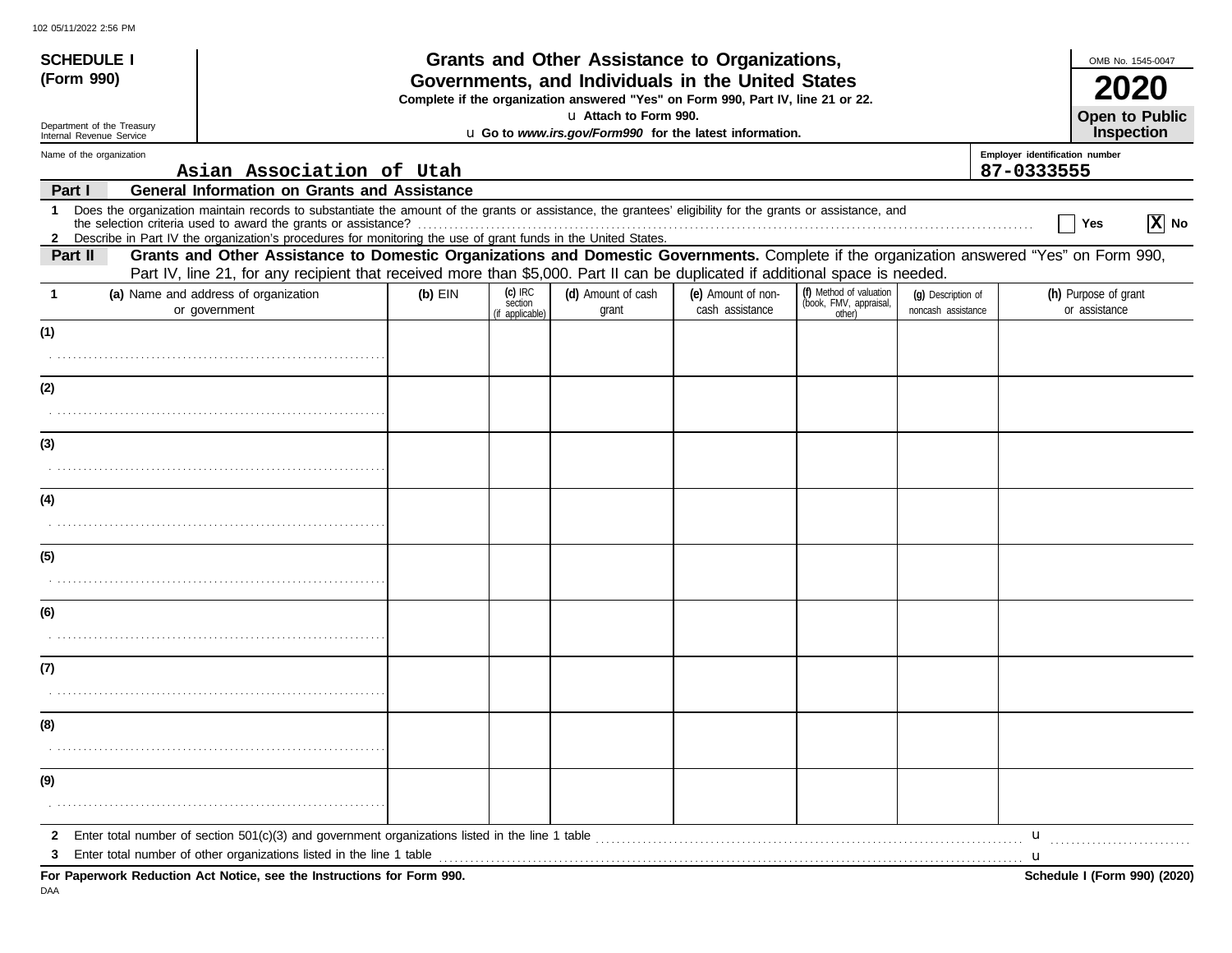| Schedule I (Form 990) (2020) Asian Association of Utah                                                                                               |                             |                             | 87-0333555                          |                                                          | Page 2                                |
|------------------------------------------------------------------------------------------------------------------------------------------------------|-----------------------------|-----------------------------|-------------------------------------|----------------------------------------------------------|---------------------------------------|
| Grants and Other Assistance to Domestic Individuals. Complete if the organization answered "Yes" on Form 990, Part IV, line 22.<br>Part III          |                             |                             |                                     |                                                          |                                       |
| Part III can be duplicated if additional space is needed.                                                                                            |                             |                             |                                     |                                                          |                                       |
| (a) Type of grant or assistance                                                                                                                      | (b) Number of<br>recipients | (c) Amount of<br>cash grant | (d) Amount of<br>noncash assistance | (e) Method of valuation (book,<br>FMV, appraisal, other) | (f) Description of noncash assistance |
| 1 Housing (rent, utilities)                                                                                                                          | 208                         | 332,324                     |                                     |                                                          |                                       |
| 2 Parenting education                                                                                                                                | 214                         | 24,276                      |                                     |                                                          |                                       |
| 3 Medical services                                                                                                                                   | 581                         | 33,067                      |                                     |                                                          |                                       |
| 4 English as a 2nd language                                                                                                                          | 80                          | 1,622                       |                                     |                                                          |                                       |
| 5 Trafficking                                                                                                                                        | 245                         | 101,543                     |                                     |                                                          |                                       |
| 6 Other (DI vouchers)                                                                                                                                | 393                         |                             | 67,306                              | <b>FMV</b>                                               | Vouchers                              |
| 7                                                                                                                                                    |                             |                             |                                     |                                                          |                                       |
| Supplemental Information. Provide the information required in Part I, line 2; Part III, column (b); and any other additional information.<br>Part IV |                             |                             |                                     |                                                          |                                       |
|                                                                                                                                                      |                             |                             |                                     |                                                          |                                       |
|                                                                                                                                                      |                             |                             |                                     |                                                          |                                       |
|                                                                                                                                                      |                             |                             |                                     |                                                          |                                       |
|                                                                                                                                                      |                             |                             |                                     |                                                          |                                       |
|                                                                                                                                                      |                             |                             |                                     |                                                          |                                       |
|                                                                                                                                                      |                             |                             |                                     |                                                          |                                       |
|                                                                                                                                                      |                             |                             |                                     |                                                          |                                       |
|                                                                                                                                                      |                             |                             |                                     |                                                          |                                       |
|                                                                                                                                                      |                             |                             |                                     |                                                          |                                       |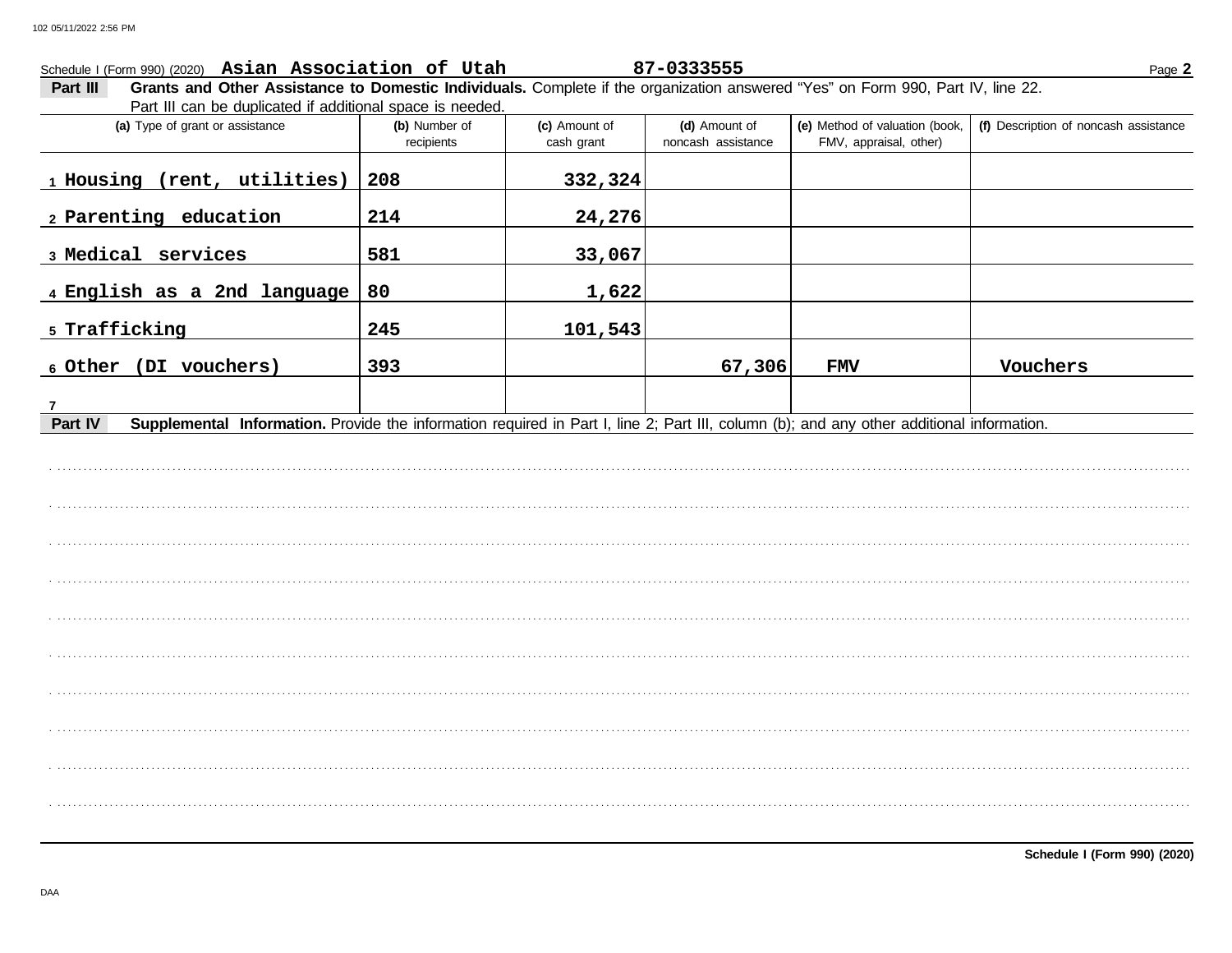| <b>SCHEDULE J</b>                       |                                                                                             | <b>Compensation Information</b>                                                                                                                                                                                                |                            | OMB No. 1545-0047            |                              |
|-----------------------------------------|---------------------------------------------------------------------------------------------|--------------------------------------------------------------------------------------------------------------------------------------------------------------------------------------------------------------------------------|----------------------------|------------------------------|------------------------------|
| (Form 990)                              |                                                                                             | For certain Officers, Directors, Trustees, Key Employees, and Highest                                                                                                                                                          |                            | <b>2020</b>                  |                              |
|                                         |                                                                                             | <b>Compensated Employees</b><br>u Complete if the organization answered "Yes" on Form 990, Part IV, line 23.                                                                                                                   |                            |                              |                              |
| Department of the Treasury              |                                                                                             | u Attach to Form 990.                                                                                                                                                                                                          |                            | Open to Public<br>Inspection |                              |
| Internal Revenue Service                |                                                                                             | uGo to www.irs.gov/Form990 for instructions and the latest information.                                                                                                                                                        |                            |                              |                              |
| Name of the organization                | Asian Association of Utah                                                                   | Employer identification number<br>87-0333555                                                                                                                                                                                   |                            |                              |                              |
| Part I                                  | Questions Regarding Compensation                                                            |                                                                                                                                                                                                                                |                            |                              |                              |
|                                         |                                                                                             |                                                                                                                                                                                                                                |                            | Yes                          | No                           |
|                                         |                                                                                             | 1a Check the appropriate box(es) if the organization provided any of the following to or for a person listed on Form                                                                                                           |                            |                              |                              |
|                                         |                                                                                             | 990, Part VII, Section A, line 1a. Complete Part III to provide any relevant information regarding these items.                                                                                                                |                            |                              |                              |
| First-class or charter travel           |                                                                                             | Housing allowance or residence for personal use                                                                                                                                                                                |                            |                              |                              |
| Travel for companions                   |                                                                                             | Payments for business use of personal residence                                                                                                                                                                                |                            |                              |                              |
|                                         | Tax indemnification and gross-up payments                                                   | Health or social club dues or initiation fees                                                                                                                                                                                  |                            |                              |                              |
| Discretionary spending account          |                                                                                             | Personal services (such as maid, chauffeur, chef)                                                                                                                                                                              |                            |                              |                              |
|                                         |                                                                                             |                                                                                                                                                                                                                                |                            |                              |                              |
|                                         |                                                                                             | <b>b</b> If any of the boxes on line 1a are checked, did the organization follow a written policy regarding payment<br>or reimbursement or provision of all of the expenses described above? If "No," complete Part III to     |                            |                              |                              |
|                                         |                                                                                             |                                                                                                                                                                                                                                |                            |                              |                              |
|                                         |                                                                                             | explain continuous contract and continuous contract and continuous contract and continuous contract and continuous contract and contract and continuous contract and continuous contract and contract and contract and contrac | 1b                         |                              |                              |
| 2                                       |                                                                                             | Did the organization require substantiation prior to reimbursing or allowing expenses incurred by all                                                                                                                          |                            |                              |                              |
|                                         |                                                                                             | directors, trustees, and officers, including the CEO/Executive Director, regarding the items checked on line                                                                                                                   |                            |                              |                              |
|                                         |                                                                                             |                                                                                                                                                                                                                                | 2                          |                              |                              |
|                                         |                                                                                             |                                                                                                                                                                                                                                |                            |                              |                              |
| 3                                       |                                                                                             | Indicate which, if any, of the following the organization used to establish the compensation of the                                                                                                                            |                            |                              |                              |
|                                         |                                                                                             | organization's CEO/Executive Director. Check all that apply. Do not check any boxes for methods used by a                                                                                                                      |                            |                              |                              |
|                                         |                                                                                             | related organization to establish compensation of the CEO/Executive Director, but explain in Part III.                                                                                                                         |                            |                              |                              |
| Compensation committee                  |                                                                                             | Written employment contract                                                                                                                                                                                                    |                            |                              |                              |
|                                         | Independent compensation consultant                                                         | Compensation survey or study                                                                                                                                                                                                   |                            |                              |                              |
| Form 990 of other organizations         |                                                                                             | Approval by the board or compensation committee                                                                                                                                                                                |                            |                              |                              |
|                                         |                                                                                             |                                                                                                                                                                                                                                |                            |                              |                              |
| 4                                       |                                                                                             | During the year, did any person listed on Form 990, Part VII, Section A, line 1a, with respect to the filing                                                                                                                   |                            |                              |                              |
| organization or a related organization: |                                                                                             |                                                                                                                                                                                                                                |                            |                              |                              |
|                                         | a Receive a severance payment or change-of-control payment?                                 |                                                                                                                                                                                                                                | 4a<br>4b                   |                              | х<br>$\mathbf x$             |
|                                         |                                                                                             |                                                                                                                                                                                                                                | 4c                         |                              | $\mathbf x$                  |
|                                         |                                                                                             | If "Yes" to any of lines 4a-c, list the persons and provide the applicable amounts for each item in Part III.                                                                                                                  |                            |                              |                              |
|                                         |                                                                                             |                                                                                                                                                                                                                                |                            |                              |                              |
|                                         | Only section 501(c)(3), 501(c)(4), and 501(c)(29) organizations must complete lines $5-9$ . |                                                                                                                                                                                                                                |                            |                              |                              |
| 5                                       |                                                                                             | For persons listed on Form 990, Part VII, Section A, line 1a, did the organization pay or accrue any                                                                                                                           |                            |                              |                              |
|                                         | compensation contingent on the revenues of:                                                 |                                                                                                                                                                                                                                |                            |                              |                              |
| a The organization?                     |                                                                                             |                                                                                                                                                                                                                                | 5a                         |                              | X<br>$\overline{\mathbf{x}}$ |
|                                         |                                                                                             |                                                                                                                                                                                                                                | 5b                         |                              |                              |
|                                         | If "Yes" on line 5a or 5b, describe in Part III.                                            |                                                                                                                                                                                                                                |                            |                              |                              |
| 6                                       |                                                                                             | For persons listed on Form 990, Part VII, Section A, line 1a, did the organization pay or accrue any                                                                                                                           |                            |                              |                              |
|                                         | compensation contingent on the net earnings of:                                             |                                                                                                                                                                                                                                |                            |                              |                              |
| a The organization?                     |                                                                                             |                                                                                                                                                                                                                                | 6a                         |                              | X                            |
|                                         |                                                                                             |                                                                                                                                                                                                                                | 6b                         |                              | $\overline{\mathbf{x}}$      |
|                                         | If "Yes" on line 6a or 6b, describe in Part III.                                            |                                                                                                                                                                                                                                |                            |                              |                              |
|                                         |                                                                                             |                                                                                                                                                                                                                                |                            |                              |                              |
| 7                                       |                                                                                             | For persons listed on Form 990, Part VII, Section A, line 1a, did the organization provide any nonfixed                                                                                                                        |                            |                              |                              |
|                                         | payments not described on lines 5 and 6? If "Yes," describe in Part III                     |                                                                                                                                                                                                                                | 7                          |                              | x                            |
| 8                                       |                                                                                             | Were any amounts reported on Form 990, Part VII, paid or accrued pursuant to a contract that was subject                                                                                                                       |                            |                              |                              |
|                                         |                                                                                             | to the initial contract exception described in Regulations section 53.4958-4(a)(3)? If "Yes," describe                                                                                                                         |                            |                              | x                            |
| in Part III                             |                                                                                             |                                                                                                                                                                                                                                | 8                          |                              |                              |
| 9                                       |                                                                                             | If "Yes" on line 8, did the organization also follow the rebuttable presumption procedure described in                                                                                                                         |                            |                              |                              |
|                                         |                                                                                             |                                                                                                                                                                                                                                | 9                          |                              |                              |
|                                         | For Paperwork Reduction Act Notice, see the Instructions for Form 990.                      |                                                                                                                                                                                                                                | Schedule J (Form 990) 2020 |                              |                              |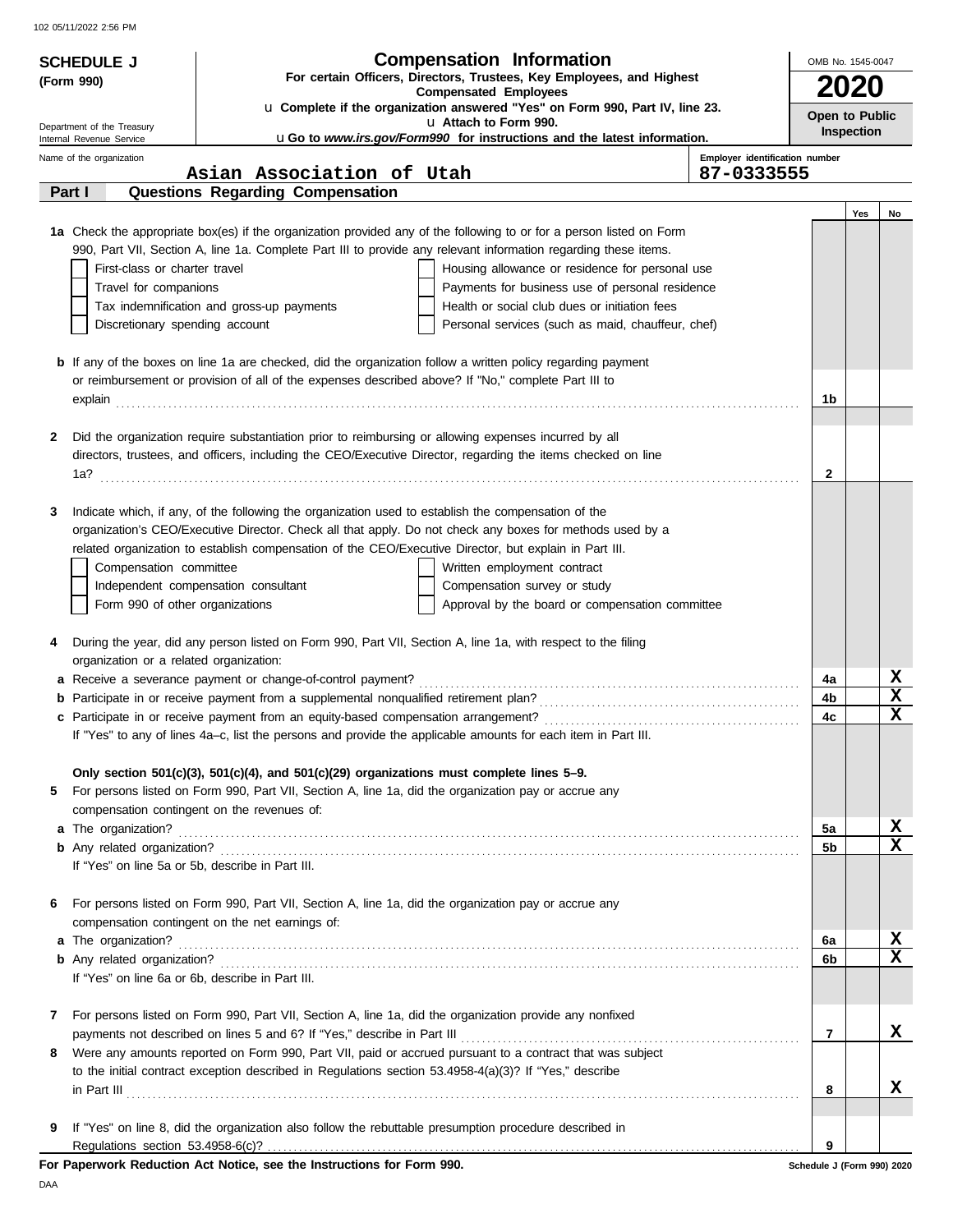#### Asian Association of Utah 87-0333555 Schedule J (Form 990) 2020

Officers, Directors, Trustees, Key Employees, and Highest Compensated Employees. Use duplicate copies if additional space is needed. Part II

For each individual whose compensation must be reported on Schedule J, report compensation from the organization on row (i) and from related organizations, described in the instructions, on row (ii). Do not list any individuals that aren't listed on Form 990, Part VII.

Note: The sum of columns (B)(i)-(iii) for each listed individual must equal the total amount of Form 990, Part VII, Section A, line 1a, applicable column (D) and (E) amounts for that individual.

|                      |                          | (B) Breakdown of W-2 and/or 1099-MISC compensation |                                           | (C) Retirement and             | (D) Nontaxable | (E) Total of columns | (F) Compensation                                           |
|----------------------|--------------------------|----------------------------------------------------|-------------------------------------------|--------------------------------|----------------|----------------------|------------------------------------------------------------|
| (A) Name and Title   | (i) Base<br>compensation | (ii) Bonus & incentive<br>compensation             | (iii) Other<br>reportable<br>compensation | other deferred<br>compensation | benefits       | $(B)(i)$ - $(D)$     | in column (B) reported<br>as deferred on prior<br>Form 990 |
| Shu H. Cheng Ph.D.   | 138,306<br>(i)           | $\Omega$                                           |                                           | 30,185                         | 0              | 168,491              | 0                                                          |
| 1 Executive Director | 0<br>(ii)                | ი                                                  |                                           | $\Omega$                       | 0              | 0                    | 0                                                          |
|                      | (i)                      |                                                    |                                           |                                |                |                      |                                                            |
|                      |                          |                                                    |                                           |                                |                |                      |                                                            |
|                      | (i)                      |                                                    |                                           |                                |                |                      |                                                            |
|                      | (i)                      |                                                    |                                           |                                |                |                      |                                                            |
|                      |                          |                                                    |                                           |                                |                |                      |                                                            |
|                      | (i)                      |                                                    |                                           |                                |                |                      |                                                            |
|                      | (i)                      |                                                    |                                           |                                |                |                      |                                                            |
| 6                    | (i)                      |                                                    |                                           |                                |                |                      |                                                            |
|                      |                          |                                                    |                                           |                                |                |                      |                                                            |
|                      | (i)                      |                                                    |                                           |                                |                |                      |                                                            |
| $\mathbf{Q}$         | (i)                      |                                                    |                                           |                                |                |                      |                                                            |
|                      | (i)                      |                                                    |                                           |                                |                |                      |                                                            |
| 10                   |                          |                                                    |                                           |                                |                |                      |                                                            |
| 11                   | (i)                      |                                                    |                                           |                                |                |                      |                                                            |
|                      | (i)                      |                                                    |                                           |                                |                |                      |                                                            |
| 12                   | (i)                      |                                                    |                                           |                                |                |                      |                                                            |
| 13                   |                          |                                                    |                                           |                                |                |                      |                                                            |
| 14                   | (i)                      |                                                    |                                           |                                |                |                      |                                                            |
| 15                   | (i)                      |                                                    |                                           |                                |                |                      |                                                            |
|                      | (i)                      |                                                    |                                           |                                |                |                      |                                                            |
| 16                   |                          |                                                    |                                           |                                |                |                      |                                                            |

Schedule J (Form 990) 2020

Page 2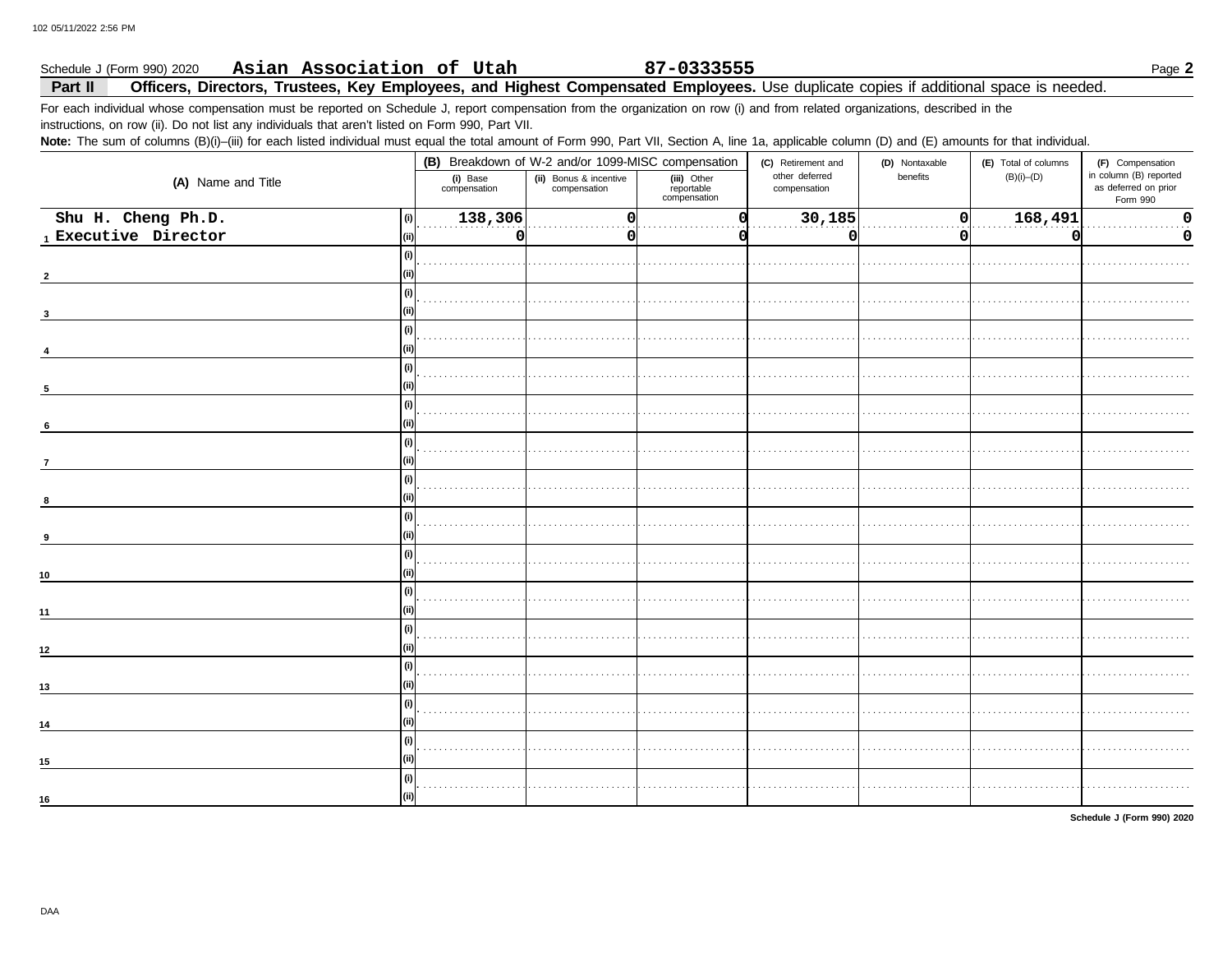|                                 | Schedule J (Form 990) 2020 Asian Association of Utah<br>Part III Supplemental Information | 87-0333555 |                                                                                                                                                                            | Page 3 |
|---------------------------------|-------------------------------------------------------------------------------------------|------------|----------------------------------------------------------------------------------------------------------------------------------------------------------------------------|--------|
| for any additional information. |                                                                                           |            | Provide the information, explanation, or descriptions required for Part I, lines 1a, 1b, 3, 4a, 4b, 4c, 5a, 5b, 6a, 6b, 7, and 8, and for Part II. Also complete this part |        |
|                                 |                                                                                           |            |                                                                                                                                                                            |        |
|                                 |                                                                                           |            |                                                                                                                                                                            |        |
|                                 |                                                                                           |            |                                                                                                                                                                            |        |
|                                 |                                                                                           |            |                                                                                                                                                                            |        |
|                                 |                                                                                           |            |                                                                                                                                                                            |        |
|                                 |                                                                                           |            |                                                                                                                                                                            |        |
|                                 |                                                                                           |            |                                                                                                                                                                            |        |
|                                 |                                                                                           |            |                                                                                                                                                                            |        |
|                                 |                                                                                           |            |                                                                                                                                                                            |        |
|                                 |                                                                                           |            |                                                                                                                                                                            |        |
|                                 |                                                                                           |            |                                                                                                                                                                            |        |
|                                 |                                                                                           |            |                                                                                                                                                                            |        |
|                                 |                                                                                           |            |                                                                                                                                                                            |        |
|                                 |                                                                                           |            |                                                                                                                                                                            |        |
|                                 |                                                                                           |            |                                                                                                                                                                            |        |
|                                 |                                                                                           |            |                                                                                                                                                                            |        |
|                                 |                                                                                           |            |                                                                                                                                                                            |        |
|                                 |                                                                                           |            |                                                                                                                                                                            |        |
|                                 |                                                                                           |            |                                                                                                                                                                            |        |
|                                 |                                                                                           |            |                                                                                                                                                                            |        |
|                                 |                                                                                           |            |                                                                                                                                                                            |        |
|                                 |                                                                                           |            |                                                                                                                                                                            |        |
|                                 |                                                                                           |            |                                                                                                                                                                            |        |
|                                 |                                                                                           |            | Schedule J (Form 990) 2020                                                                                                                                                 |        |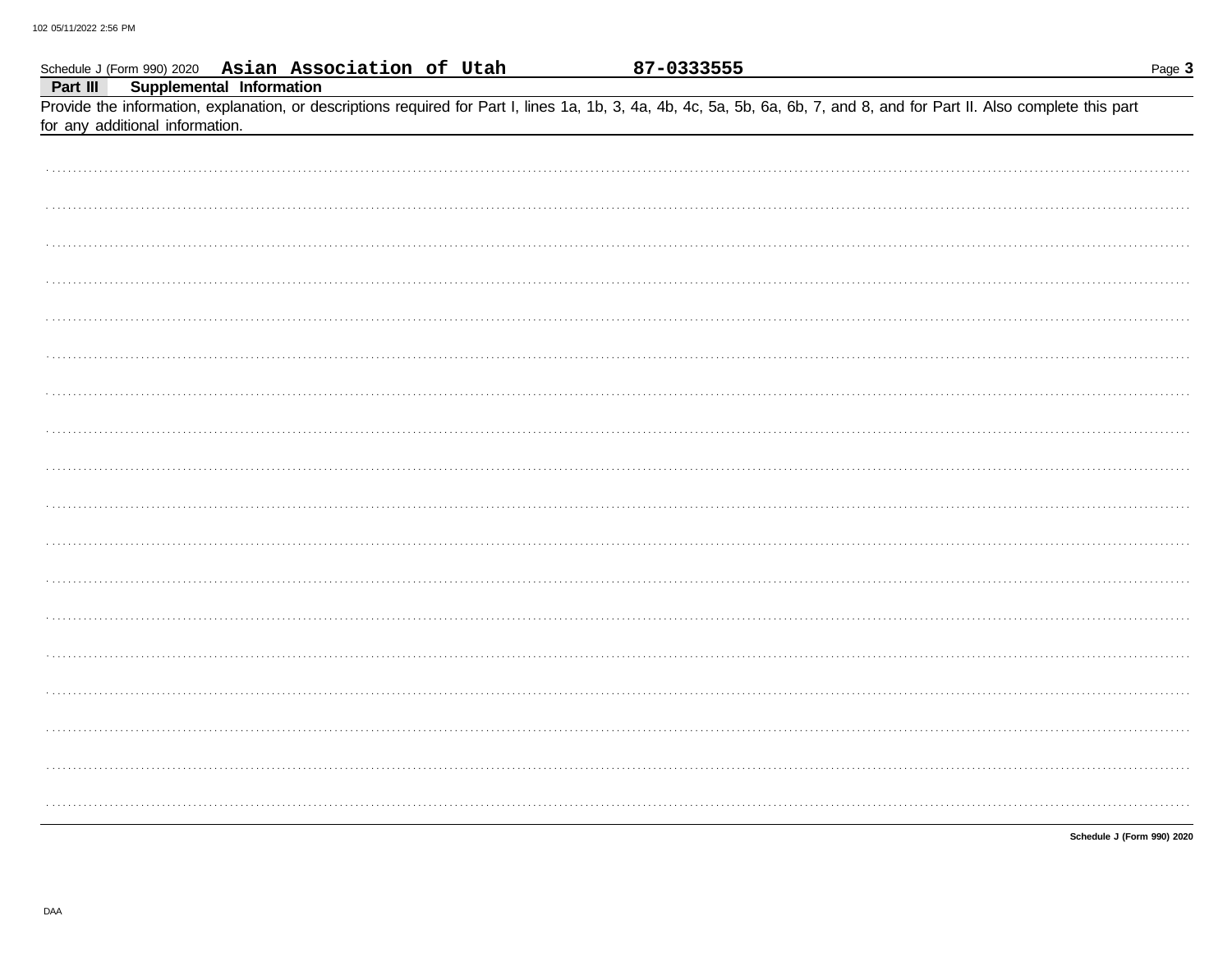# **SCHEDULE M Noncash Contributions**

OMB No. 1545-0047 **2020**

**Inspection Open To Public**

| (Form 990) |  |
|------------|--|
|------------|--|

### u **Complete if the organizations answered "Yes" on Form 990, Part IV, lines 29 or 30.** u **Attach to Form 990.**

u **Go to** *www.irs.gov/Form990* **for instructions and the latest information.**

Name of the organization **Employer identification number Employer identification number** 

Department of the Treasury<br>Internal Revenue Service

### **Asian Association of Utah 87-0333555**

|              | <b>Types of Property</b><br>Part I                                                                                 |            |                            |                                             |                              |     |     |     |
|--------------|--------------------------------------------------------------------------------------------------------------------|------------|----------------------------|---------------------------------------------|------------------------------|-----|-----|-----|
|              |                                                                                                                    | (a)        | (b)                        | (c)                                         | (d)                          |     |     |     |
|              |                                                                                                                    | Check if   | Number of contributions or | Noncash contribution<br>amounts reported on | Method of determining        |     |     |     |
|              |                                                                                                                    | applicable | items contributed          | Form 990, Part VIII, line 1g                | noncash contribution amounts |     |     |     |
| $\mathbf{1}$ | Art - Works of art                                                                                                 |            |                            |                                             |                              |     |     |     |
| $\mathbf{2}$ | Art - Historical treasures                                                                                         |            |                            |                                             |                              |     |     |     |
| 3            | Art - Fractional interests                                                                                         |            |                            |                                             |                              |     |     |     |
| 4            | Books and publications                                                                                             |            |                            |                                             |                              |     |     |     |
| 5            | Clothing and household                                                                                             |            |                            |                                             |                              |     |     |     |
|              | goods $\ldots \ldots \ldots \ldots \ldots \ldots \ldots \ldots$                                                    |            |                            |                                             |                              |     |     |     |
| 6            | Cars and other vehicles                                                                                            |            |                            |                                             |                              |     |     |     |
| 7            | Boats and planes                                                                                                   |            |                            |                                             |                              |     |     |     |
| 8            |                                                                                                                    |            |                            |                                             |                              |     |     |     |
| 9            | Securities - Publicly traded                                                                                       |            |                            |                                             |                              |     |     |     |
| 10           | Securities - Closely held stock                                                                                    |            |                            |                                             |                              |     |     |     |
| 11           | Securities - Partnership, LLC,                                                                                     |            |                            |                                             |                              |     |     |     |
|              | or trust interests                                                                                                 |            |                            |                                             |                              |     |     |     |
| 12           | Securities - Miscellaneous                                                                                         |            |                            |                                             |                              |     |     |     |
| 13           | Qualified conservation                                                                                             |            |                            |                                             |                              |     |     |     |
|              | contribution - Historic                                                                                            |            |                            |                                             |                              |     |     |     |
|              |                                                                                                                    |            |                            |                                             |                              |     |     |     |
| 14           | structures<br>Qualified conservation                                                                               |            |                            |                                             |                              |     |     |     |
|              | contribution - Other                                                                                               |            |                            |                                             |                              |     |     |     |
| 15           | Real estate - Residential                                                                                          |            |                            |                                             |                              |     |     |     |
| 16           | Real estate - Commercial                                                                                           |            |                            |                                             |                              |     |     |     |
| 17           | Real estate - Other                                                                                                |            |                            |                                             |                              |     |     |     |
| 18           |                                                                                                                    |            |                            |                                             |                              |     |     |     |
| 19           | Food inventory                                                                                                     |            |                            |                                             |                              |     |     |     |
| 20           | Drugs and medical supplies                                                                                         |            |                            |                                             |                              |     |     |     |
| 21           | Taxidermy                                                                                                          |            |                            |                                             |                              |     |     |     |
| 22           | Historical artifacts                                                                                               |            |                            |                                             |                              |     |     |     |
| 23           | Scientific specimens                                                                                               |            |                            |                                             |                              |     |     |     |
| 24           | Archeological artifacts                                                                                            |            |                            |                                             |                              |     |     |     |
| 25           | Other <b>u</b> (DI Vouchers                                                                                        | x          | 119                        | 67,306                                      | Estimated fair value         |     |     |     |
| 26           |                                                                                                                    |            |                            |                                             |                              |     |     |     |
| 27           |                                                                                                                    |            |                            |                                             |                              |     |     |     |
| 28           | Other $\mathbf{u}$ (                                                                                               |            |                            |                                             |                              |     |     |     |
| 29           | Number of Forms 8283 received by the organization during the tax year for contributions for                        |            |                            |                                             |                              |     |     |     |
|              | which the organization completed Form 8283, Part IV, Donee Acknowledgement                                         |            |                            |                                             | 29                           |     |     |     |
|              |                                                                                                                    |            |                            |                                             |                              |     | Yes | No. |
| 30a l        | During the year, did the organization receive by contribution any property reported in Part I, lines 1 through     |            |                            |                                             |                              |     |     |     |
|              | 28, that it must hold for at least three years from the date of the initial contribution, and which isn't required |            |                            |                                             |                              |     |     |     |
|              |                                                                                                                    |            |                            |                                             |                              | 30a |     | X   |
|              | <b>b</b> If "Yes," describe the arrangement in Part II.                                                            |            |                            |                                             |                              |     |     |     |
| 31           | Does the organization have a gift acceptance policy that requires the review of any nonstandard                    |            |                            |                                             |                              |     |     |     |
|              | contributions?                                                                                                     |            |                            |                                             |                              | 31  |     | X   |
| 32a          | Does the organization hire or use third parties or related organizations to solicit, process, or sell noncash      |            |                            |                                             |                              |     |     |     |
|              | contributions?                                                                                                     |            |                            |                                             |                              | 32a |     | x   |
|              | <b>b</b> If "Yes," describe in Part II.                                                                            |            |                            |                                             |                              |     |     |     |
| 33           | If the organization didn't report an amount in column (c) for a type of property for which column (a) is checked,  |            |                            |                                             |                              |     |     |     |
|              | describe in Part II.                                                                                               |            |                            |                                             |                              |     |     |     |
|              |                                                                                                                    |            |                            |                                             |                              |     |     |     |

**For Paperwork Reduction Act Notice, see the Instructions for Form 990. Schedule M (Form 990) 2020**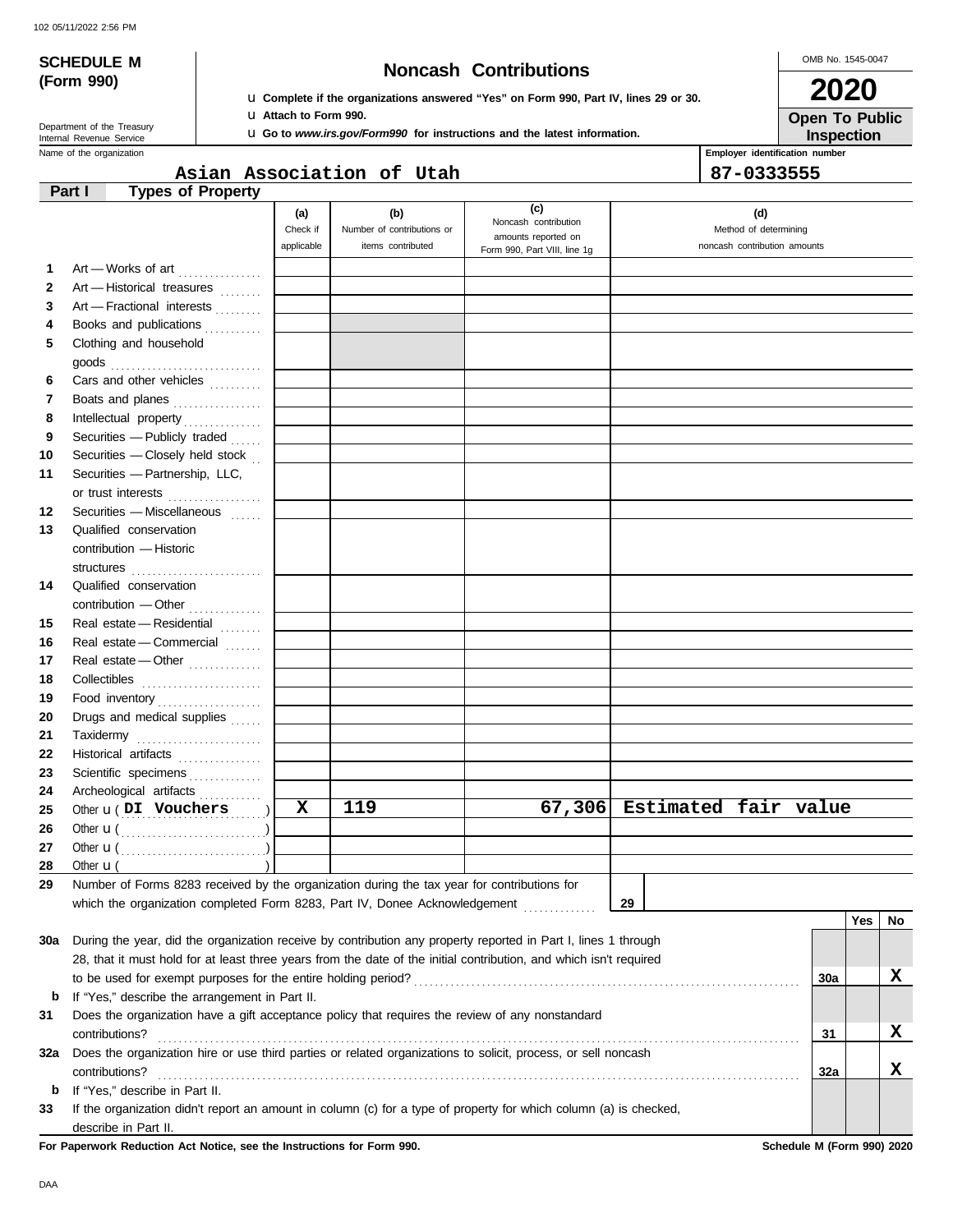| Schedule M (Form 990) 2020 Asian Association of Utah<br>87-0333555<br>Supplemental Information. Provide the information required by Part I, lines 30b, 32b, and 33, and whether<br>Part II           | Page 2 |
|------------------------------------------------------------------------------------------------------------------------------------------------------------------------------------------------------|--------|
| the organization is reporting in Part I, column (b), the number of contributions, the number of items received,<br>or a combination of both. Also complete this part for any additional information. |        |
| Schedule M - Supplemental Information                                                                                                                                                                |        |
| This reports the number of vouchers distributed by the organization.                                                                                                                                 |        |
|                                                                                                                                                                                                      |        |
|                                                                                                                                                                                                      |        |
|                                                                                                                                                                                                      |        |
|                                                                                                                                                                                                      |        |
|                                                                                                                                                                                                      |        |
|                                                                                                                                                                                                      |        |
|                                                                                                                                                                                                      |        |
|                                                                                                                                                                                                      |        |
|                                                                                                                                                                                                      |        |
|                                                                                                                                                                                                      |        |
|                                                                                                                                                                                                      |        |
|                                                                                                                                                                                                      |        |
|                                                                                                                                                                                                      |        |
|                                                                                                                                                                                                      |        |
|                                                                                                                                                                                                      |        |
|                                                                                                                                                                                                      |        |
|                                                                                                                                                                                                      |        |
|                                                                                                                                                                                                      |        |
|                                                                                                                                                                                                      |        |
|                                                                                                                                                                                                      |        |
|                                                                                                                                                                                                      |        |
|                                                                                                                                                                                                      |        |
|                                                                                                                                                                                                      |        |
|                                                                                                                                                                                                      |        |
|                                                                                                                                                                                                      |        |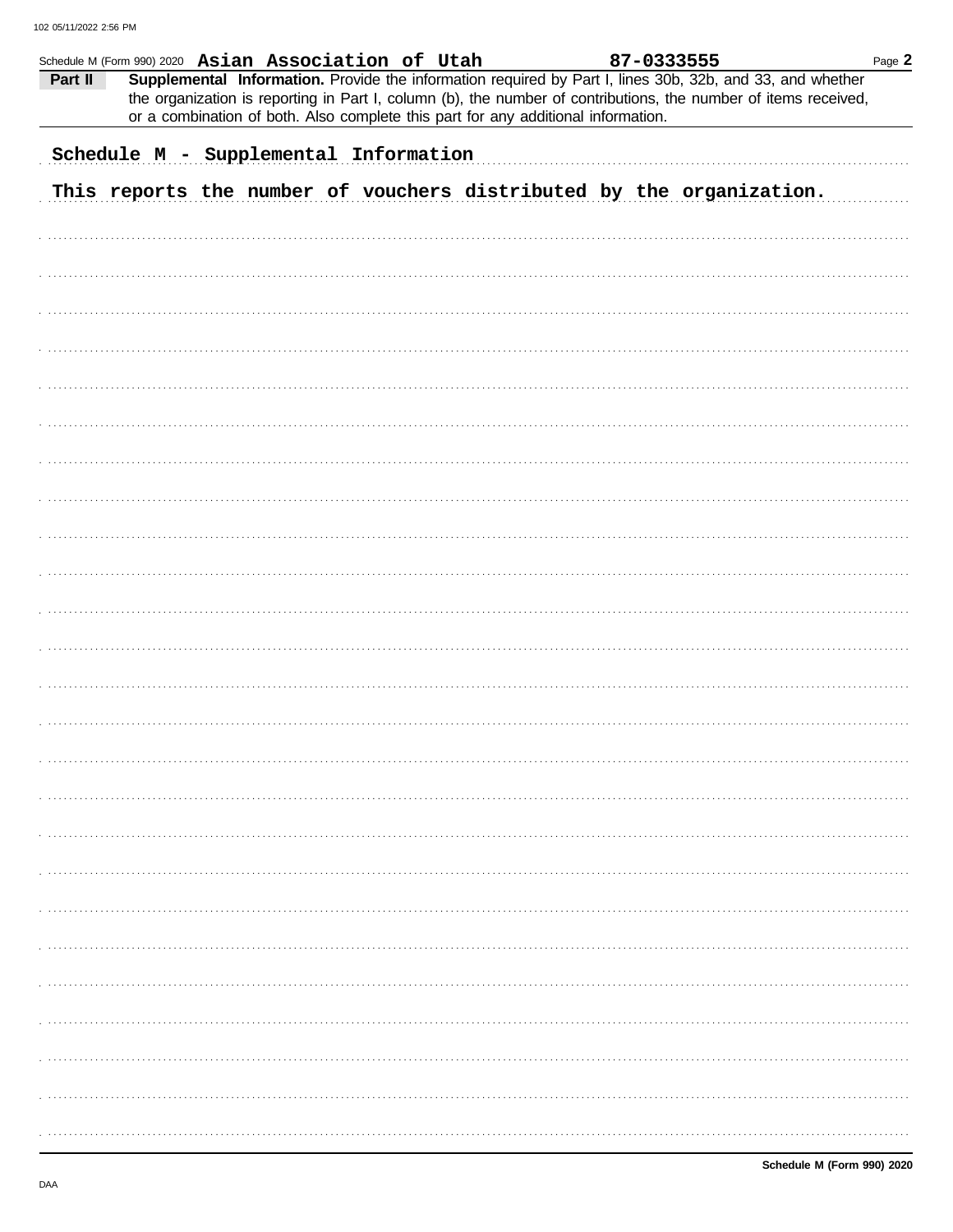### **SCHEDULE O Supplemental Information to Form 990 or 990-EZ**

**Form 990 or 990-EZ or to provide any additional information. (Form 990 or 990-EZ) Complete to provide information for responses to specific questions on** u **Attach to Form 990 or 990-EZ.**

u **Go to** *www.irs.gov/Form990* **for the latest information.**

OMB No. 1545-0047

**2020 Open to Public**

**Inspection**

Name of the organization **Employer identification number Employer identification number** Internal Revenue Service Department of the Treasury

### **Asian Association of Utah 87-0333555**

Form 990 - Organization's Mission (1998) (1999) and the Coronavista Coronavista Coronavista Coronavista Coronav The Refugee and Immigrant Center at the Asian Association of Utah (RIC-AAU) was founded in 1977 and is a private, non-profit, community-based organization located in Salt Lake City. Originally established to support Asian immigrants and refugees in their transition to life in the United States, the organization has expanded its resources and services over the past 37 years to assist refugees and immigrants from around the world. Today, we serve over 2,000 refugees, immigrants, and other community members each year. With over 60 staff members, our backgrounds cover 17 countries and over 30 languages. We are devoted to helping clients become more self-sufficient in their daily lives, and aim to reduce the barriers that refugees and immigrants face when adapting to life in the U.S. With the help of staff, volunteers, and community leaders, we are continually developing and expanding our services to meet the needs of our clients. We offer comprehensive services in one physical location, reducing transportation barriers and promoting access to a wide range of resources. Individuals and families in need can get case management services, employment help, counseling and mental health treatment, English classes, after-school tutoring and more. We also work closely with the Utah resettlement agencies, refugee communities, state protective services, and many others, to ensure a greater network of support for our clients. RIC-AAU is committed to walking with people on their journeys to self-

sufficiency. We know that our work not only makes a difference in the lives of those we serve, but changes our whole community for the better.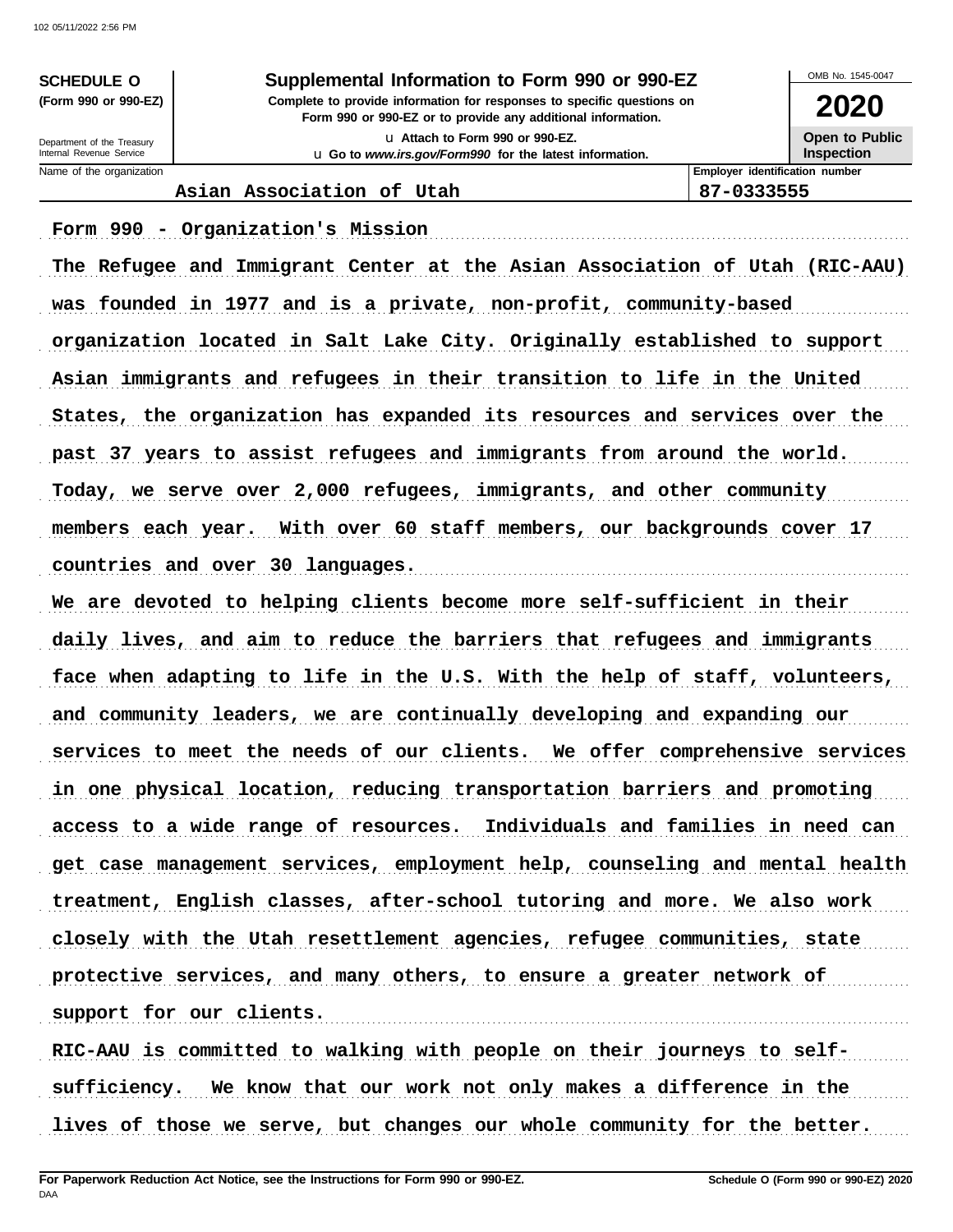| Schedule O (Form 990 or 990-EZ) 2020<br>Name of the organization            | Page 2<br>Employer identification number |
|-----------------------------------------------------------------------------|------------------------------------------|
| Asian Association of Utah                                                   | 87-0333555                               |
|                                                                             |                                          |
| Form 990, Part III, Line 4a - First Accomplishment                          |                                          |
| See Schedule O                                                              |                                          |
| REFUGEE EMPLOYMENT & SOCIAL SERVICES                                        |                                          |
|                                                                             |                                          |
|                                                                             |                                          |
| Employment:                                                                 |                                          |
| Direct employment services are offered through the new evidence-based       |                                          |
| employment program, Individualized Placement Services (IPS). The program    |                                          |
| has served over 40 clients in the fiscal year ending June 30, 2021, placing |                                          |
| approximately 60% of the clients into part time or full-time employment.    |                                          |
|                                                                             |                                          |
| Sunnyvale Neighborhood Center:                                              |                                          |
| The Sunnyvale neighborhood of Salt Lake County is home to many refugee,     |                                          |
| immigrant, and low-income households. It is located in West Millcreek. In   |                                          |
| 2012, the Organization recognized the need for a program based within the   |                                          |
| Sunnyvale neighborhood following concerns from community members and        |                                          |
| service providers that neighborhood residents could not access much-needed  |                                          |
| supports and programming. Today, the Sunnyvale Neighborhood Center offers   |                                          |
| afterschool programs, sports, and an access for other community member to   |                                          |
| utilize the space. During the year ending June 30, 2021, over 100 adults    |                                          |
| and 75 youth neighborhood residents came to the center for assistance       |                                          |
|                                                                             |                                          |
| through direct programming and community partnership.                       |                                          |
|                                                                             |                                          |
| Social Services:                                                            |                                          |
| The Organization's Social Services case managers work to bridge the gap     |                                          |
| between refugees and the resources necessary for integration in the U.S.    |                                          |

They provide assistance with: legal matters, public transportation, health

Page 1 of 6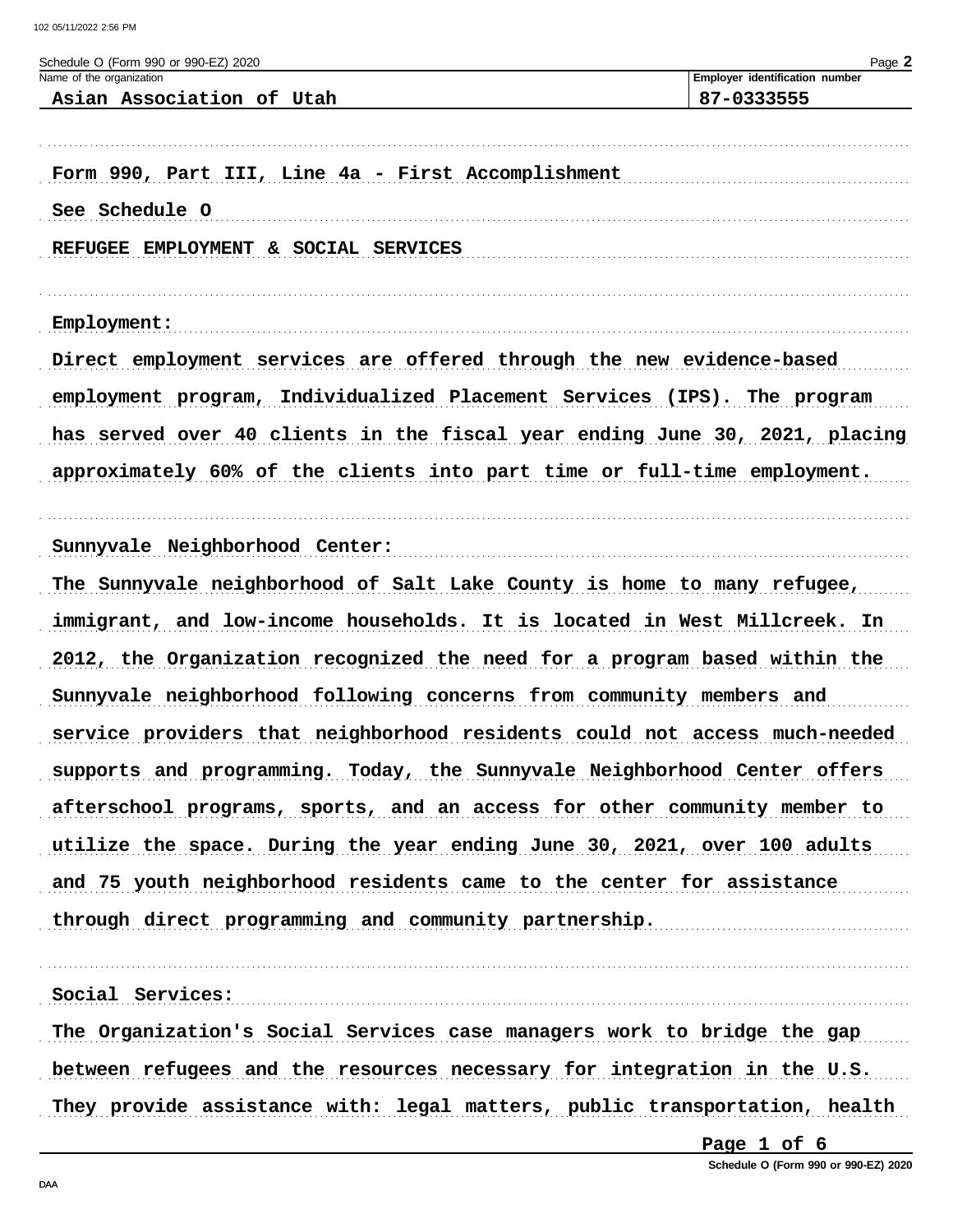| Schedule O (Form 990 or 990-EZ) 2020                                        | Page 2                                       |
|-----------------------------------------------------------------------------|----------------------------------------------|
| Name of the organization<br>Asian Association of Utah                       | Employer identification number<br>87-0333555 |
| coverage, safe and affordable housing, school enrollment, and other         |                                              |
| critical matters. During the year ending June 30, 2021, the Organization    |                                              |
| provided a clear path to integration for 41 refugees this year.             |                                              |
| Youth and Family Services:                                                  |                                              |
| The Organization provides a holistic approach for refugee and immigrant     |                                              |
| youth and their parents as they adjust to new systems in the U.S. The       |                                              |
| Organization's Youth and Family program provides parenting classes,         |                                              |
| afterschool programs, and youth case management. During the year ending     |                                              |
| June 30, 2021, 39 parents learned new family skills through our parenting   |                                              |
| classes, which was offered in three different languages providing a total   |                                              |
| of 576 hours of programing. The program provided over 2,400 hours of direct |                                              |
| service to 150+ youth and parents by offering afterschool and mentoring     |                                              |
| programming.                                                                |                                              |
| Form 990, Part III, Line 4b - Second Accomplishment                         |                                              |
| See Schedule O                                                              |                                              |
| COMMUNITY WELLNESS                                                          |                                              |
| The Organization is licensed by the Utah Department of Human Services to    |                                              |
| provide services for individuals and families ages 12 and above. The        |                                              |
| Community Wellness program is comprised of a highly experienced and         |                                              |
| culturally responsive team who support individuals using evidence-based     |                                              |
| models which promote recovery from substance abuse, domestic violence,      |                                              |
| and/or various mental health illnesses. Services provided include:          |                                              |
| behavioral health treatment and therapy, medication management, outpatient  |                                              |
| drug and substance use counseling, domestic violence counseling for both    |                                              |
| victims and perpetrators, and targeted behavioral case management. During   |                                              |
|                                                                             |                                              |

Page 2 of 6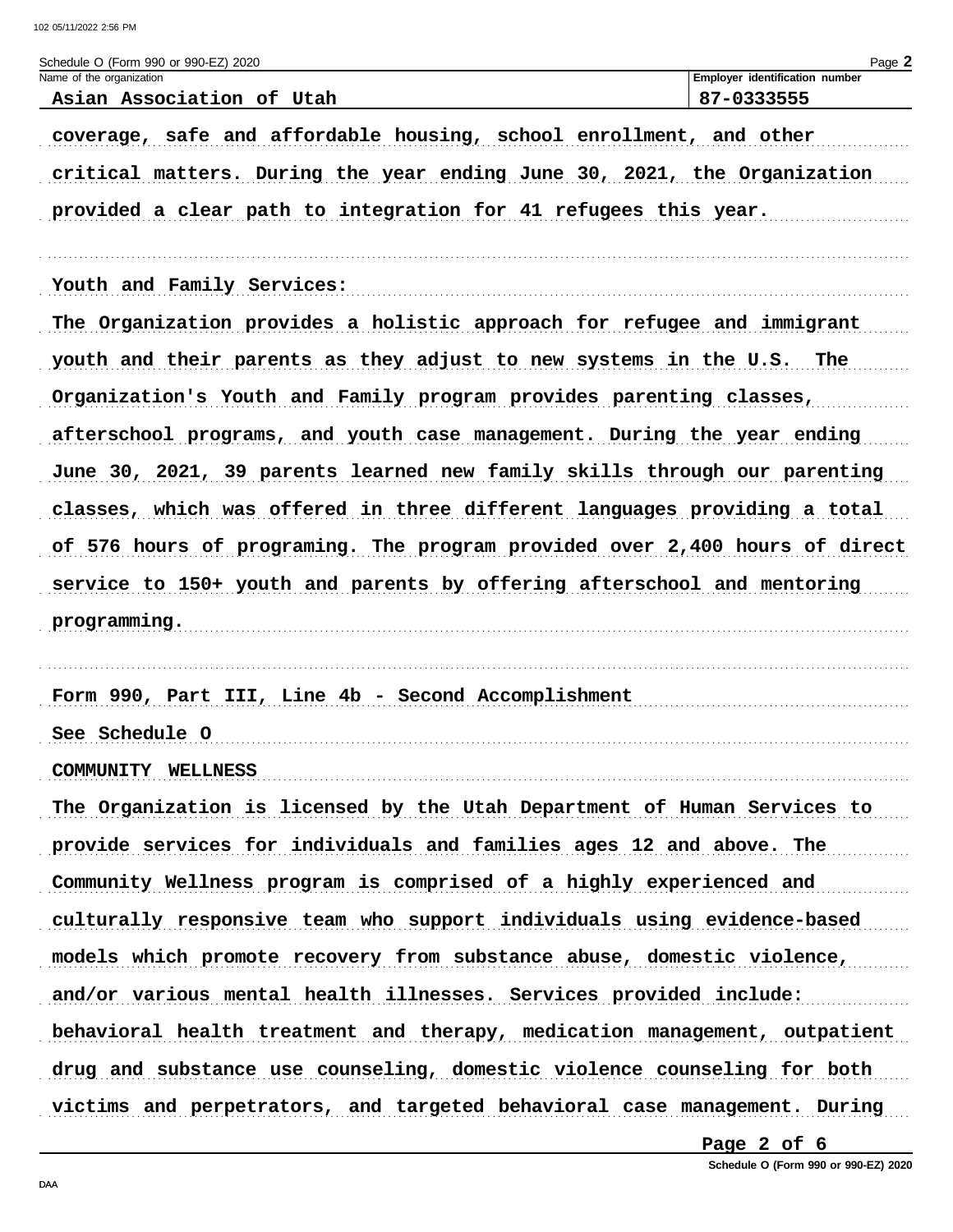| Schedule O (Form 990 or 990-EZ) 2020                                        | Page 2                                       |
|-----------------------------------------------------------------------------|----------------------------------------------|
| Name of the organization<br>Asian Association of Utah                       | Employer identification number<br>87-0333555 |
|                                                                             |                                              |
| the year ending June 30, 2021, the Organization served over 581 clients     |                                              |
| through this program.                                                       |                                              |
|                                                                             |                                              |
| Form 990, Part III, Line 4c - Third Accomplishment                          |                                              |
|                                                                             |                                              |
| TRAFFICKING IN PERSONS (TIP) PROGRAM                                        |                                              |
| The TIP program is funded through multiple federal and state grants.        |                                              |
| Through these grants, we are able to serve all victims of both sex and      |                                              |
| labor trafficking-regardless of age, gender, and immigration status. During |                                              |
| the year ending June 30, 2021, we served 163 primary survivors of human     |                                              |
| trafficking with an additional 82 secondary survivors for a total of 245    |                                              |
| individuals. Case managers utilize a comprehensive services model that      |                                              |
| addresses 17 components of victim needs. In addition to providing case      |                                              |
| management and wrap around services, we offer outreach and supportive       |                                              |
| services through TIP's weekly "drop in" center; provided a pathway to safe, |                                              |
| affordable housing for 79 survivors; trained 3905+ community members in     |                                              |
| human trafficking awareness; co-hosted a statewide Human Trafficking        |                                              |
| Conference with 600 + attendees; established 167+ new collaborative         |                                              |
| partners, 10+ new/renewed formalized MOUs; and developed a master lease     |                                              |
| contract, the first of its kind in Utah, with the Salt Lake City Housing    |                                              |
| Authority to set aside 3 housing units (space for up to 12 survivors)       |                                              |
| specifically for trafficking survivors. The TIP program also launched the   |                                              |
| statewide BE THE ONE in Utah's Fight Against Human Trafficking Campaign     |                                              |
| which included a new trafficking specific website, social media, media      |                                              |
| advisories, news/media stories, blog, and printed awareness materials       |                                              |
| displayed in over 1400 locations across 80 Utah cities. The campaign        |                                              |
| directly reached/engaged 17,555 community members, with an additional 5.1   |                                              |
| million community members exposed to/educated by the printed awareness      |                                              |

Page 3 of 6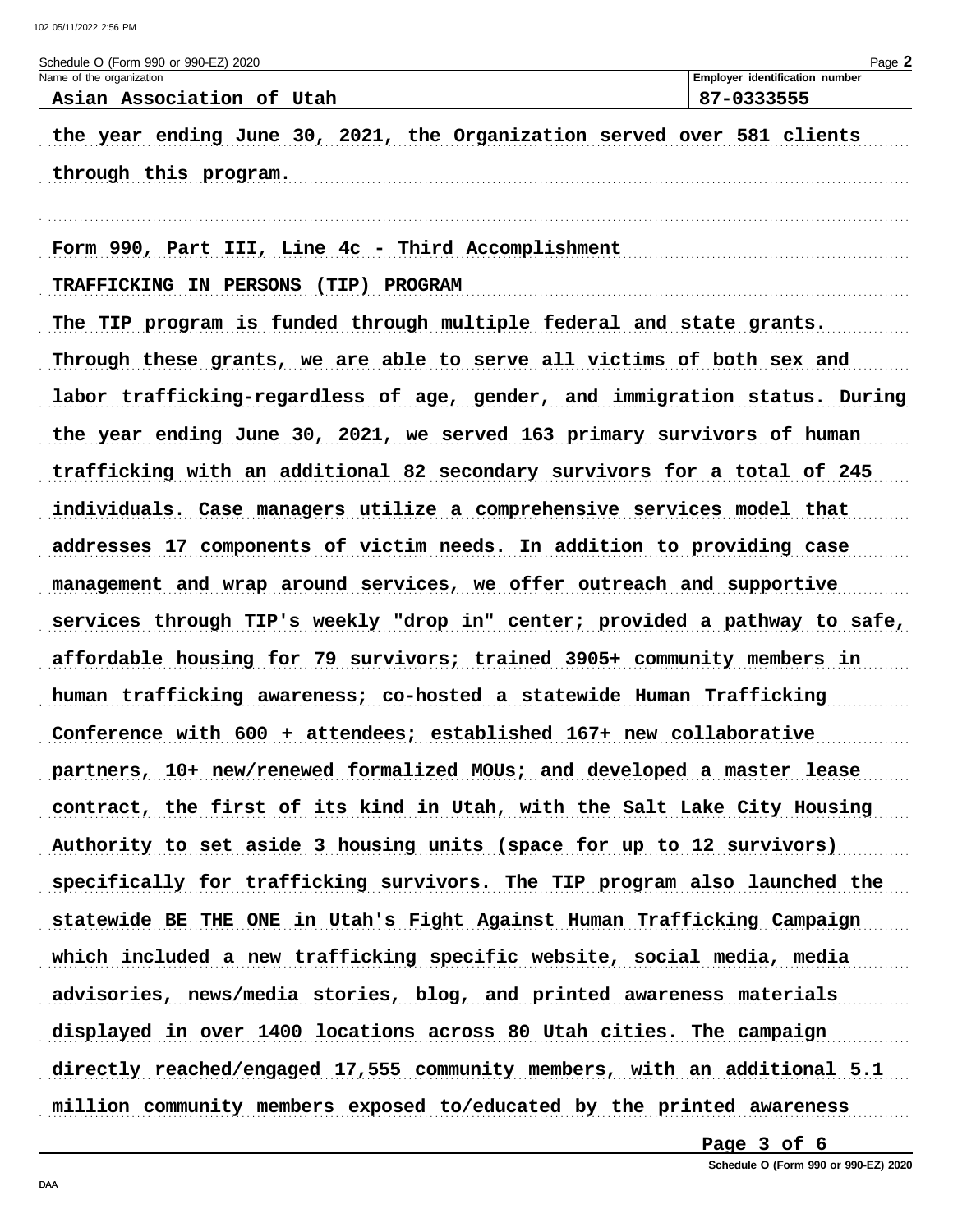| Schedule O (Form 990 or 990-EZ) 2020                                        | Page 2                                       |
|-----------------------------------------------------------------------------|----------------------------------------------|
| Name of the organization<br>Asian Association of Utah                       | Employer identification number<br>87-0333555 |
| signage. This fiscal year TIP received one new federal grant focused on     |                                              |
| labor trafficking victims.<br>As the lead victim services partner for the   |                                              |
| Utah Trafficking in Persons Task Force, AAU's TIP has partnered with the    |                                              |
| Utah Attorney General's Office since 2015 to co-facilitate the statewide    |                                              |
| task force. This multi-disciplinary group aims to enhance Utah's response   |                                              |
| to human trafficking through investigation, prosecution, and ongoing victim |                                              |
| services.                                                                   |                                              |
|                                                                             |                                              |
| Form 990, Part III, Line 4d - All Other Accomplishments                     |                                              |
| ENGLISH AS A SECOND LANGUAGE (ESL) & LIFE SKILLS                            |                                              |
| The Organization provides three levels of classes for ESL learners from     |                                              |
| non-literate to intermediate. These classes are all taught by TESOL         |                                              |
| certified teachers.<br>We focus on life skills for refugees and immigrants  |                                              |
| with the goal of the student being able to gain the skills necessary to get |                                              |
| a job and be self-supporting. We emphasize digital skills including         |                                              |
| writing a resume, applying for a job and finding job resources online.      | All                                          |
| our classes are accessible virtually, thus allowing flexibility for         |                                              |
| students who are dealing with jobs, child-care issues, etc. We restarted    |                                              |
| in-person classes in April. Since that time, our enrollment has increased   |                                              |
| to approximately 40 students attending regularly. We also have about 40     |                                              |
| students attending our virtual classes. On September 21st, we're starting   |                                              |
| an evening class for those who wish to attend an in-person class but have   |                                              |
| jobs or other commitments making it difficult to attend during the day. All |                                              |
| of these options are designed to make our ESL classes accessible to         |                                              |
| everyone who wants to attend.                                               |                                              |
|                                                                             |                                              |

Form 990, Part VI, Line 11b - Organization's Process to Review Form 990

Page 4 of 6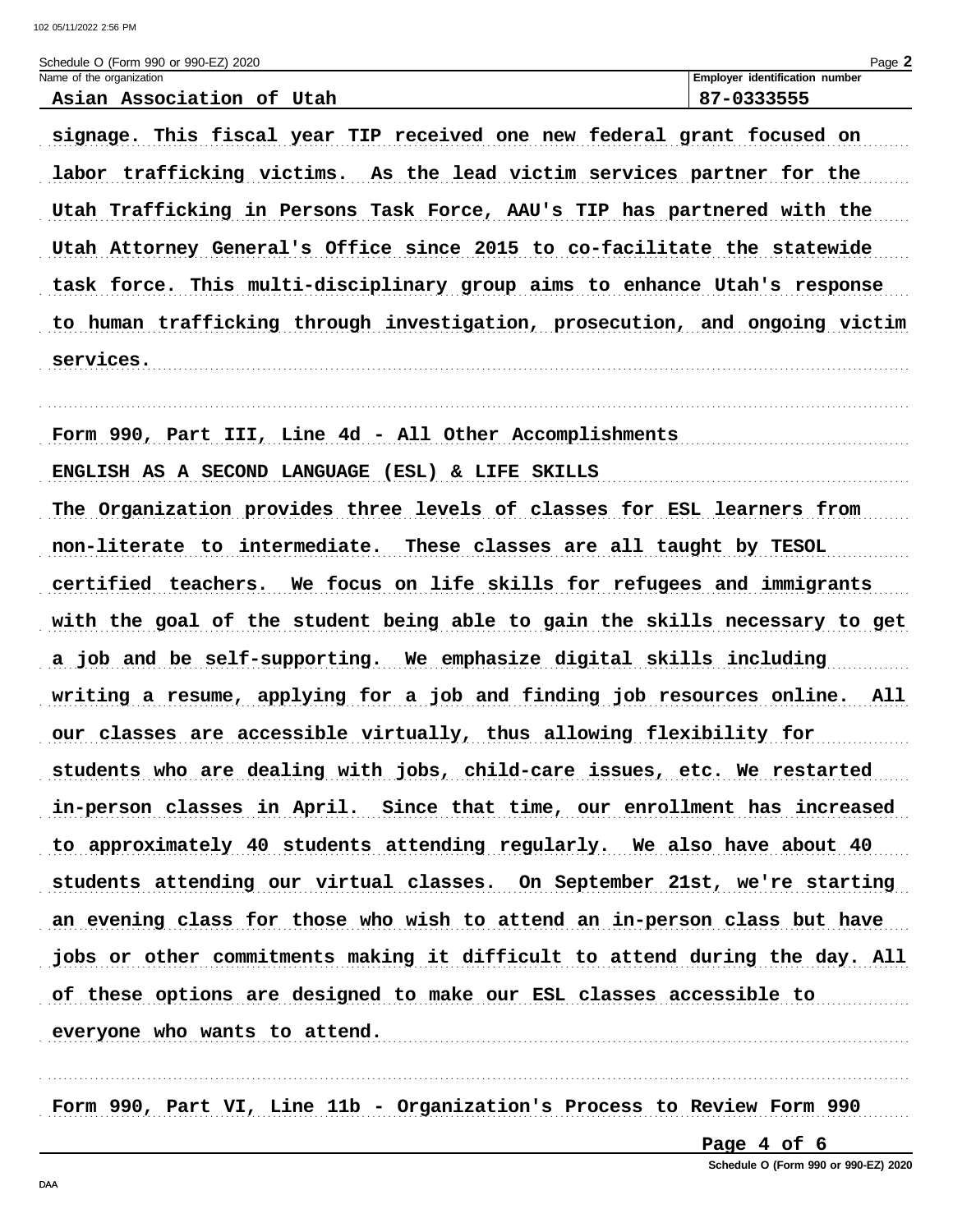| Schedule O (Form 990 or 990-EZ) 2020                                       | Page 2                                       |
|----------------------------------------------------------------------------|----------------------------------------------|
| Name of the organization<br>Asian Association of Utah                      | Employer identification number<br>87-0333555 |
| A draft copy of the Form 990 is prepared and delivered to management and   |                                              |
| the board for their review prior to filing the return. Management and the  |                                              |
| board has the opportunity to examine, ask questions, and request any       |                                              |
| changes or clarifications prior to filing the return.                      |                                              |
|                                                                            |                                              |
| Form 990, Part VI, Line 12c - Enforcement of Conflicts Policy              |                                              |
| For all board members and officers, the chairman of the board reviews the  |                                              |
| annual disclosures of conflict of interest to determine whether an         |                                              |
| actual conflict exists. For all staff, the executive director directs and  |                                              |
| handles all conflicts within the organization with an open door policy.    |                                              |
| Financial policies and procedures are reviewed monthly and quarterly. If a |                                              |
| conflict is determined to exist, by the chairman of the board or the       |                                              |
| executive director, the board will determine if the conflict is material   |                                              |
| and will determine specific actions to be taken. One thing the             |                                              |
| organization does to avoid conflicts of interest is to bid out contracts.  |                                              |
|                                                                            |                                              |
| Form 990, Part VI, Line 15a - Compensation Process for Top Official        |                                              |
| The executive director's salary is set by the executive board after review |                                              |
| of comparable data, economic conditions, and health of the agency.         |                                              |
| Approval of the executive director's salary is documented.                 |                                              |
|                                                                            |                                              |
| Form 990, Part VI, Line 19 - Governing Documents Disclosure Explanation    |                                              |
| Governing document are available upon request at the Organization's        |                                              |
| offices.                                                                   |                                              |
|                                                                            |                                              |
| Form 990, Part IX, Line 11g - Other Fees for Services                      |                                              |
| Description                                                                |                                              |

Page 5 of 6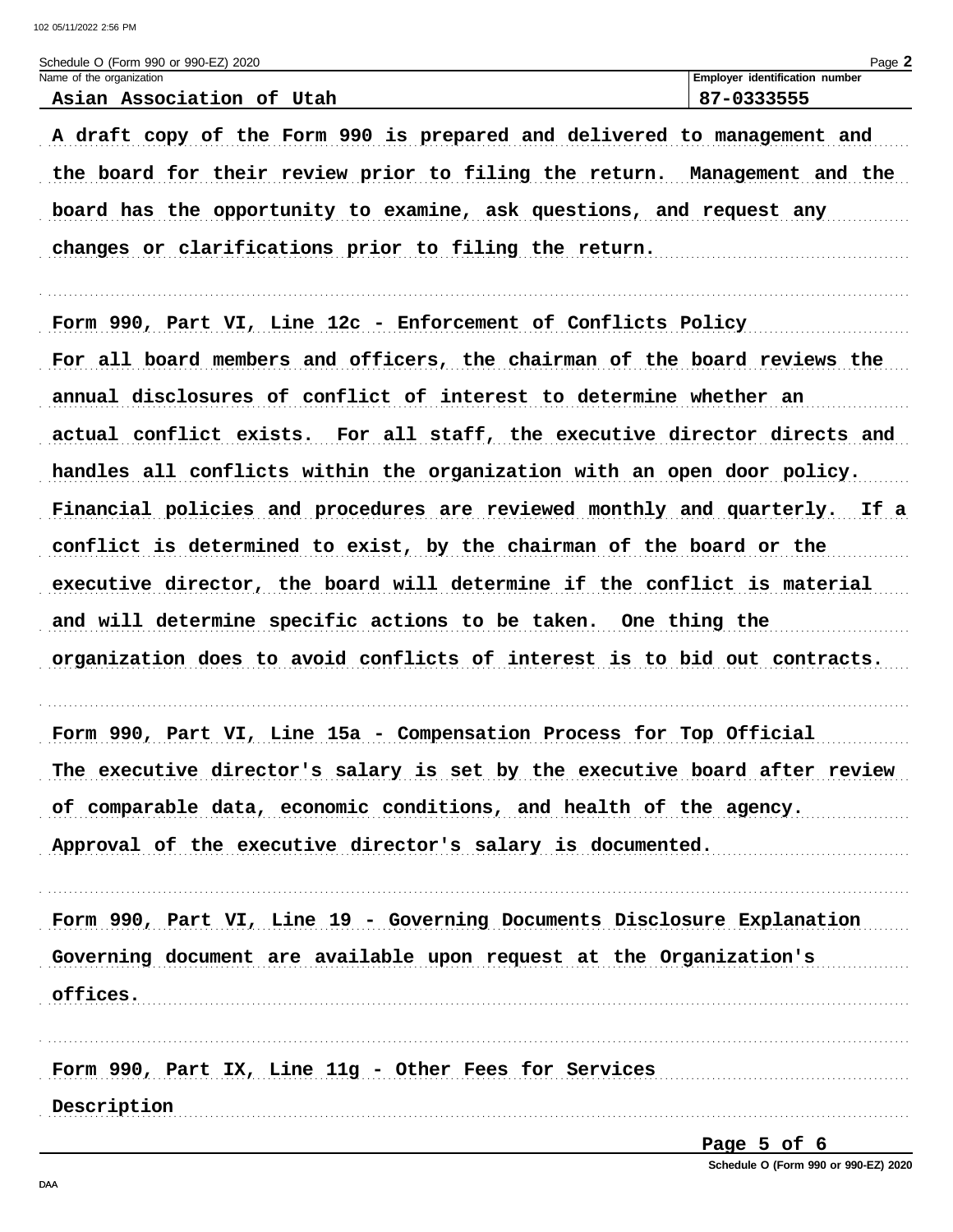Name of the organization

Schedule O (Form 990 or 990-EZ) 2020

| Asian Association of Utah                                           |                  |           |               | 87-0333555 |                         |
|---------------------------------------------------------------------|------------------|-----------|---------------|------------|-------------------------|
|                                                                     | Tot/Prog Service |           | Mgt & General |            | Fundraising             |
| Other contract services                                             |                  |           |               |            |                         |
| \$                                                                  | 142,572          | <b>\$</b> | 44,034        |            | $\overline{\mathbf{0}}$ |
| Interpreters                                                        |                  |           |               |            |                         |
| \$                                                                  | 405,484          | ़ \$ …    | 90            | . \$       | $\mathbf 0$             |
| Total                                                               |                  |           |               |            |                         |
| \$                                                                  | 548,056          | . \$      | 44,124        | - \$       | $\mathbf 0$             |
|                                                                     |                  |           |               |            |                         |
| Form 990, Part XI, Line 9 - Other Changes in Net Assets Explanation |                  |           |               |            |                         |
| Rental expenses                                                     |                  |           |               | \$         | 18,498                  |
| Special events expenses                                             |                  |           |               | \$         | 1,000                   |
| Rental expenses                                                     |                  |           |               | \$         | $-18,498$               |
| Special event expenses                                              |                  |           |               | \$         | $-1,000$                |
|                                                                     |                  |           |               |            |                         |
|                                                                     |                  |           |               |            |                         |
|                                                                     |                  |           |               |            |                         |
|                                                                     |                  |           |               |            |                         |
|                                                                     |                  |           |               |            |                         |
|                                                                     |                  |           |               |            |                         |
|                                                                     |                  |           |               |            |                         |
|                                                                     |                  |           |               |            |                         |
|                                                                     |                  |           |               |            |                         |
|                                                                     |                  |           |               |            |                         |
|                                                                     |                  |           |               |            |                         |
|                                                                     |                  |           |               |            |                         |
|                                                                     |                  |           |               |            |                         |
|                                                                     |                  |           |               |            |                         |

Employer identification number

87-0333555